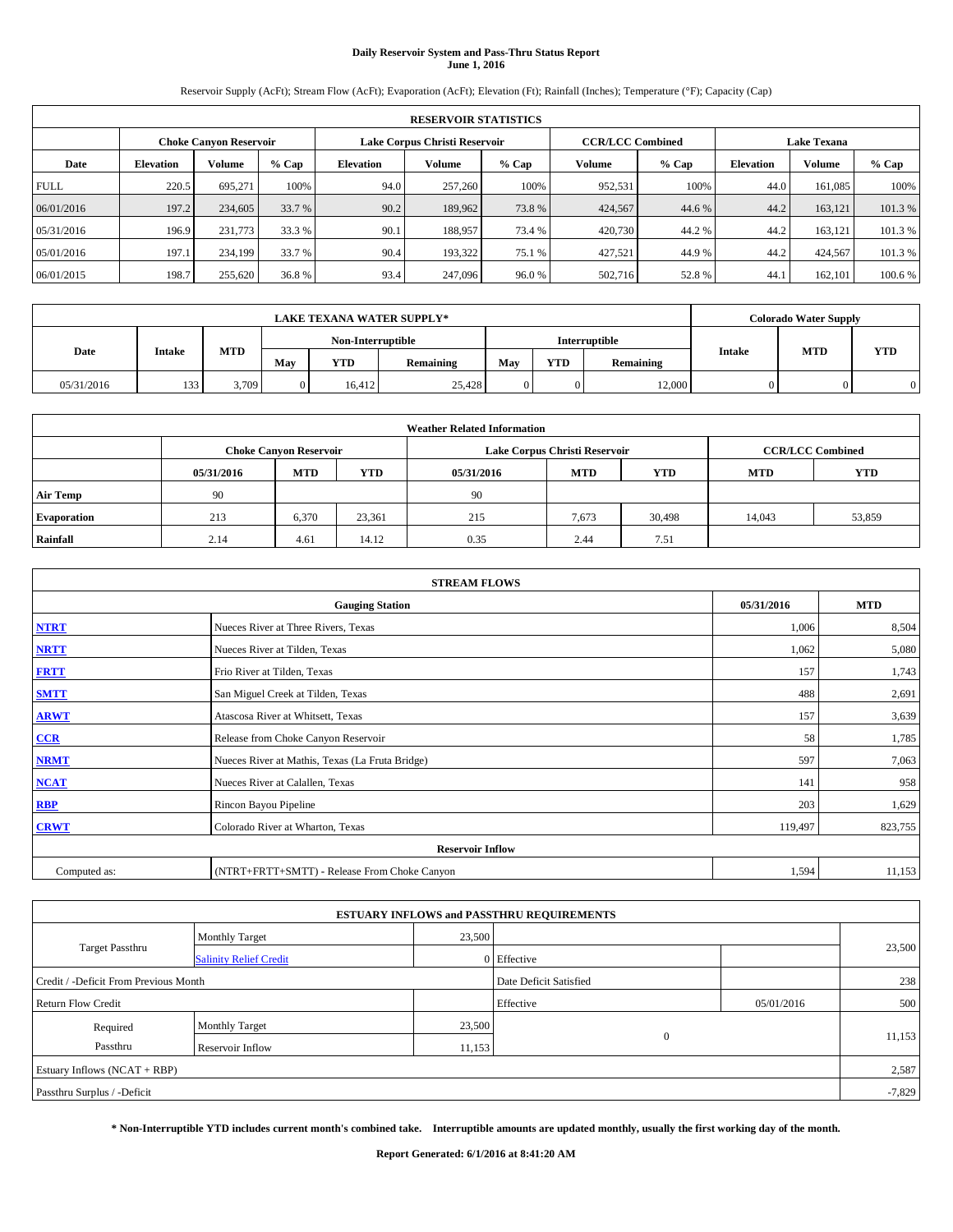# **Daily Reservoir System and Pass-Thru Status Report June 2, 2016**

Reservoir Supply (AcFt); Stream Flow (AcFt); Evaporation (AcFt); Elevation (Ft); Rainfall (Inches); Temperature (°F); Capacity (Cap)

|             | <b>RESERVOIR STATISTICS</b> |                               |         |                                                          |         |         |         |         |                    |               |         |
|-------------|-----------------------------|-------------------------------|---------|----------------------------------------------------------|---------|---------|---------|---------|--------------------|---------------|---------|
|             |                             | <b>Choke Canyon Reservoir</b> |         | <b>CCR/LCC Combined</b><br>Lake Corpus Christi Reservoir |         |         |         |         | <b>Lake Texana</b> |               |         |
| Date        | <b>Elevation</b>            | Volume                        | $%$ Cap | Elevation                                                | Volume  | $%$ Cap | Volume  | $%$ Cap | <b>Elevation</b>   | <b>Volume</b> | % Cap   |
| <b>FULL</b> | 220.5                       | 695.271                       | 100%    | 94.0                                                     | 257,260 | 100%    | 952,531 | 100%    | 44.0               | 161.085       | 100%    |
| 06/02/2016  | 197.3                       | 236,524                       | 34.0 %  | 90.3                                                     | 191,976 | 74.6 %  | 428,500 | 45.0 %  | 44.1               | 163.121       | 101.3%  |
| 06/01/2016  | 197.2                       | 234,605                       | 33.7 %  | 90.2                                                     | 189.962 | 73.8%   | 424,567 | 44.6%   | 44.2               | 163.121       | 101.3%  |
| 05/02/2016  | 197.0                       | 232,438                       | 33.4 %  | 90.5                                                     | 195,009 | 75.8%   | 427.447 | 44.9%   | 44.2               | 428,500       | 101.3 % |
| 06/02/2015  | 199.4                       | 266,984                       | 38.4 %  | 93.2                                                     | 242,776 | 94.4 %  | 509,760 | 53.5 %  | 44.                | 162,101       | 100.6 % |

|            | <b>LAKE TEXANA WATER SUPPLY*</b> |     |     |                   |           |     |            |               |               | <b>Colorado Water Supply</b> |            |  |  |
|------------|----------------------------------|-----|-----|-------------------|-----------|-----|------------|---------------|---------------|------------------------------|------------|--|--|
|            |                                  |     |     | Non-Interruptible |           |     |            | Interruptible |               |                              |            |  |  |
| Date       | <b>Intake</b>                    | MTD | Mav | YTD               | Remaining | Mav | <b>YTD</b> | Remaining     | <b>Intake</b> | <b>MTD</b>                   | <b>YTD</b> |  |  |
| 06/01/2016 |                                  |     |     | 12.702            | 29,138    |     |            | 12,000        |               |                              |            |  |  |

| <b>Weather Related Information</b> |                                                                                                |                               |        |      |                               |                         |     |            |  |  |
|------------------------------------|------------------------------------------------------------------------------------------------|-------------------------------|--------|------|-------------------------------|-------------------------|-----|------------|--|--|
|                                    |                                                                                                | <b>Choke Canyon Reservoir</b> |        |      | Lake Corpus Christi Reservoir | <b>CCR/LCC Combined</b> |     |            |  |  |
|                                    | <b>YTD</b><br><b>MTD</b><br><b>MTD</b><br><b>YTD</b><br>06/01/2016<br>06/01/2016<br><b>MTD</b> |                               |        |      |                               |                         |     | <b>YTD</b> |  |  |
| <b>Air Temp</b>                    | 86                                                                                             |                               |        | 90   |                               |                         |     |            |  |  |
| <b>Evaporation</b>                 | 175                                                                                            | 175                           | 23,536 | 235  | 235                           | 30,733                  | 410 | 54,269     |  |  |
| Rainfall                           | 0.74                                                                                           | 0.74                          | 14.86  | 0.21 | 0.21                          | 7.72                    |     |            |  |  |

| <b>STREAM FLOWS</b> |                                                 |            |            |  |  |  |  |  |  |
|---------------------|-------------------------------------------------|------------|------------|--|--|--|--|--|--|
|                     | <b>Gauging Station</b>                          | 06/01/2016 | <b>MTD</b> |  |  |  |  |  |  |
| <b>NTRT</b>         | Nueces River at Three Rivers, Texas             | 3,116      | 3,116      |  |  |  |  |  |  |
| <b>NRTT</b>         | Nueces River at Tilden, Texas                   | 1,270      | 1,270      |  |  |  |  |  |  |
| <b>FRTT</b>         | Frio River at Tilden, Texas                     | 357        | 357        |  |  |  |  |  |  |
| <b>SMTT</b>         | San Miguel Creek at Tilden, Texas               | 1,606      | 1,606      |  |  |  |  |  |  |
| <b>ARWT</b>         | Atascosa River at Whitsett, Texas               | 2,481      | 2,481      |  |  |  |  |  |  |
| $CCR$               | Release from Choke Canyon Reservoir             | 58         | 58         |  |  |  |  |  |  |
| <b>NRMT</b>         | Nueces River at Mathis, Texas (La Fruta Bridge) | 792        | 792        |  |  |  |  |  |  |
| <b>NCAT</b>         | Nueces River at Calallen, Texas                 | 236        | 236        |  |  |  |  |  |  |
| RBP                 | Rincon Bayou Pipeline                           | 206        | 206        |  |  |  |  |  |  |
| <b>CRWT</b>         | Colorado River at Wharton, Texas                | 96,074     | 96,074     |  |  |  |  |  |  |
|                     | <b>Reservoir Inflow</b>                         |            |            |  |  |  |  |  |  |
| Computed as:        | (NTRT+FRTT+SMTT) - Release From Choke Canyon    | 5,022      | 5,022      |  |  |  |  |  |  |

|                                       | <b>ESTUARY INFLOWS and PASSTHRU REQUIREMENTS</b> |                        |             |                |  |  |  |
|---------------------------------------|--------------------------------------------------|------------------------|-------------|----------------|--|--|--|
|                                       | <b>Monthly Target</b>                            | 23,000                 |             |                |  |  |  |
| Target Passthru                       | <b>Salinity Relief Credit</b>                    |                        | 0 Effective | 23,000         |  |  |  |
| Credit / -Deficit From Previous Month |                                                  | Date Deficit Satisfied | $-7,829$    |                |  |  |  |
| <b>Return Flow Credit</b>             |                                                  |                        | Effective   | $\overline{0}$ |  |  |  |
| Required                              | <b>Monthly Target</b>                            | 23,000                 |             |                |  |  |  |
| Passthru                              | Reservoir Inflow                                 | 5,022                  | $\theta$    | 5,022          |  |  |  |
| Estuary Inflows (NCAT + RBP)          |                                                  |                        |             |                |  |  |  |
| Passthru Surplus / -Deficit           |                                                  |                        |             |                |  |  |  |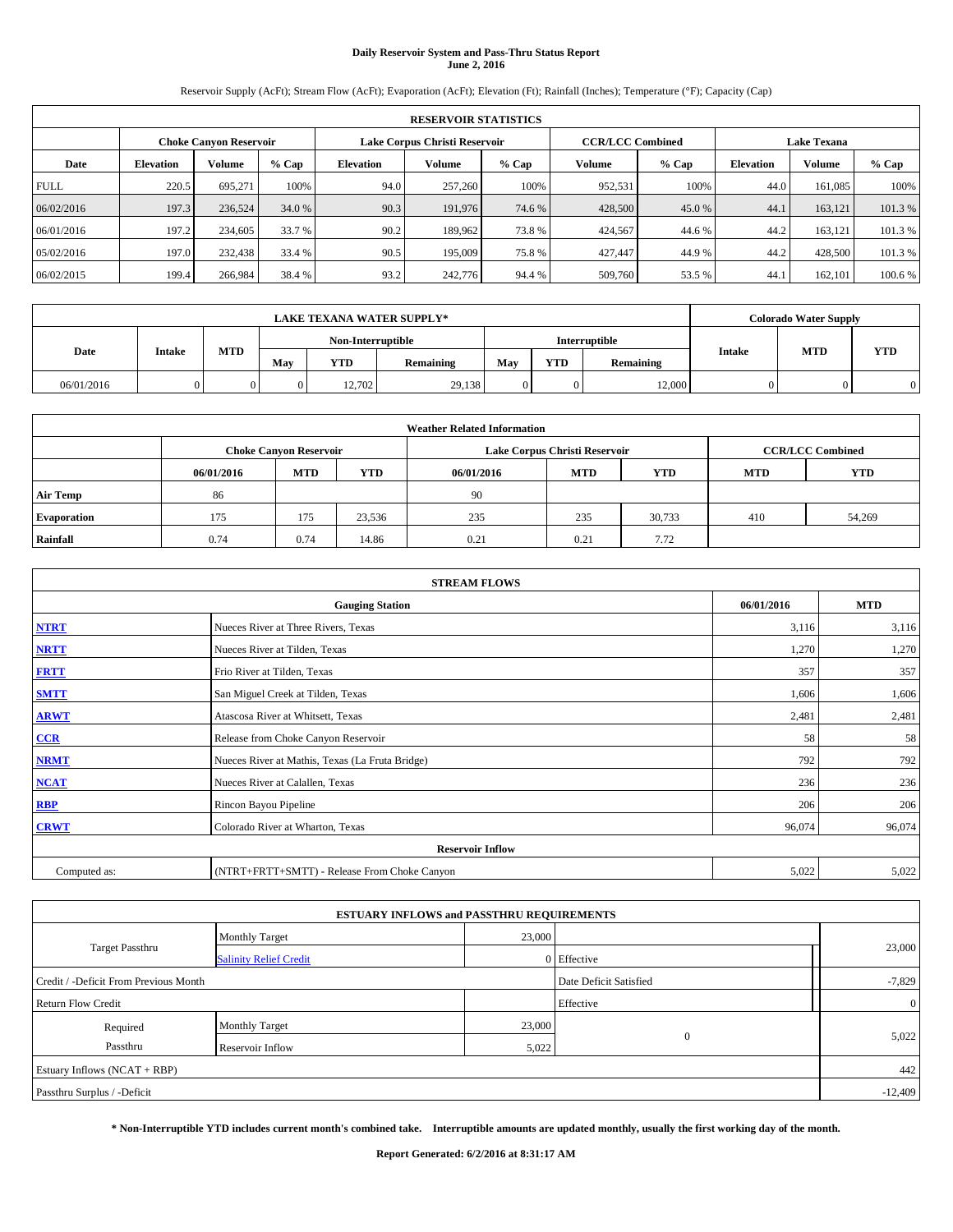# **Daily Reservoir System and Pass-Thru Status Report June 3, 2016**

Reservoir Supply (AcFt); Stream Flow (AcFt); Evaporation (AcFt); Elevation (Ft); Rainfall (Inches); Temperature (°F); Capacity (Cap)

|             | <b>RESERVOIR STATISTICS</b> |                               |         |                                                          |         |         |         |         |                    |               |         |  |
|-------------|-----------------------------|-------------------------------|---------|----------------------------------------------------------|---------|---------|---------|---------|--------------------|---------------|---------|--|
|             |                             | <b>Choke Canyon Reservoir</b> |         | <b>CCR/LCC Combined</b><br>Lake Corpus Christi Reservoir |         |         |         |         | <b>Lake Texana</b> |               |         |  |
| Date        | <b>Elevation</b>            | Volume                        | $%$ Cap | <b>Elevation</b>                                         | Volume  | $%$ Cap | Volume  | $%$ Cap | <b>Elevation</b>   | <b>Volume</b> | % Cap   |  |
| <b>FULL</b> | 220.5                       | 695.271                       | 100%    | 94.0                                                     | 257,260 | 100%    | 952,531 | 100%    | 44.0               | 161.085       | 100%    |  |
| 06/03/2016  | 197.6                       | 240,083                       | 34.5 %  | 90.5                                                     | 195,178 | 75.9 %  | 435,261 | 45.7 %  | 44.1               | 162,101       | 100.6%  |  |
| 06/02/2016  | 197.3                       | 236,524                       | 34.0 %  | 90.3                                                     | 191.976 | 74.6 %  | 428,500 | 45.0 %  | 44.2               | 163.121       | 101.3%  |  |
| 05/03/2016  | 197.1                       | 233,386                       | 33.6 %  | 90.3                                                     | 192.985 | 75.0 %  | 426,371 | 44.8%   | 44.3               | 435.261       | 101.9 % |  |
| 06/03/2015  | 199.9                       | 274,105                       | 39.4 %  | 93.1                                                     | 240,983 | 93.7 %  | 515,088 | 54.1 %  | 44.                | 162,101       | 100.6 % |  |

|            | <b>LAKE TEXANA WATER SUPPLY*</b> |     |     |                   |           |     |            |               |               | <b>Colorado Water Supply</b> |            |  |  |
|------------|----------------------------------|-----|-----|-------------------|-----------|-----|------------|---------------|---------------|------------------------------|------------|--|--|
|            |                                  |     |     | Non-Interruptible |           |     |            | Interruptible |               |                              |            |  |  |
| Date       | <b>Intake</b>                    | MTD | Mav | YTD               | Remaining | Mav | <b>YTD</b> | Remaining     | <b>Intake</b> | <b>MTD</b>                   | <b>YTD</b> |  |  |
| 06/02/2016 |                                  | 133 |     | 12.835            | 29,005    |     |            | 12,000        |               |                              |            |  |  |

| <b>Weather Related Information</b> |            |                               |            |            |                               |                         |            |            |  |  |
|------------------------------------|------------|-------------------------------|------------|------------|-------------------------------|-------------------------|------------|------------|--|--|
|                                    |            | <b>Choke Canyon Reservoir</b> |            |            | Lake Corpus Christi Reservoir | <b>CCR/LCC Combined</b> |            |            |  |  |
|                                    | 06/02/2016 | <b>MTD</b>                    | <b>YTD</b> | 06/02/2016 | <b>MTD</b>                    | <b>YTD</b>              | <b>MTD</b> | <b>YTD</b> |  |  |
| <b>Air Temp</b>                    | 87         |                               |            | 87         |                               |                         |            |            |  |  |
| <b>Evaporation</b>                 | 241        | 416                           | 23,777     | 344        | 579                           | 31,077                  | 995        | 54,854     |  |  |
| Rainfall                           | 0.92       | 1.66                          | 15.78      | 0.00       | 0.21                          | 7.72                    |            |            |  |  |

| <b>STREAM FLOWS</b> |                                                 |            |         |  |  |  |  |  |  |
|---------------------|-------------------------------------------------|------------|---------|--|--|--|--|--|--|
|                     | 06/02/2016                                      | <b>MTD</b> |         |  |  |  |  |  |  |
| <b>NTRT</b>         | Nueces River at Three Rivers, Texas             | 4,407      | 7,523   |  |  |  |  |  |  |
| <b>NRTT</b>         | Nueces River at Tilden, Texas                   | 707        | 1,977   |  |  |  |  |  |  |
| <b>FRTT</b>         | Frio River at Tilden, Texas                     | 288        | 645     |  |  |  |  |  |  |
| <b>SMTT</b>         | San Miguel Creek at Tilden, Texas               | 2,045      | 3,650   |  |  |  |  |  |  |
| <b>ARWT</b>         | Atascosa River at Whitsett, Texas               | 2,779      | 5,260   |  |  |  |  |  |  |
| $CCR$               | Release from Choke Canyon Reservoir             | 58         | 115     |  |  |  |  |  |  |
| <b>NRMT</b>         | Nueces River at Mathis, Texas (La Fruta Bridge) | 826        | 1,618   |  |  |  |  |  |  |
| <b>NCAT</b>         | Nueces River at Calallen, Texas                 | 439        | 675     |  |  |  |  |  |  |
| RBP                 | Rincon Bayou Pipeline                           | 206        | 413     |  |  |  |  |  |  |
| <b>CRWT</b>         | Colorado River at Wharton, Texas                | 50,618     | 146,692 |  |  |  |  |  |  |
|                     |                                                 |            |         |  |  |  |  |  |  |
| Computed as:        | 6,682                                           | 11,704     |         |  |  |  |  |  |  |

|                                       | <b>ESTUARY INFLOWS and PASSTHRU REQUIREMENTS</b> |        |                        |                |
|---------------------------------------|--------------------------------------------------|--------|------------------------|----------------|
|                                       | <b>Monthly Target</b>                            | 23,000 |                        |                |
| Target Passthru                       | <b>Salinity Relief Credit</b>                    |        | 0 Effective            | 23,000         |
| Credit / -Deficit From Previous Month |                                                  |        | Date Deficit Satisfied | $-7,829$       |
| <b>Return Flow Credit</b>             |                                                  |        | Effective              | $\overline{0}$ |
| Required                              | <b>Monthly Target</b>                            | 23,000 |                        |                |
| Passthru                              | <b>Reservoir Inflow</b>                          | 11,704 | $\Omega$               | 11,704         |
| Estuary Inflows (NCAT + RBP)          |                                                  |        |                        | 1,088          |
| Passthru Surplus / -Deficit           |                                                  |        |                        | $-18,445$      |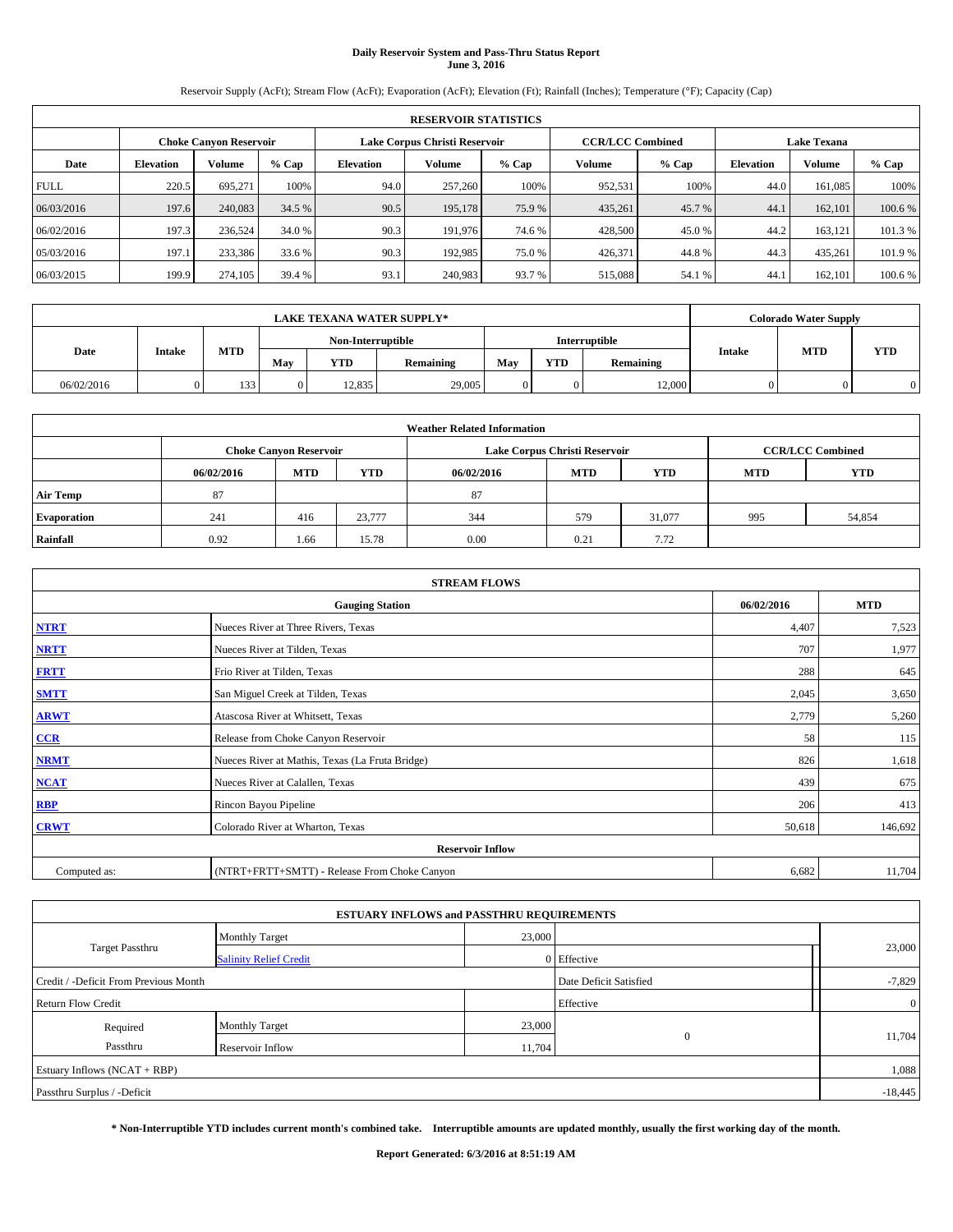# **Daily Reservoir System and Pass-Thru Status Report June 4, 2016**

Reservoir Supply (AcFt); Stream Flow (AcFt); Evaporation (AcFt); Elevation (Ft); Rainfall (Inches); Temperature (°F); Capacity (Cap)

| <b>RESERVOIR STATISTICS</b> |                  |                               |         |                  |                               |         |         |                         |                  |                    |         |
|-----------------------------|------------------|-------------------------------|---------|------------------|-------------------------------|---------|---------|-------------------------|------------------|--------------------|---------|
|                             |                  | <b>Choke Canyon Reservoir</b> |         |                  | Lake Corpus Christi Reservoir |         |         | <b>CCR/LCC Combined</b> |                  | <b>Lake Texana</b> |         |
| Date                        | <b>Elevation</b> | Volume                        | $%$ Cap | <b>Elevation</b> | Volume                        | $%$ Cap | Volume  | $%$ Cap                 | <b>Elevation</b> | Volume             | % Cap   |
| <b>FULL</b>                 | 220.5            | 695,271                       | 100%    | 94.0             | 257,260                       | 100%    | 952,531 | 100%                    | 44.0             | 161,085            | 100%    |
| 06/04/2016                  | 197.7            | 241,460                       | 34.7 %  | 90.7             | 198,397                       | 77.1 %  | 439,857 | 46.2%                   | 44.1             | 162,101            | 100.6 % |
| 06/03/2016                  | 197.6            | 240,083                       | 34.5 %  | 90.5             | 195,178                       | 75.9 %  | 435,261 | 45.7 %                  | 44.1             | 162,101            | 100.6 % |
| 05/04/2016                  | 197.0            | 231,906                       | 33.4 %  | 90.3             | 191,976                       | 74.6 %  | 423,882 | 44.5 %                  | 44.2             | 439,857            | 101.3 % |
| 06/04/2015                  | 200.2            | 278,388                       | 40.0 %  | 93.3             | 244,034                       | 94.9 %  | 522,422 | 54.8%                   | 44.1             | 162,101            | 100.6 % |

| <b>LAKE TEXANA WATER SUPPLY*</b> |        |            |                   |            |                  |     |                         |               | <b>Colorado Water Supply</b> |            |            |  |
|----------------------------------|--------|------------|-------------------|------------|------------------|-----|-------------------------|---------------|------------------------------|------------|------------|--|
|                                  |        |            | Non-Interruptible |            |                  |     |                         | Interruptible |                              |            |            |  |
| Date                             | Intake | <b>MTD</b> | May               | <b>YTD</b> | <b>Remaining</b> | May | <b>YTD</b><br>Remaining |               | <b>Intake</b>                | <b>MTD</b> | <b>YTD</b> |  |
| 06/03/2016                       | 134    | 267        |                   | 12.969     | 28,871           | 0   |                         | 12,000        |                              |            |            |  |

| <b>Weather Related Information</b> |            |                               |            |            |                               |                         |            |            |  |  |
|------------------------------------|------------|-------------------------------|------------|------------|-------------------------------|-------------------------|------------|------------|--|--|
|                                    |            | <b>Choke Canyon Reservoir</b> |            |            | Lake Corpus Christi Reservoir | <b>CCR/LCC Combined</b> |            |            |  |  |
|                                    | 06/03/2016 | <b>MTD</b>                    | <b>YTD</b> | 06/03/2016 | <b>MTD</b>                    | <b>YTD</b>              | <b>MTD</b> | <b>YTD</b> |  |  |
| <b>Air Temp</b>                    | 82         |                               |            | 85         |                               |                         |            |            |  |  |
| <b>Evaporation</b>                 | 129        | 545                           | 23,906     | 267        | 846                           | 31,344                  | 1,391      | 55,250     |  |  |
| Rainfall                           | 0.00       | 1.66                          | 15.78      | 0.74       | 0.95                          | 8.46                    |            |            |  |  |

| <b>STREAM FLOWS</b> |                                                 |            |         |  |  |  |  |  |  |
|---------------------|-------------------------------------------------|------------|---------|--|--|--|--|--|--|
|                     | 06/03/2016                                      | <b>MTD</b> |         |  |  |  |  |  |  |
| <b>NTRT</b>         | Nueces River at Three Rivers, Texas             | 3,494      | 11,017  |  |  |  |  |  |  |
| <b>NRTT</b>         | Nueces River at Tilden, Texas                   | 439        | 2,416   |  |  |  |  |  |  |
| <b>FRTT</b>         | Frio River at Tilden, Texas                     | 887        | 1,532   |  |  |  |  |  |  |
| <b>SMTT</b>         | San Miguel Creek at Tilden, Texas               | 1,096      | 4,746   |  |  |  |  |  |  |
| <b>ARWT</b>         | Atascosa River at Whitsett, Texas               | 1,060      | 6,320   |  |  |  |  |  |  |
| $CCR$               | Release from Choke Canyon Reservoir             | 58         | 173     |  |  |  |  |  |  |
| <b>NRMT</b>         | Nueces River at Mathis, Texas (La Fruta Bridge) | 943        | 2,561   |  |  |  |  |  |  |
| <b>NCAT</b>         | Nueces River at Calallen, Texas                 | 441        | 1,116   |  |  |  |  |  |  |
| RBP                 | Rincon Bayou Pipeline                           | 205        | 618     |  |  |  |  |  |  |
| <b>CRWT</b>         | Colorado River at Wharton, Texas                | 53,000     | 199,691 |  |  |  |  |  |  |
|                     | <b>Reservoir Inflow</b>                         |            |         |  |  |  |  |  |  |
| Computed as:        | (NTRT+FRTT+SMTT) - Release From Choke Canyon    | 5,419      | 17,123  |  |  |  |  |  |  |

|                                       | <b>ESTUARY INFLOWS and PASSTHRU REQUIREMENTS</b> |        |                        |                |  |
|---------------------------------------|--------------------------------------------------|--------|------------------------|----------------|--|
|                                       | <b>Monthly Target</b>                            | 23,000 |                        |                |  |
| Target Passthru                       | <b>Salinity Relief Credit</b>                    |        | 0 Effective            | 23,000         |  |
| Credit / -Deficit From Previous Month |                                                  |        | Date Deficit Satisfied | $-7,829$       |  |
| <b>Return Flow Credit</b>             |                                                  |        | Effective              | $\overline{0}$ |  |
| Required                              | <b>Monthly Target</b>                            | 23,000 |                        |                |  |
| Passthru                              | Reservoir Inflow                                 | 17,123 | $\Omega$               | 17,123         |  |
| Estuary Inflows (NCAT + RBP)          |                                                  |        |                        | 1,733          |  |
| Passthru Surplus / -Deficit           |                                                  |        |                        | $-23,218$      |  |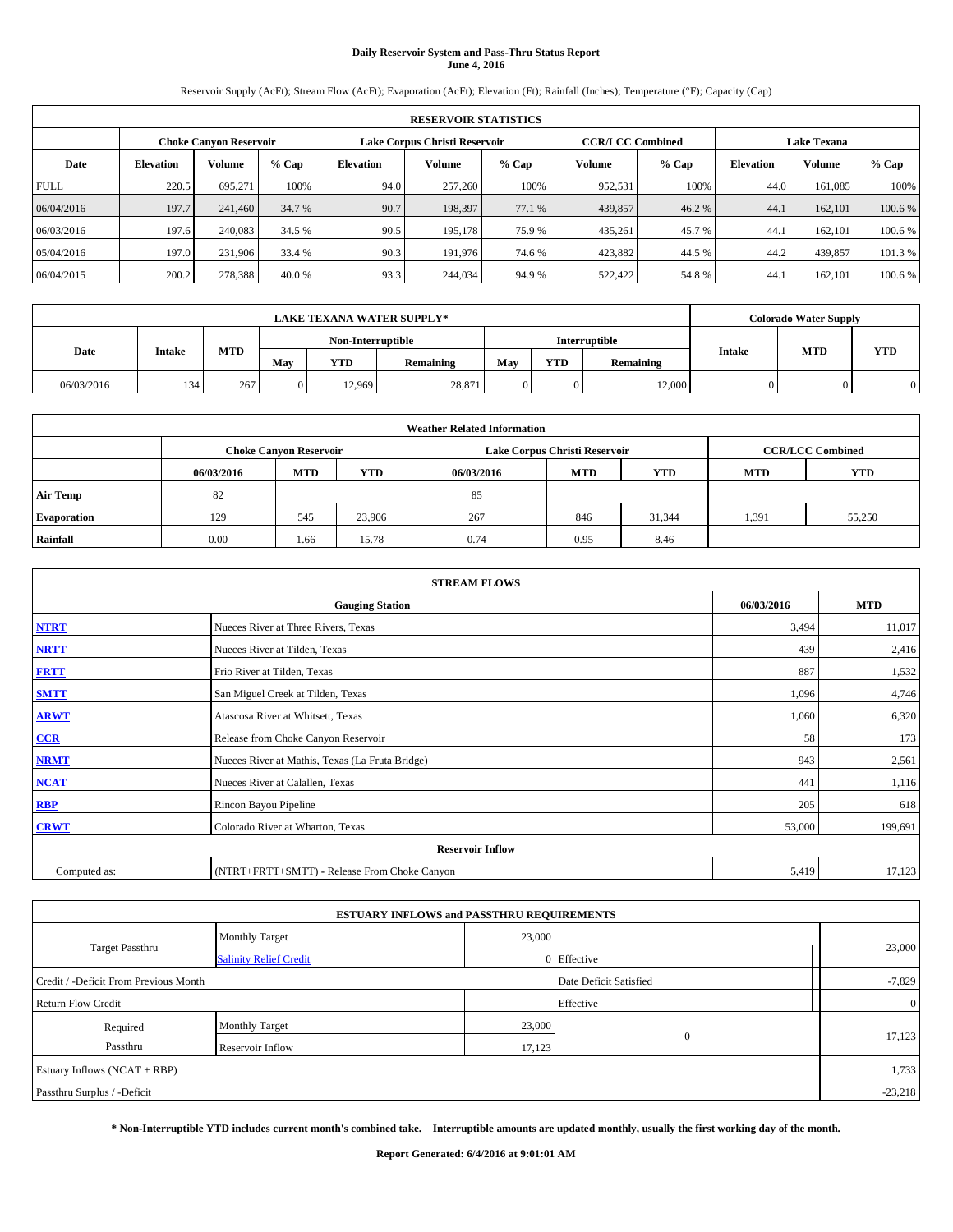# **Daily Reservoir System and Pass-Thru Status Report June 5, 2016**

Reservoir Supply (AcFt); Stream Flow (AcFt); Evaporation (AcFt); Elevation (Ft); Rainfall (Inches); Temperature (°F); Capacity (Cap)

| <b>RESERVOIR STATISTICS</b> |                  |                               |         |           |                               |         |                         |         |                  |                    |         |
|-----------------------------|------------------|-------------------------------|---------|-----------|-------------------------------|---------|-------------------------|---------|------------------|--------------------|---------|
|                             |                  | <b>Choke Canyon Reservoir</b> |         |           | Lake Corpus Christi Reservoir |         | <b>CCR/LCC Combined</b> |         |                  | <b>Lake Texana</b> |         |
| Date                        | <b>Elevation</b> | Volume                        | $%$ Cap | Elevation | Volume                        | $%$ Cap | Volume                  | $%$ Cap | <b>Elevation</b> | <b>Volume</b>      | % Cap   |
| <b>FULL</b>                 | 220.5            | 695.271                       | 100%    | 94.0      | 257,260                       | 100%    | 952,531                 | 100%    | 44.0             | 161.085            | 100%    |
| 06/05/2016                  | 197.8            | 243.551                       | 35.0 %  | 90.7      | 199,416                       | 77.5 %  | 442,967                 | 46.5 %  | 44.1             | 162,101            | 100.6%  |
| 06/04/2016                  | 197.7            | 241,460                       | 34.7 %  | 90.7      | 198.397                       | 77.1 %  | 439,857                 | 46.2%   | 44.1             | 162,101            | 100.6%  |
| 05/05/2016                  | 197.0            | 232,573                       | 33.5 %  | 90.3      | 191.472                       | 74.4 %  | 424,045                 | 44.5 %  | 44.2             | 442.967            | 101.3 % |
| 06/05/2015                  | 200.3            | 280,718                       | 40.4 %  | 93.7      | 251,438                       | 97.7 %  | 532,156                 | 55.9%   | 44.              | 162,101            | 100.6 % |

| <b>LAKE TEXANA WATER SUPPLY*</b> |               |     |     |                   |           |     |            |               | <b>Colorado Water Supply</b> |            |            |  |
|----------------------------------|---------------|-----|-----|-------------------|-----------|-----|------------|---------------|------------------------------|------------|------------|--|
|                                  |               |     |     | Non-Interruptible |           |     |            | Interruptible |                              |            |            |  |
| Date                             | <b>Intake</b> | MTD | Mav | YTD               | Remaining | Mav | <b>YTD</b> | Remaining     | <b>Intake</b>                | <b>MTD</b> | <b>YTD</b> |  |
| 06/04/2016                       | 134           | 401 |     | 13.103            | 28,737    |     |            | 12,000        |                              |            |            |  |

| <b>Weather Related Information</b> |            |                               |            |            |                               |                         |            |        |  |  |
|------------------------------------|------------|-------------------------------|------------|------------|-------------------------------|-------------------------|------------|--------|--|--|
|                                    |            | <b>Choke Canyon Reservoir</b> |            |            | Lake Corpus Christi Reservoir | <b>CCR/LCC Combined</b> |            |        |  |  |
|                                    | 06/04/2016 | <b>MTD</b>                    | <b>YTD</b> | 06/04/2016 | <b>MTD</b>                    | <b>MTD</b>              | <b>YTD</b> |        |  |  |
| <b>Air Temp</b>                    | 85         |                               |            | 82         |                               |                         |            |        |  |  |
| <b>Evaporation</b>                 | 211        | 756                           | 24.117     | 198        | 1,044                         | 31.542                  | 1,800      | 55,659 |  |  |
| Rainfall                           | 0.35       | 2.01                          | 16.13      | 0.16       | 1.11                          | 8.62                    |            |        |  |  |

| <b>STREAM FLOWS</b> |                                                 |            |         |  |  |  |  |  |  |
|---------------------|-------------------------------------------------|------------|---------|--|--|--|--|--|--|
|                     | 06/04/2016                                      | <b>MTD</b> |         |  |  |  |  |  |  |
| <b>NTRT</b>         | Nueces River at Three Rivers, Texas             | 2,184      | 13,200  |  |  |  |  |  |  |
| <b>NRTT</b>         | Nueces River at Tilden, Texas                   | 389        | 2,805   |  |  |  |  |  |  |
| <b>FRTT</b>         | Frio River at Tilden, Texas                     | 1,483      | 3,015   |  |  |  |  |  |  |
| <b>SMTT</b>         | San Miguel Creek at Tilden, Texas               | 2,521      | 7,267   |  |  |  |  |  |  |
| <b>ARWT</b>         | Atascosa River at Whitsett, Texas               | 1,594      | 7,914   |  |  |  |  |  |  |
| $CCR$               | Release from Choke Canyon Reservoir             | 58         | 230     |  |  |  |  |  |  |
| <b>NRMT</b>         | Nueces River at Mathis, Texas (La Fruta Bridge) | 996        | 3,557   |  |  |  |  |  |  |
| <b>NCAT</b>         | Nueces River at Calallen, Texas                 | 576        | 1,691   |  |  |  |  |  |  |
| RBP                 | Rincon Bayou Pipeline                           | 200        | 817     |  |  |  |  |  |  |
| <b>CRWT</b>         | Colorado River at Wharton, Texas                | 61,337     | 261,028 |  |  |  |  |  |  |
|                     |                                                 |            |         |  |  |  |  |  |  |
| Computed as:        | (NTRT+FRTT+SMTT) - Release From Choke Canyon    | 6,130      | 23,252  |  |  |  |  |  |  |

|                                       | <b>ESTUARY INFLOWS and PASSTHRU REQUIREMENTS</b> |        |                        |                |
|---------------------------------------|--------------------------------------------------|--------|------------------------|----------------|
|                                       | <b>Monthly Target</b>                            | 23,000 |                        |                |
| Target Passthru                       | <b>Salinity Relief Credit</b>                    |        | 0 Effective            | 23,000         |
| Credit / -Deficit From Previous Month |                                                  |        | Date Deficit Satisfied | $-7,829$       |
| <b>Return Flow Credit</b>             |                                                  |        | Effective              | $\overline{0}$ |
| Required                              | <b>Monthly Target</b>                            | 23,000 |                        |                |
| Passthru                              | <b>Reservoir Inflow</b>                          | 23,252 | $\Omega$               | 23,000         |
| Estuary Inflows (NCAT + RBP)          |                                                  |        |                        | 2,509          |
| Passthru Surplus / -Deficit           |                                                  |        |                        | $-28,320$      |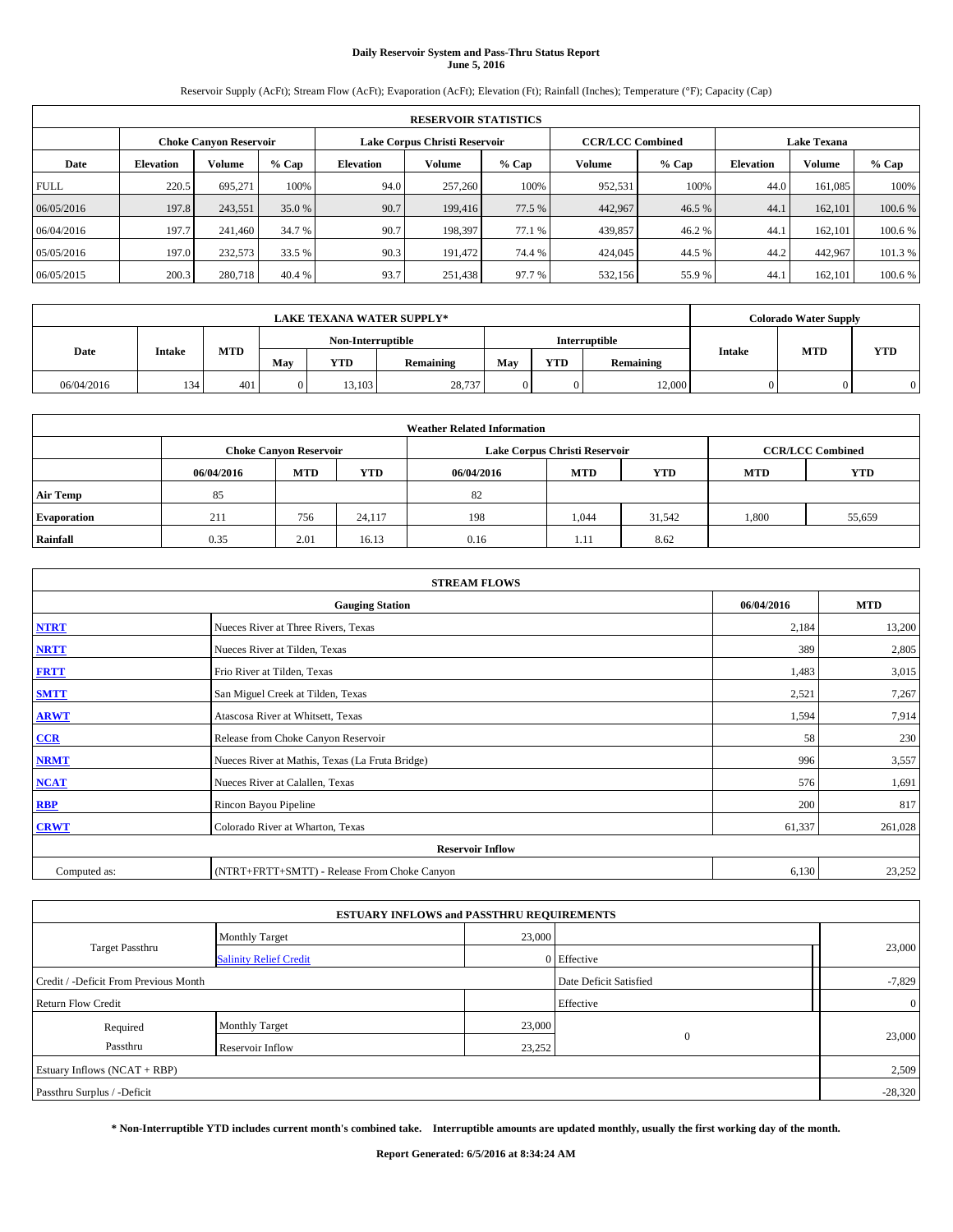# **Daily Reservoir System and Pass-Thru Status Report June 6, 2016**

Reservoir Supply (AcFt); Stream Flow (AcFt); Evaporation (AcFt); Elevation (Ft); Rainfall (Inches); Temperature (°F); Capacity (Cap)

|                                                                                                                 | <b>RESERVOIR STATISTICS</b> |         |         |                  |         |         |         |         |                  |         |         |
|-----------------------------------------------------------------------------------------------------------------|-----------------------------|---------|---------|------------------|---------|---------|---------|---------|------------------|---------|---------|
| Lake Corpus Christi Reservoir<br><b>CCR/LCC Combined</b><br><b>Lake Texana</b><br><b>Choke Canvon Reservoir</b> |                             |         |         |                  |         |         |         |         |                  |         |         |
| Date                                                                                                            | <b>Elevation</b>            | Volume  | $%$ Cap | <b>Elevation</b> | Volume  | $%$ Cap | Volume  | $%$ Cap | <b>Elevation</b> | Volume  | % Cap   |
| <b>FULL</b>                                                                                                     | 220.5                       | 695.271 | 100%    | 94.0             | 257,260 | 100%    | 952,531 | 100%    | 44.0             | 161,085 | 100%    |
| 06/06/2016                                                                                                      | 198.0                       | 246,772 | 35.5 %  | 90.8             | 199,927 | 77.7 %  | 446,699 | 46.9%   | 44.1             | 162,101 | 100.6 % |
| 06/05/2016                                                                                                      | 197.8                       | 243,551 | 35.0 %  | 90.7             | 199,416 | 77.5 %  | 442,967 | 46.5 %  | 44.1             | 162,101 | 100.6%  |
| 05/06/2016                                                                                                      | 197.0                       | 232,438 | 33.4 %  | 90.2             | 190,968 | 74.2 %  | 423,406 | 44.5 %  | 44.2             | 446,699 | 101.3 % |
| 06/06/2015                                                                                                      | 200.5                       | 283,200 | 40.7 %  | 94.0             | 257,260 | 100.0%  | 540,460 | 56.7%   | 44.1             | 162,101 | 100.6%  |

|                   | <b>LAKE TEXANA WATER SUPPLY*</b> |     |     |        |                      |     |            |           |               | <b>Colorado Water Supply</b> |            |
|-------------------|----------------------------------|-----|-----|--------|----------------------|-----|------------|-----------|---------------|------------------------------|------------|
| Non-Interruptible |                                  |     |     |        | <b>Interruptible</b> |     |            |           |               |                              |            |
| Date              | Intake                           | MTD | May | YTD    | <b>Remaining</b>     | Mav | <b>YTD</b> | Remaining | <b>Intake</b> | <b>MTD</b>                   | <b>YTD</b> |
| 06/05/2016        | 135<br>$1 - 1 -$                 | 536 |     | 13.238 | 28.602               | 0   |            | 12,000    |               |                              |            |

|                    | <b>Weather Related Information</b> |                                                                                           |            |            |            |            |            |            |  |  |  |
|--------------------|------------------------------------|-------------------------------------------------------------------------------------------|------------|------------|------------|------------|------------|------------|--|--|--|
|                    |                                    | Lake Corpus Christi Reservoir<br><b>CCR/LCC Combined</b><br><b>Choke Canyon Reservoir</b> |            |            |            |            |            |            |  |  |  |
|                    | 06/05/2016                         | <b>MTD</b>                                                                                | <b>YTD</b> | 06/05/2016 | <b>MTD</b> | <b>YTD</b> | <b>MTD</b> | <b>YTD</b> |  |  |  |
| <b>Air Temp</b>    | 87                                 |                                                                                           |            | 83         |            |            |            |            |  |  |  |
| <b>Evaporation</b> | 287                                | 1,043                                                                                     | 24,404     | 198        | 1.242      | 31.740     | 2,285      | 56,144     |  |  |  |
| Rainfall           | 0.00                               | 2.01                                                                                      | 16.13      | 0.00       | 1.11       | 8.62       |            |            |  |  |  |

|              | <b>STREAM FLOWS</b>                             |            |            |  |  |  |  |  |  |  |
|--------------|-------------------------------------------------|------------|------------|--|--|--|--|--|--|--|
|              | <b>Gauging Station</b>                          | 06/05/2016 | <b>MTD</b> |  |  |  |  |  |  |  |
| <b>NTRT</b>  | Nueces River at Three Rivers, Texas             | 2,124      | 15,324     |  |  |  |  |  |  |  |
| <b>NRTT</b>  | Nueces River at Tilden, Texas                   | 472        | 3,277      |  |  |  |  |  |  |  |
| <b>FRTT</b>  | Frio River at Tilden, Texas                     | 2,978      | 5,993      |  |  |  |  |  |  |  |
| <b>SMTT</b>  | San Miguel Creek at Tilden, Texas               | 1,753      | 9,020      |  |  |  |  |  |  |  |
| <b>ARWT</b>  | Atascosa River at Whitsett, Texas               | 1,112      | 9,026      |  |  |  |  |  |  |  |
| $CCR$        | Release from Choke Canyon Reservoir             | 58         | 288        |  |  |  |  |  |  |  |
| <b>NRMT</b>  | Nueces River at Mathis, Texas (La Fruta Bridge) | 994        | 4,552      |  |  |  |  |  |  |  |
| <b>NCAT</b>  | Nueces River at Calallen, Texas                 | 635        | 2,326      |  |  |  |  |  |  |  |
| RBP          | Rincon Bayou Pipeline                           | 206        | 1,023      |  |  |  |  |  |  |  |
| <b>CRWT</b>  | Colorado River at Wharton, Texas                | 68,284     | 329,312    |  |  |  |  |  |  |  |
|              | <b>Reservoir Inflow</b>                         |            |            |  |  |  |  |  |  |  |
| Computed as: | (NTRT+FRTT+SMTT) - Release From Choke Canyon    | 6,797      | 30,049     |  |  |  |  |  |  |  |

|                                       | <b>ESTUARY INFLOWS and PASSTHRU REQUIREMENTS</b> |        |                        |                |
|---------------------------------------|--------------------------------------------------|--------|------------------------|----------------|
|                                       | <b>Monthly Target</b>                            | 23,000 |                        |                |
| Target Passthru                       | <b>Salinity Relief Credit</b>                    |        | 0 Effective            | 23,000         |
| Credit / -Deficit From Previous Month |                                                  |        | Date Deficit Satisfied | $-7,829$       |
| <b>Return Flow Credit</b>             |                                                  |        | Effective              | $\overline{0}$ |
| Required                              | <b>Monthly Target</b>                            | 23,000 |                        |                |
| Passthru                              | Reservoir Inflow                                 | 30,049 | $\Omega$               | 23,000         |
| Estuary Inflows (NCAT + RBP)          |                                                  |        |                        | 3,349          |
| Passthru Surplus / -Deficit           |                                                  |        |                        | $-27,480$      |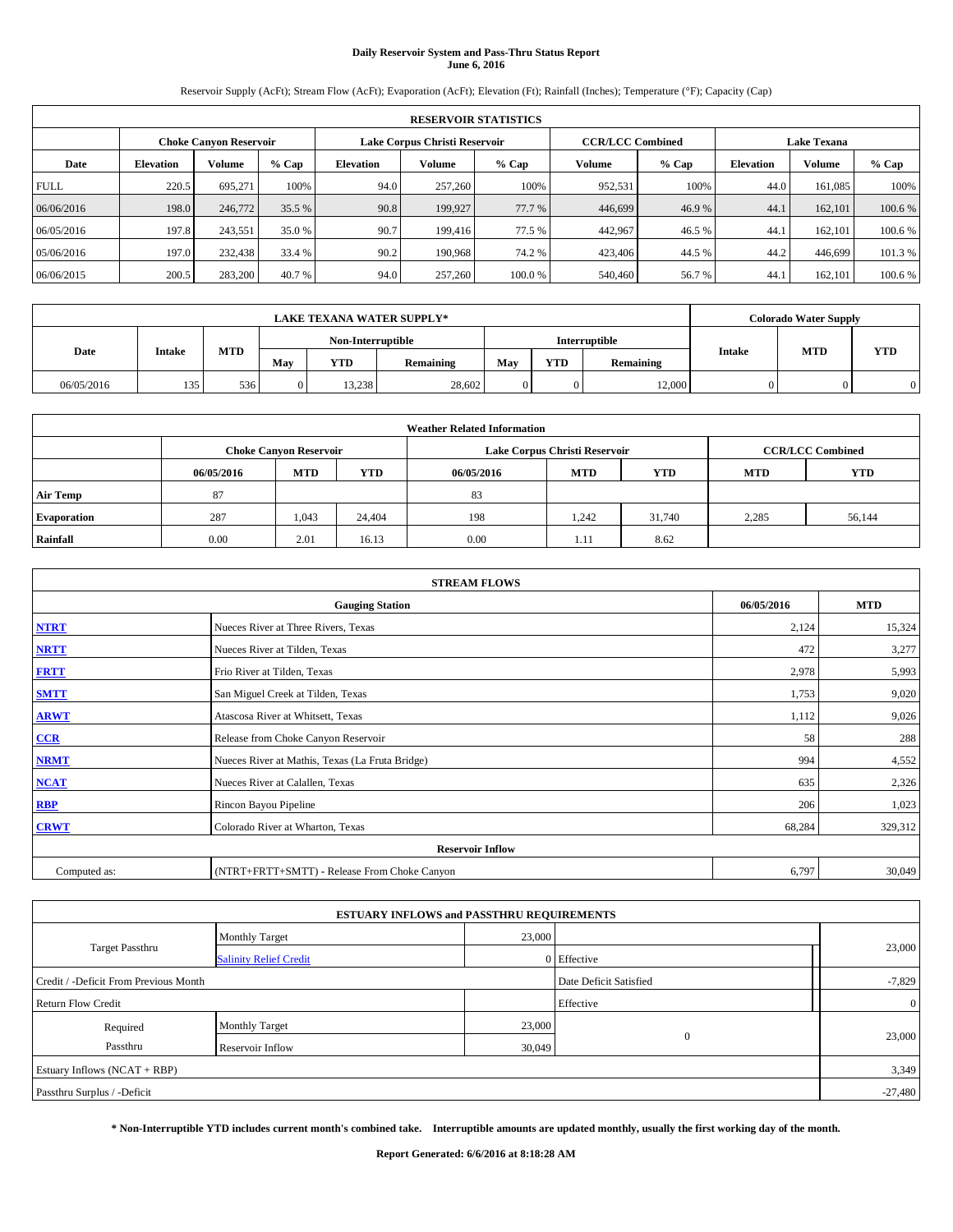# **Daily Reservoir System and Pass-Thru Status Report June 7, 2016**

Reservoir Supply (AcFt); Stream Flow (AcFt); Evaporation (AcFt); Elevation (Ft); Rainfall (Inches); Temperature (°F); Capacity (Cap)

|                                                                                                                 | <b>RESERVOIR STATISTICS</b> |         |         |                  |         |         |         |         |                  |         |         |
|-----------------------------------------------------------------------------------------------------------------|-----------------------------|---------|---------|------------------|---------|---------|---------|---------|------------------|---------|---------|
| <b>CCR/LCC Combined</b><br><b>Lake Texana</b><br>Lake Corpus Christi Reservoir<br><b>Choke Canyon Reservoir</b> |                             |         |         |                  |         |         |         |         |                  |         |         |
| Date                                                                                                            | <b>Elevation</b>            | Volume  | $%$ Cap | <b>Elevation</b> | Volume  | $%$ Cap | Volume  | $%$ Cap | <b>Elevation</b> | Volume  | % Cap   |
| <b>FULL</b>                                                                                                     | 220.5                       | 695.271 | 100%    | 94.0             | 257,260 | 100%    | 952,531 | 100%    | 44.0             | 161,085 | 100%    |
| 06/07/2016                                                                                                      | 198.3                       | 250,578 | 36.0 %  | 90.8             | 200,267 | 77.8%   | 450,845 | 47.3 %  | 44.1             | 162,101 | 100.6 % |
| 06/06/2016                                                                                                      | 198.0                       | 246,772 | 35.5 %  | 90.8             | 199.927 | 77.7 %  | 446,699 | 46.9%   | 44.1             | 162,101 | 100.6 % |
| 05/07/2016                                                                                                      | 197.0                       | 232,039 | 33.4 %  | 90.2             | 190.297 | 74.0 %  | 422,336 | 44.3%   | 44.2             | 450,845 | 101.3 % |
| 06/07/2015                                                                                                      | 200.6                       | 284,917 | 41.0 %  | 94.0             | 257,260 | 100.0%  | 542,177 | 56.9%   | 44.1             | 162.101 | 100.6 % |

|            |        |                   |       |            | <b>LAKE TEXANA WATER SUPPLY*</b> |     |               |           | <b>Colorado Water Supply</b> |            |            |
|------------|--------|-------------------|-------|------------|----------------------------------|-----|---------------|-----------|------------------------------|------------|------------|
|            |        | Non-Interruptible |       |            |                                  |     | Interruptible |           |                              |            |            |
| Date       | Intake | <b>MTD</b>        | May   | <b>YTD</b> | Remaining                        | May | <b>YTD</b>    | Remaining | <b>Intake</b>                | <b>MTD</b> | <b>YTD</b> |
| 06/06/2016 | 135    | 671               | 3.745 | 17.118     | 24,722                           |     |               | 12,000    |                              |            |            |

|                    | <b>Weather Related Information</b> |                                                                                           |            |            |            |            |            |            |  |  |  |
|--------------------|------------------------------------|-------------------------------------------------------------------------------------------|------------|------------|------------|------------|------------|------------|--|--|--|
|                    |                                    | Lake Corpus Christi Reservoir<br><b>CCR/LCC Combined</b><br><b>Choke Canyon Reservoir</b> |            |            |            |            |            |            |  |  |  |
|                    | 06/06/2016                         | <b>MTD</b>                                                                                | <b>YTD</b> | 06/06/2016 | <b>MTD</b> | <b>YTD</b> | <b>MTD</b> | <b>YTD</b> |  |  |  |
| <b>Air Temp</b>    | 88                                 |                                                                                           |            | 88         |            |            |            |            |  |  |  |
| <b>Evaporation</b> | 266                                | 1,309                                                                                     | 24,670     | 198        | 1.440      | 31,938     | 2,749      | 56,608     |  |  |  |
| Rainfall           | 0.00                               | 2.01                                                                                      | 16.13      | 0.00       | 1.11       | 8.62       |            |            |  |  |  |

|              | <b>STREAM FLOWS</b>                             |            |            |  |  |  |  |  |  |  |
|--------------|-------------------------------------------------|------------|------------|--|--|--|--|--|--|--|
|              | <b>Gauging Station</b>                          | 06/06/2016 | <b>MTD</b> |  |  |  |  |  |  |  |
| <b>NTRT</b>  | Nueces River at Three Rivers, Texas             | 1,604      | 16,928     |  |  |  |  |  |  |  |
| <b>NRTT</b>  | Nueces River at Tilden, Texas                   | 895        | 4,172      |  |  |  |  |  |  |  |
| <b>FRTT</b>  | Frio River at Tilden, Texas                     | 4,327      | 10,320     |  |  |  |  |  |  |  |
| <b>SMTT</b>  | San Miguel Creek at Tilden, Texas               | 1,137      | 10,157     |  |  |  |  |  |  |  |
| <b>ARWT</b>  | Atascosa River at Whitsett, Texas               | 907        | 9,933      |  |  |  |  |  |  |  |
| $CCR$        | Release from Choke Canyon Reservoir             | 58         | 345        |  |  |  |  |  |  |  |
| <b>NRMT</b>  | Nueces River at Mathis, Texas (La Fruta Bridge) | 994        | 5,546      |  |  |  |  |  |  |  |
| <b>NCAT</b>  | Nueces River at Calallen, Texas                 | 611        | 2,938      |  |  |  |  |  |  |  |
| RBP          | Rincon Bayou Pipeline                           | 205        | 1,228      |  |  |  |  |  |  |  |
| <b>CRWT</b>  | Colorado River at Wharton, Texas                | 74,041     | 403,352    |  |  |  |  |  |  |  |
|              | <b>Reservoir Inflow</b>                         |            |            |  |  |  |  |  |  |  |
| Computed as: | (NTRT+FRTT+SMTT) - Release From Choke Canyon    | 7,011      | 37,060     |  |  |  |  |  |  |  |

|                                       | <b>ESTUARY INFLOWS and PASSTHRU REQUIREMENTS</b> |        |                        |                |
|---------------------------------------|--------------------------------------------------|--------|------------------------|----------------|
|                                       | <b>Monthly Target</b>                            | 23,000 |                        |                |
| Target Passthru                       | <b>Salinity Relief Credit</b>                    |        | 0 Effective            | 23,000         |
| Credit / -Deficit From Previous Month |                                                  |        | Date Deficit Satisfied | $-7,829$       |
| <b>Return Flow Credit</b>             |                                                  |        | Effective              | $\overline{0}$ |
| Required                              | <b>Monthly Target</b>                            | 23,000 |                        |                |
| Passthru                              | Reservoir Inflow                                 | 37,060 | $\Omega$               | 23,000         |
| Estuary Inflows $(NCAT + RBP)$        |                                                  |        |                        | 4,166          |
| Passthru Surplus / -Deficit           |                                                  |        |                        | $-26,663$      |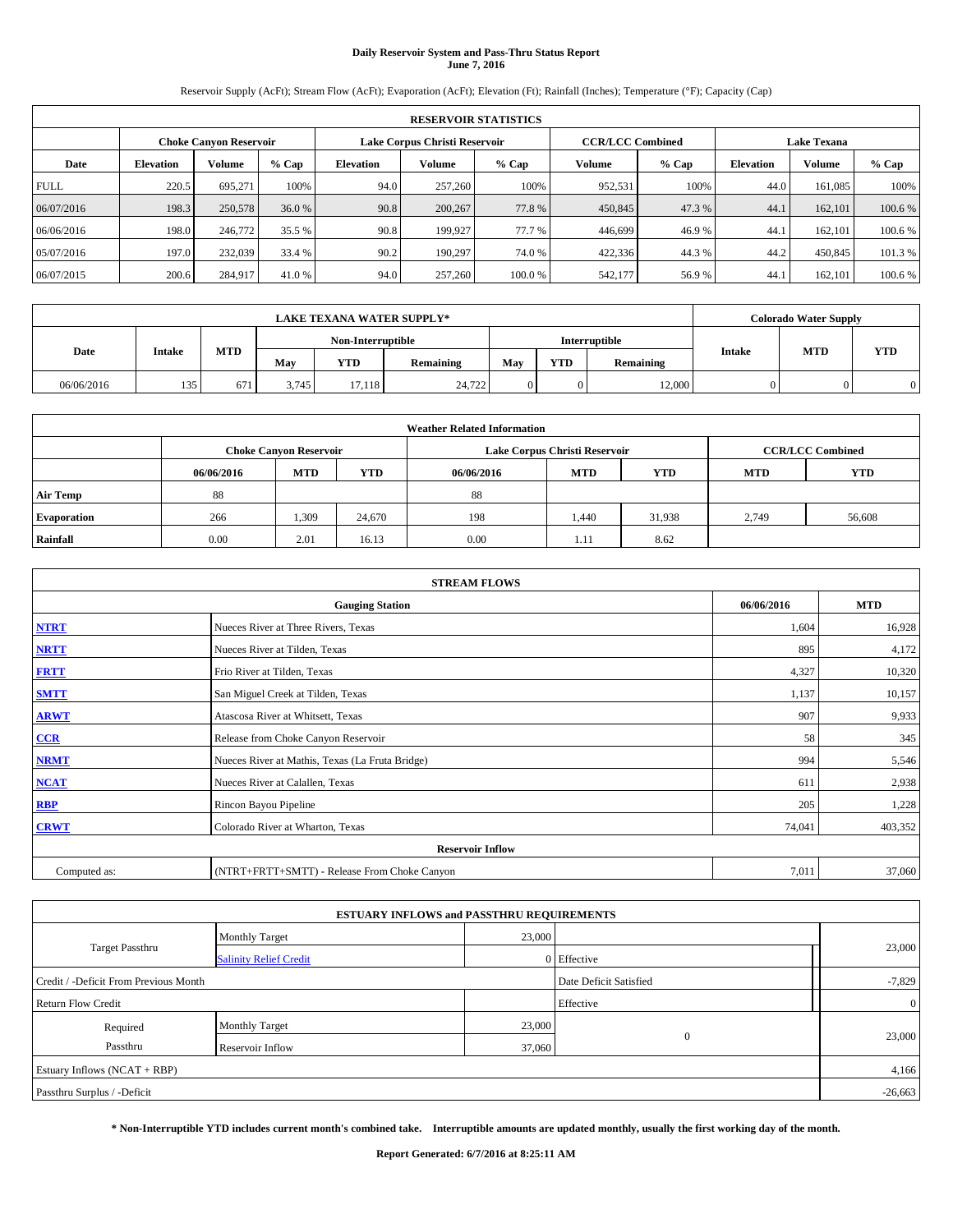# **Daily Reservoir System and Pass-Thru Status Report June 8, 2016**

Reservoir Supply (AcFt); Stream Flow (AcFt); Evaporation (AcFt); Elevation (Ft); Rainfall (Inches); Temperature (°F); Capacity (Cap)

|                                                                                                                 | <b>RESERVOIR STATISTICS</b> |         |         |                  |         |        |         |         |                  |         |         |
|-----------------------------------------------------------------------------------------------------------------|-----------------------------|---------|---------|------------------|---------|--------|---------|---------|------------------|---------|---------|
| Lake Corpus Christi Reservoir<br><b>CCR/LCC Combined</b><br><b>Lake Texana</b><br><b>Choke Canyon Reservoir</b> |                             |         |         |                  |         |        |         |         |                  |         |         |
| Date                                                                                                            | <b>Elevation</b>            | Volume  | $%$ Cap | <b>Elevation</b> | Volume  | % Cap  | Volume  | $%$ Cap | <b>Elevation</b> | Volume  | % Cap   |
| <b>FULL</b>                                                                                                     | 220.5                       | 695.271 | 100%    | 94.0             | 257,260 | 100%   | 952,531 | 100%    | 44.0             | 161,085 | 100%    |
| 06/08/2016                                                                                                      | 198.6                       | 254,463 | 36.6 %  | 90.8             | 200,608 | 78.0 % | 455,071 | 47.8%   | 44.2             | 163.121 | 101.3%  |
| 06/07/2016                                                                                                      | 198.3                       | 250,578 | 36.0 %  | 90.8             | 200,267 | 77.8%  | 450,845 | 47.3 %  | 44.1             | 162,101 | 100.6 % |
| 05/08/2016                                                                                                      | 196.9                       | 230,430 | 33.1 %  | 90.1             | 189.627 | 73.7 % | 420,057 | 44.1 %  | 44.2             | 455,071 | 101.3 % |
| 06/08/2015                                                                                                      | 200.7                       | 286,010 | 41.1 %  | 94.0             | 257,260 | 100.0% | 543,270 | 57.0 %  | 44.1             | 162,101 | 100.6%  |

|            | <b>LAKE TEXANA WATER SUPPLY*</b> |            |                   |            |                  |               |            |           |               | <b>Colorado Water Supply</b> |            |
|------------|----------------------------------|------------|-------------------|------------|------------------|---------------|------------|-----------|---------------|------------------------------|------------|
|            |                                  |            | Non-Interruptible |            |                  | Interruptible |            |           |               |                              |            |
| Date       | Intake                           | <b>MTD</b> | May               | <b>YTD</b> | <b>Remaining</b> | May           | <b>YTD</b> | Remaining | <b>Intake</b> | <b>MTD</b>                   | <b>YTD</b> |
| 06/07/2016 | 135                              | 806        | 3.745             | 17.253     | 24,587           |               |            | 12,000    |               |                              |            |

| <b>Weather Related Information</b> |            |                               |            |            |                               |                         |            |        |  |  |  |
|------------------------------------|------------|-------------------------------|------------|------------|-------------------------------|-------------------------|------------|--------|--|--|--|
|                                    |            | <b>Choke Canyon Reservoir</b> |            |            | Lake Corpus Christi Reservoir | <b>CCR/LCC Combined</b> |            |        |  |  |  |
|                                    | 06/07/2016 | <b>MTD</b>                    | <b>YTD</b> | 06/07/2016 | <b>MTD</b>                    | <b>MTD</b>              | <b>YTD</b> |        |  |  |  |
| <b>Air Temp</b>                    | 90         |                               |            | 89         |                               |                         |            |        |  |  |  |
| <b>Evaporation</b>                 | 194        | 1,503                         | 24,864     | 357        | 1.797                         | 32.295                  | 3,300      | 57,159 |  |  |  |
| Rainfall                           | 0.01       | 2.02                          | 16.14      | 0.00       | 1.11                          | 8.62                    |            |        |  |  |  |

| <b>STREAM FLOWS</b> |                                                 |            |            |  |  |  |  |  |
|---------------------|-------------------------------------------------|------------|------------|--|--|--|--|--|
|                     | <b>Gauging Station</b>                          | 06/07/2016 | <b>MTD</b> |  |  |  |  |  |
| <b>NTRT</b>         | Nueces River at Three Rivers, Texas             | 1,703      | 18,631     |  |  |  |  |  |
| <b>NRTT</b>         | Nueces River at Tilden, Texas                   | 1,040      | 5,213      |  |  |  |  |  |
| <b>FRTT</b>         | Frio River at Tilden, Texas                     | 5,101      | 15,421     |  |  |  |  |  |
| <b>SMTT</b>         | San Miguel Creek at Tilden, Texas               | 290        | 10,447     |  |  |  |  |  |
| <b>ARWT</b>         | Atascosa River at Whitsett, Texas               | 528        | 10,461     |  |  |  |  |  |
| $CCR$               | Release from Choke Canyon Reservoir             | 58         | 403        |  |  |  |  |  |
| <b>NRMT</b>         | Nueces River at Mathis, Texas (La Fruta Bridge) | 1,012      | 6,558      |  |  |  |  |  |
| <b>NCAT</b>         | Nueces River at Calallen, Texas                 | 613        | 3,551      |  |  |  |  |  |
| RBP                 | Rincon Bayou Pipeline                           | 203        | 1,431      |  |  |  |  |  |
| <b>CRWT</b>         | Colorado River at Wharton, Texas                | 75,033     | 478,385    |  |  |  |  |  |
|                     | <b>Reservoir Inflow</b>                         |            |            |  |  |  |  |  |
| Computed as:        | (NTRT+FRTT+SMTT) - Release From Choke Canyon    |            |            |  |  |  |  |  |

|                                       | <b>ESTUARY INFLOWS and PASSTHRU REQUIREMENTS</b> |        |                        |                |  |  |  |
|---------------------------------------|--------------------------------------------------|--------|------------------------|----------------|--|--|--|
|                                       | <b>Monthly Target</b>                            | 23,000 |                        |                |  |  |  |
| Target Passthru                       | <b>Salinity Relief Credit</b>                    |        | 0 Effective            | 23,000         |  |  |  |
| Credit / -Deficit From Previous Month |                                                  |        | Date Deficit Satisfied | $-7,829$       |  |  |  |
| <b>Return Flow Credit</b>             |                                                  |        | Effective              | $\overline{0}$ |  |  |  |
| Required                              | <b>Monthly Target</b>                            | 23,000 |                        |                |  |  |  |
| Passthru                              | Reservoir Inflow                                 | 44,097 | $\Omega$               | 23,000         |  |  |  |
| Estuary Inflows (NCAT + RBP)          |                                                  |        |                        |                |  |  |  |
| Passthru Surplus / -Deficit           |                                                  |        |                        |                |  |  |  |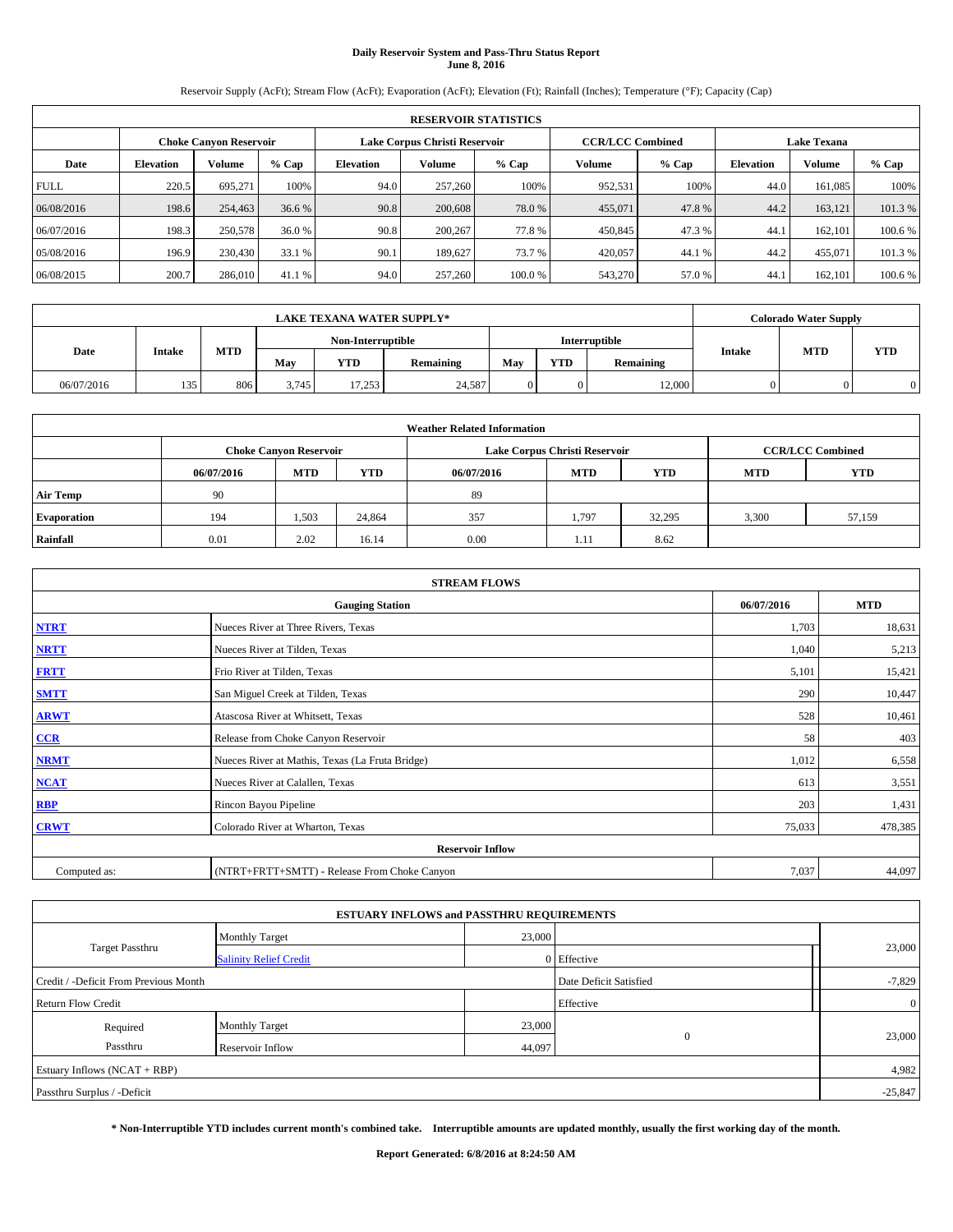# **Daily Reservoir System and Pass-Thru Status Report June 9, 2016**

Reservoir Supply (AcFt); Stream Flow (AcFt); Evaporation (AcFt); Elevation (Ft); Rainfall (Inches); Temperature (°F); Capacity (Cap)

| <b>RESERVOIR STATISTICS</b> |                  |                        |         |           |                               |        |                         |         |                    |               |         |  |
|-----------------------------|------------------|------------------------|---------|-----------|-------------------------------|--------|-------------------------|---------|--------------------|---------------|---------|--|
|                             |                  | Choke Canvon Reservoir |         |           | Lake Corpus Christi Reservoir |        | <b>CCR/LCC Combined</b> |         | <b>Lake Texana</b> |               |         |  |
| Date                        | <b>Elevation</b> | Volume                 | $%$ Cap | Elevation | Volume                        | % Cap  | Volume                  | $%$ Cap | <b>Elevation</b>   | <b>Volume</b> | % Cap   |  |
| <b>FULL</b>                 | 220.5            | 695,271                | 100%    | 94.0      | 257,260                       | 100%   | 952,531                 | 100%    | 44.0               | 161.085       | 100%    |  |
| 06/09/2016                  | 198.8            | 258,086                | 37.1 %  | 90.8      | 200,949                       | 78.1 % | 459,035                 | 48.2 %  | 44.2               | 163.121       | 101.3%  |  |
| 06/08/2016                  | 198.6            | 254,463                | 36.6 %  | 90.8      | 200,608                       | 78.0%  | 455,071                 | 47.8%   | 44.2               | 163.121       | 101.3%  |  |
| 05/09/2016                  | 196.8            | 230,159                | 33.1 %  | 89.9      | 185,953                       | 72.3 % | 416,112                 | 43.7 %  | 44.2               | 459,035       | 101.3 % |  |
| 06/09/2015                  | 200.7            | 286,166                | 41.2 %  | 94.0      | 257,260                       | 100.0% | 543,426                 | 57.1 %  | 44.                | 162,101       | 100.6 % |  |

|            | <b>LAKE TEXANA WATER SUPPLY*</b> |            |                   |            |           |     |            |               |               | <b>Colorado Water Supply</b> |            |
|------------|----------------------------------|------------|-------------------|------------|-----------|-----|------------|---------------|---------------|------------------------------|------------|
| Date       |                                  |            | Non-Interruptible |            |           |     |            | Interruptible |               |                              |            |
|            | Intake                           | <b>MTD</b> | May               | <b>YTD</b> | Remaining | May | <b>YTD</b> | Remaining     | <b>Intake</b> | <b>MTD</b>                   | <b>YTD</b> |
| 06/08/2016 | 135                              | 942        | 3.745             | 17.389     | 24,451    |     |            | 12,000        |               |                              |            |

| <b>Weather Related Information</b> |            |                               |            |            |                               |                         |            |        |  |  |  |
|------------------------------------|------------|-------------------------------|------------|------------|-------------------------------|-------------------------|------------|--------|--|--|--|
|                                    |            | <b>Choke Canyon Reservoir</b> |            |            | Lake Corpus Christi Reservoir | <b>CCR/LCC Combined</b> |            |        |  |  |  |
|                                    | 06/08/2016 | <b>MTD</b>                    | <b>YTD</b> | 06/08/2016 | <b>MTD</b>                    | <b>MTD</b>              | <b>YTD</b> |        |  |  |  |
| <b>Air Temp</b>                    | 89         |                               |            | 85         |                               |                         |            |        |  |  |  |
| <b>Evaporation</b>                 | 204        | 1,707                         | 25,068     | 189        | 1.986                         | 32,484                  | 3,693      | 57,552 |  |  |  |
| Rainfall                           | 0.00       | 2.02                          | 16.14      | 0.03       | 1.14                          | 8.65                    |            |        |  |  |  |

| <b>STREAM FLOWS</b>     |                                                 |            |            |  |  |  |  |  |
|-------------------------|-------------------------------------------------|------------|------------|--|--|--|--|--|
|                         | <b>Gauging Station</b>                          | 06/08/2016 | <b>MTD</b> |  |  |  |  |  |
| <b>NTRT</b>             | Nueces River at Three Rivers, Texas             | 1,378      | 20,009     |  |  |  |  |  |
| <b>NRTT</b>             | Nueces River at Tilden, Texas                   | 599        | 5,812      |  |  |  |  |  |
| <b>FRTT</b>             | Frio River at Tilden, Texas                     | 5,677      | 21,099     |  |  |  |  |  |
| <b>SMTT</b>             | San Miguel Creek at Tilden, Texas               | 125        | 10,572     |  |  |  |  |  |
| <b>ARWT</b>             | Atascosa River at Whitsett, Texas               | 177        | 10,638     |  |  |  |  |  |
| $CCR$                   | Release from Choke Canyon Reservoir             | 58         | 461        |  |  |  |  |  |
| <b>NRMT</b>             | Nueces River at Mathis, Texas (La Fruta Bridge) | 1,080      | 7,638      |  |  |  |  |  |
| <b>NCAT</b>             | Nueces River at Calallen, Texas                 | 611        | 4,163      |  |  |  |  |  |
| RBP                     | Rincon Bayou Pipeline                           | 207        | 1,638      |  |  |  |  |  |
| <b>CRWT</b>             | Colorado River at Wharton, Texas                | 67,689     | 546,074    |  |  |  |  |  |
| <b>Reservoir Inflow</b> |                                                 |            |            |  |  |  |  |  |
| Computed as:            | (NTRT+FRTT+SMTT) - Release From Choke Canyon    |            |            |  |  |  |  |  |

|                                       | <b>ESTUARY INFLOWS and PASSTHRU REQUIREMENTS</b> |        |                        |                |  |  |
|---------------------------------------|--------------------------------------------------|--------|------------------------|----------------|--|--|
|                                       | <b>Monthly Target</b>                            | 23,000 |                        |                |  |  |
| Target Passthru                       | <b>Salinity Relief Credit</b>                    |        | 0 Effective            | 23,000         |  |  |
| Credit / -Deficit From Previous Month |                                                  |        | Date Deficit Satisfied | $-7,829$       |  |  |
| <b>Return Flow Credit</b>             |                                                  |        | Effective              | $\overline{0}$ |  |  |
| Required                              | <b>Monthly Target</b>                            | 23,000 |                        |                |  |  |
| Passthru                              | <b>Reservoir Inflow</b>                          | 51,219 | $\Omega$               | 23,000         |  |  |
| Estuary Inflows (NCAT + RBP)          |                                                  |        |                        | 5,800          |  |  |
| Passthru Surplus / -Deficit           |                                                  |        |                        |                |  |  |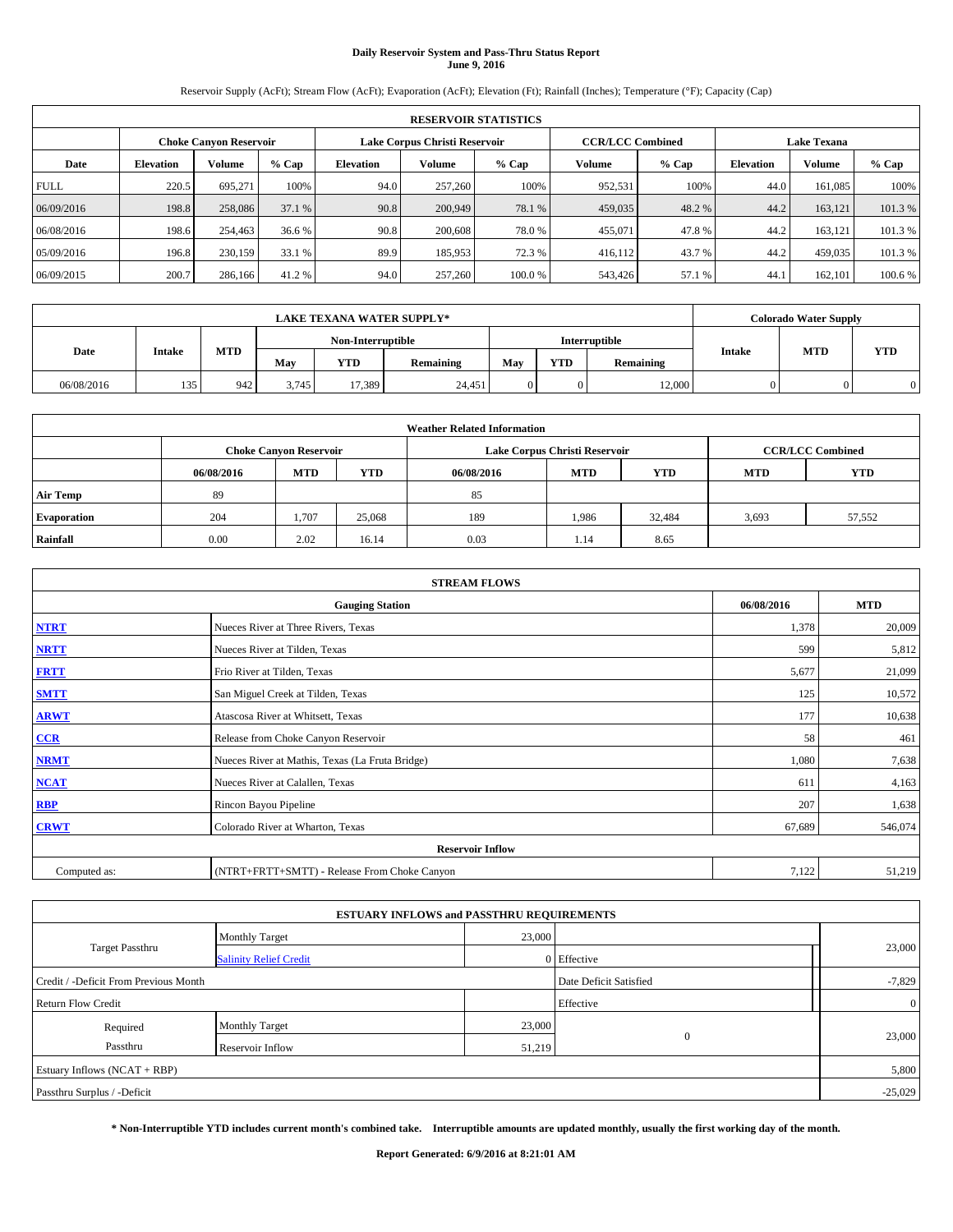# **Daily Reservoir System and Pass-Thru Status Report June 10, 2016**

Reservoir Supply (AcFt); Stream Flow (AcFt); Evaporation (AcFt); Elevation (Ft); Rainfall (Inches); Temperature (°F); Capacity (Cap)

| <b>RESERVOIR STATISTICS</b> |                  |                               |         |                  |                               |        |                         |         |                    |         |         |  |
|-----------------------------|------------------|-------------------------------|---------|------------------|-------------------------------|--------|-------------------------|---------|--------------------|---------|---------|--|
|                             |                  | <b>Choke Canyon Reservoir</b> |         |                  | Lake Corpus Christi Reservoir |        | <b>CCR/LCC Combined</b> |         | <b>Lake Texana</b> |         |         |  |
| Date                        | <b>Elevation</b> | Volume                        | $%$ Cap | <b>Elevation</b> | Volume                        | % Cap  | Volume                  | $%$ Cap | <b>Elevation</b>   | Volume  | % Cap   |  |
| <b>FULL</b>                 | 220.5            | 695.271                       | 100%    | 94.0             | 257,260                       | 100%   | 952,531                 | 100%    | 44.0               | 161,085 | 100%    |  |
| 06/10/2016                  | 199.2            | 262,810                       | 37.8 %  | 90.8             | 200,267                       | 77.8%  | 463,077                 | 48.6 %  | 44.3               | 164,106 | 101.9%  |  |
| 06/09/2016                  | 198.8            | 258,086                       | 37.1 %  | 90.8             | 200,949                       | 78.1 % | 459,035                 | 48.2%   | 44.2               | 163,121 | 101.3 % |  |
| 05/10/2016                  | 196.9            | 230,836                       | 33.2 %  | 90.1             | 189,459                       | 73.6 % | 420,295                 | 44.1 %  | 44.0               | 463,077 | 100.0%  |  |
| 06/10/2015                  | 200.8            | 287,428                       | 41.3 %  | 94.0             | 257,260                       | 100.0% | 544,688                 | 57.2 %  | 44.1               | 162,101 | 100.6%  |  |

|            | <b>LAKE TEXANA WATER SUPPLY*</b> |       |                   |               |           |     |            |           |               | <b>Colorado Water Supply</b> |            |
|------------|----------------------------------|-------|-------------------|---------------|-----------|-----|------------|-----------|---------------|------------------------------|------------|
|            |                                  |       | Non-Interruptible | Interruptible |           |     |            |           |               |                              |            |
| Date       | <b>Intake</b>                    | MTD   | Mav               | <b>YTD</b>    | Remaining | May | <b>YTD</b> | Remaining | <b>Intake</b> | <b>MTD</b>                   | <b>YTD</b> |
| 06/09/2016 | 135                              | 1.077 | 3.745             | 17.524        | 24,316    |     |            | 12,000    |               |                              |            |

| <b>Weather Related Information</b> |            |                               |            |            |                               |                         |            |        |  |  |  |
|------------------------------------|------------|-------------------------------|------------|------------|-------------------------------|-------------------------|------------|--------|--|--|--|
|                                    |            | <b>Choke Canyon Reservoir</b> |            |            | Lake Corpus Christi Reservoir | <b>CCR/LCC Combined</b> |            |        |  |  |  |
|                                    | 06/09/2016 | <b>MTD</b>                    | <b>YTD</b> | 06/09/2016 | <b>MTD</b>                    | <b>MTD</b>              | <b>YTD</b> |        |  |  |  |
| <b>Air Temp</b>                    | 91         |                               |            | 89         |                               |                         |            |        |  |  |  |
| <b>Evaporation</b>                 | 268        | 1,975                         | 25,336     | 258        | 2,244                         | 32,742                  | 4,219      | 58,078 |  |  |  |
| Rainfall                           | 0.00       | 2.02                          | 16.14      | 0.00       | 1.14                          | 8.65                    |            |        |  |  |  |

| <b>STREAM FLOWS</b> |                                                 |            |            |  |  |  |  |  |  |
|---------------------|-------------------------------------------------|------------|------------|--|--|--|--|--|--|
|                     | <b>Gauging Station</b>                          | 06/09/2016 | <b>MTD</b> |  |  |  |  |  |  |
| <b>NTRT</b>         | Nueces River at Three Rivers, Texas             | 919        | 20,928     |  |  |  |  |  |  |
| <b>NRTT</b>         | Nueces River at Tilden, Texas                   | 534        | 6,346      |  |  |  |  |  |  |
| <b>FRTT</b>         | Frio River at Tilden, Texas                     | 3,791      | 24,890     |  |  |  |  |  |  |
| <b>SMTT</b>         | San Miguel Creek at Tilden, Texas               | 67         | 10,640     |  |  |  |  |  |  |
| <b>ARWT</b>         | Atascosa River at Whitsett, Texas               | 93         | 10,731     |  |  |  |  |  |  |
| $CCR$               | Release from Choke Canyon Reservoir             | 58         | 518        |  |  |  |  |  |  |
| <b>NRMT</b>         | Nueces River at Mathis, Texas (La Fruta Bridge) | 1,108      | 8,746      |  |  |  |  |  |  |
| <b>NCAT</b>         | Nueces River at Calallen, Texas                 | 651        | 4,814      |  |  |  |  |  |  |
| RBP                 | Rincon Bayou Pipeline                           | 198        | 1,835      |  |  |  |  |  |  |
| <b>CRWT</b>         | Colorado River at Wharton, Texas                | 58,359     | 604,433    |  |  |  |  |  |  |
|                     | <b>Reservoir Inflow</b>                         |            |            |  |  |  |  |  |  |
| Computed as:        | (NTRT+FRTT+SMTT) - Release From Choke Canyon    | 4,720      | 55,939     |  |  |  |  |  |  |

|                                       | <b>ESTUARY INFLOWS and PASSTHRU REQUIREMENTS</b> |        |                        |                |
|---------------------------------------|--------------------------------------------------|--------|------------------------|----------------|
|                                       | <b>Monthly Target</b>                            | 23,000 |                        |                |
| Target Passthru                       | <b>Salinity Relief Credit</b>                    |        | 0 Effective            | 23,000         |
| Credit / -Deficit From Previous Month |                                                  |        | Date Deficit Satisfied | $-7,829$       |
| <b>Return Flow Credit</b>             |                                                  |        | Effective              | $\overline{0}$ |
| Required                              | <b>Monthly Target</b>                            | 23,000 |                        |                |
| Passthru                              | <b>Reservoir Inflow</b>                          | 55,939 | $\Omega$               | 23,000         |
| Estuary Inflows (NCAT + RBP)          |                                                  |        |                        | 6,649          |
| Passthru Surplus / -Deficit           |                                                  |        |                        | $-24,180$      |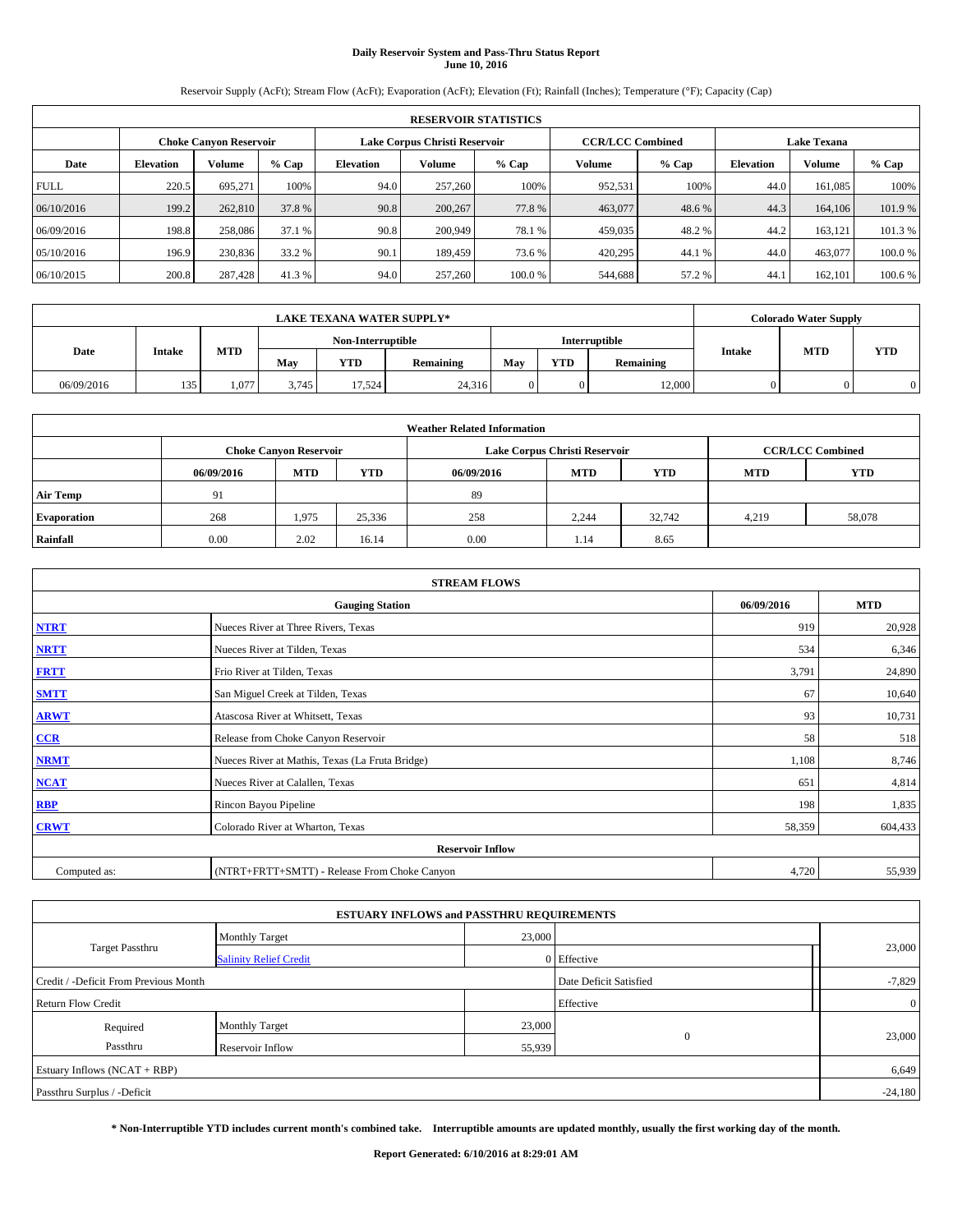# **Daily Reservoir System and Pass-Thru Status Report June 11, 2016**

Reservoir Supply (AcFt); Stream Flow (AcFt); Evaporation (AcFt); Elevation (Ft); Rainfall (Inches); Temperature (°F); Capacity (Cap)

|             | <b>RESERVOIR STATISTICS</b> |                               |         |           |                               |        |                         |         |                    |               |         |  |
|-------------|-----------------------------|-------------------------------|---------|-----------|-------------------------------|--------|-------------------------|---------|--------------------|---------------|---------|--|
|             |                             | <b>Choke Canyon Reservoir</b> |         |           | Lake Corpus Christi Reservoir |        | <b>CCR/LCC Combined</b> |         | <b>Lake Texana</b> |               |         |  |
| Date        | <b>Elevation</b>            | Volume                        | $%$ Cap | Elevation | Volume                        | % Cap  | Volume                  | $%$ Cap | <b>Elevation</b>   | <b>Volume</b> | % Cap   |  |
| <b>FULL</b> | 220.5                       | 695,271                       | 100%    | 94.0      | 257,260                       | 100%   | 952,531                 | 100%    | 44.0               | 161.085       | 100%    |  |
| 06/11/2016  | 199.3                       | 264,888                       | 38.1 %  | 90.7      | 199,587                       | 77.6 % | 464,475                 | 48.8%   | 44.1               | 162,101       | 100.6%  |  |
| 06/10/2016  | 199.2                       | 262,810                       | 37.8%   | 90.8      | 200,267                       | 77.8%  | 463,077                 | 48.6%   | 44.3               | 164,106       | 101.9%  |  |
| 05/11/2016  | 196.8                       | 229,486                       | 33.0 %  | 90.2      | 189.962                       | 73.8%  | 419,448                 | 44.0%   | 44.1               | 464,475       | 100.6 % |  |
| 06/11/2015  | 200.7                       | 286,010                       | 41.1 %  | 94.0      | 257,260                       | 100.0% | 543,270                 | 57.0 %  | 44.                | 162,101       | 100.6 % |  |

| <b>LAKE TEXANA WATER SUPPLY*</b> |               |       |       |                   |           |     |            | <b>Colorado Water Supply</b> |               |            |            |
|----------------------------------|---------------|-------|-------|-------------------|-----------|-----|------------|------------------------------|---------------|------------|------------|
|                                  |               |       |       | Non-Interruptible |           |     |            | Interruptible                |               |            |            |
| Date                             | <b>Intake</b> | MTD   | Mav   | <b>YTD</b>        | Remaining | May | <b>YTD</b> | Remaining                    | <b>Intake</b> | <b>MTD</b> | <b>YTD</b> |
| 06/10/2016                       | 136           | 1,213 | 3.745 | 17.660            | 24,180    |     |            | 12,000                       |               |            |            |

| <b>Weather Related Information</b> |            |                               |            |            |                               |                         |            |            |  |  |  |
|------------------------------------|------------|-------------------------------|------------|------------|-------------------------------|-------------------------|------------|------------|--|--|--|
|                                    |            | <b>Choke Canyon Reservoir</b> |            |            | Lake Corpus Christi Reservoir | <b>CCR/LCC Combined</b> |            |            |  |  |  |
|                                    | 06/10/2016 | <b>MTD</b>                    | <b>YTD</b> | 06/10/2016 | <b>MTD</b>                    | <b>YTD</b>              | <b>MTD</b> | <b>YTD</b> |  |  |  |
| <b>Air Temp</b>                    | 94         |                               |            | 94         |                               |                         |            |            |  |  |  |
| <b>Evaporation</b>                 | 269        | 2,244                         | 25,605     | 337        | 2,581                         | 33,079                  | 4,825      | 58,684     |  |  |  |
| Rainfall                           | 0.00       | 2.02                          | 16.14      | 0.00       | 1.14                          | 8.65                    |            |            |  |  |  |

| <b>STREAM FLOWS</b> |                                                 |            |            |  |  |  |  |  |  |
|---------------------|-------------------------------------------------|------------|------------|--|--|--|--|--|--|
|                     | <b>Gauging Station</b>                          | 06/10/2016 | <b>MTD</b> |  |  |  |  |  |  |
| <b>NTRT</b>         | Nueces River at Three Rivers, Texas             | 719        | 21,646     |  |  |  |  |  |  |
| <b>NRTT</b>         | Nueces River at Tilden, Texas                   | 592        | 6,938      |  |  |  |  |  |  |
| <b>FRTT</b>         | Frio River at Tilden, Texas                     | 2,501      | 27,391     |  |  |  |  |  |  |
| <b>SMTT</b>         | San Miguel Creek at Tilden, Texas               | 48         | 10,687     |  |  |  |  |  |  |
| <b>ARWT</b>         | Atascosa River at Whitsett, Texas               | 67         | 10,798     |  |  |  |  |  |  |
| $CCR$               | Release from Choke Canyon Reservoir             | 58         | 576        |  |  |  |  |  |  |
| <b>NRMT</b>         | Nueces River at Mathis, Texas (La Fruta Bridge) | 1,112      | 9,858      |  |  |  |  |  |  |
| <b>NCAT</b>         | Nueces River at Calallen, Texas                 | 619        | 5,433      |  |  |  |  |  |  |
| RBP                 | Rincon Bayou Pipeline                           | 204        | 2,039      |  |  |  |  |  |  |
| <b>CRWT</b>         | Colorado River at Wharton, Texas                | 54,786     | 659,219    |  |  |  |  |  |  |
|                     | <b>Reservoir Inflow</b>                         |            |            |  |  |  |  |  |  |
| Computed as:        | (NTRT+FRTT+SMTT) - Release From Choke Canyon    | 3,210      | 59,149     |  |  |  |  |  |  |

|                                       | <b>ESTUARY INFLOWS and PASSTHRU REQUIREMENTS</b> |        |                        |                |
|---------------------------------------|--------------------------------------------------|--------|------------------------|----------------|
|                                       | <b>Monthly Target</b>                            | 23,000 |                        |                |
| Target Passthru                       | <b>Salinity Relief Credit</b>                    |        | 0 Effective            | 23,000         |
| Credit / -Deficit From Previous Month |                                                  |        | Date Deficit Satisfied | $-7,829$       |
| <b>Return Flow Credit</b>             |                                                  |        | Effective              | $\overline{0}$ |
| Required                              | <b>Monthly Target</b>                            | 23,000 |                        |                |
| Passthru                              | <b>Reservoir Inflow</b>                          | 59,149 | $\Omega$               | 23,000         |
| Estuary Inflows (NCAT + RBP)          |                                                  |        |                        | 7,472          |
| Passthru Surplus / -Deficit           |                                                  |        |                        | $-23,357$      |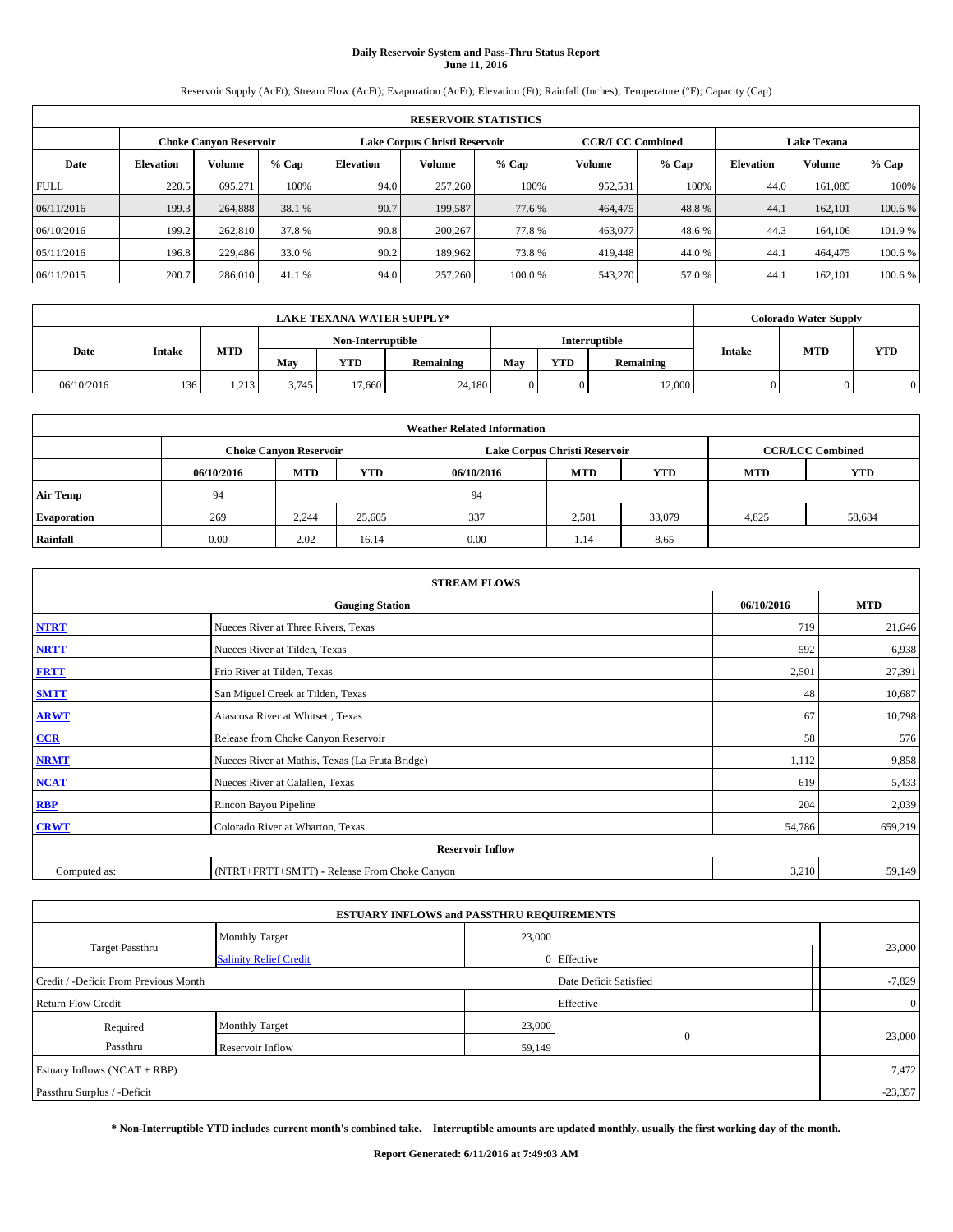# **Daily Reservoir System and Pass-Thru Status Report June 12, 2016**

Reservoir Supply (AcFt); Stream Flow (AcFt); Evaporation (AcFt); Elevation (Ft); Rainfall (Inches); Temperature (°F); Capacity (Cap)

|             | <b>RESERVOIR STATISTICS</b> |                               |         |                  |                               |        |                         |         |                    |         |         |
|-------------|-----------------------------|-------------------------------|---------|------------------|-------------------------------|--------|-------------------------|---------|--------------------|---------|---------|
|             |                             | <b>Choke Canyon Reservoir</b> |         |                  | Lake Corpus Christi Reservoir |        | <b>CCR/LCC Combined</b> |         | <b>Lake Texana</b> |         |         |
| Date        | <b>Elevation</b>            | Volume                        | $%$ Cap | <b>Elevation</b> | Volume                        | % Cap  | Volume                  | $%$ Cap | <b>Elevation</b>   | Volume  | % Cap   |
| <b>FULL</b> | 220.5                       | 695,271                       | 100%    | 94.0             | 257,260                       | 100%   | 952,531                 | 100%    | 44.0               | 161,085 | 100%    |
| 06/12/2016  | 199.3                       | 265,485                       | 38.2 %  | 90.7             | 198,906                       | 77.3 % | 464,391                 | 48.8%   | 44.1               | 162,101 | 100.6 % |
| 06/11/2016  | 199.3                       | 264,888                       | 38.1 %  | 90.7             | 199.587                       | 77.6 % | 464,475                 | 48.8%   | 44.1               | 162,101 | 100.6 % |
| 05/12/2016  | 196.8                       | 230,294                       | 33.1 %  | 90.1             | 188,790                       | 73.4 % | 419,084                 | 44.0%   | 44.0               | 464,391 | 100.6 % |
| 06/12/2015  | 200.7                       | 286,636                       | 41.2 %  | 94.0             | 257,260                       | 100.0% | 543,896                 | 57.1 %  | 44.0               | 161,085 | 100.0%  |

| <b>LAKE TEXANA WATER SUPPLY*</b> |               |       |       |                   |           |     | <b>Colorado Water Supply</b> |               |               |            |            |
|----------------------------------|---------------|-------|-------|-------------------|-----------|-----|------------------------------|---------------|---------------|------------|------------|
|                                  |               |       |       | Non-Interruptible |           |     |                              | Interruptible |               |            |            |
| Date                             | <b>Intake</b> | MTD   | Mav   | <b>YTD</b>        | Remaining | May | <b>YTD</b>                   | Remaining     | <b>Intake</b> | <b>MTD</b> | <b>YTD</b> |
| 06/11/2016                       | 135           | 1,348 | 3.745 | 17.795            | 24,045    |     |                              | 12,000        |               |            |            |

| <b>Weather Related Information</b> |            |                               |            |            |                               |                         |            |            |  |  |  |
|------------------------------------|------------|-------------------------------|------------|------------|-------------------------------|-------------------------|------------|------------|--|--|--|
|                                    |            | <b>Choke Canyon Reservoir</b> |            |            | Lake Corpus Christi Reservoir | <b>CCR/LCC Combined</b> |            |            |  |  |  |
|                                    | 06/11/2016 | <b>MTD</b>                    | <b>YTD</b> | 06/11/2016 | <b>MTD</b>                    | <b>YTD</b>              | <b>MTD</b> | <b>YTD</b> |  |  |  |
| <b>Air Temp</b>                    | 93         |                               |            | 93         |                               |                         |            |            |  |  |  |
| <b>Evaporation</b>                 | 279        | 2,523                         | 25,884     | 317        | 2,898                         | 33,396                  | 5,421      | 59,280     |  |  |  |
| Rainfall                           | 0.00       | 2.02                          | 16.14      | 0.00       | 1.14                          | 8.65                    |            |            |  |  |  |

|              | <b>STREAM FLOWS</b>                             |            |            |  |  |  |  |  |  |  |
|--------------|-------------------------------------------------|------------|------------|--|--|--|--|--|--|--|
|              | <b>Gauging Station</b>                          | 06/11/2016 | <b>MTD</b> |  |  |  |  |  |  |  |
| <b>NTRT</b>  | Nueces River at Three Rivers, Texas             | 742        | 22,389     |  |  |  |  |  |  |  |
| <b>NRTT</b>  | Nueces River at Tilden, Texas                   | 603        | 7,541      |  |  |  |  |  |  |  |
| <b>FRTT</b>  | Frio River at Tilden, Texas                     | 1,540      | 28,931     |  |  |  |  |  |  |  |
| <b>SMTT</b>  | San Miguel Creek at Tilden, Texas               | 32         | 10,719     |  |  |  |  |  |  |  |
| <b>ARWT</b>  | Atascosa River at Whitsett, Texas               | 58         | 10,856     |  |  |  |  |  |  |  |
| $CCR$        | Release from Choke Canyon Reservoir             | 58         | 633        |  |  |  |  |  |  |  |
| <b>NRMT</b>  | Nueces River at Mathis, Texas (La Fruta Bridge) | 1,108      | 10,965     |  |  |  |  |  |  |  |
| <b>NCAT</b>  | Nueces River at Calallen, Texas                 | 649        | 6,082      |  |  |  |  |  |  |  |
| RBP          | Rincon Bayou Pipeline                           | 196        | 2,235      |  |  |  |  |  |  |  |
| <b>CRWT</b>  | Colorado River at Wharton, Texas                | 54,786     | 714,005    |  |  |  |  |  |  |  |
|              | <b>Reservoir Inflow</b>                         |            |            |  |  |  |  |  |  |  |
| Computed as: | (NTRT+FRTT+SMTT) - Release From Choke Canyon    | 2,257      | 61,406     |  |  |  |  |  |  |  |

|                                       |                               |        | <b>ESTUARY INFLOWS and PASSTHRU REQUIREMENTS</b> |            |           |  |
|---------------------------------------|-------------------------------|--------|--------------------------------------------------|------------|-----------|--|
|                                       | <b>Monthly Target</b>         | 23,000 |                                                  |            |           |  |
| <b>Target Passthru</b>                | <b>Salinity Relief Credit</b> |        | 0 Effective                                      |            | 23,000    |  |
| Credit / -Deficit From Previous Month |                               |        | Date Deficit Satisfied                           | 06/11/2016 | $-7,829$  |  |
| <b>Return Flow Credit</b>             |                               |        | Effective                                        | 06/11/2016 | 500       |  |
| Required                              | <b>Monthly Target</b>         | 23,000 |                                                  |            |           |  |
| Passthru                              | Reservoir Inflow              | 61,406 | $\Omega$                                         |            | 23,000    |  |
| Estuary Inflows $(NCAT + RBP)$        |                               |        |                                                  |            | 8,317     |  |
| Passthru Surplus / -Deficit           |                               |        |                                                  |            | $-22,012$ |  |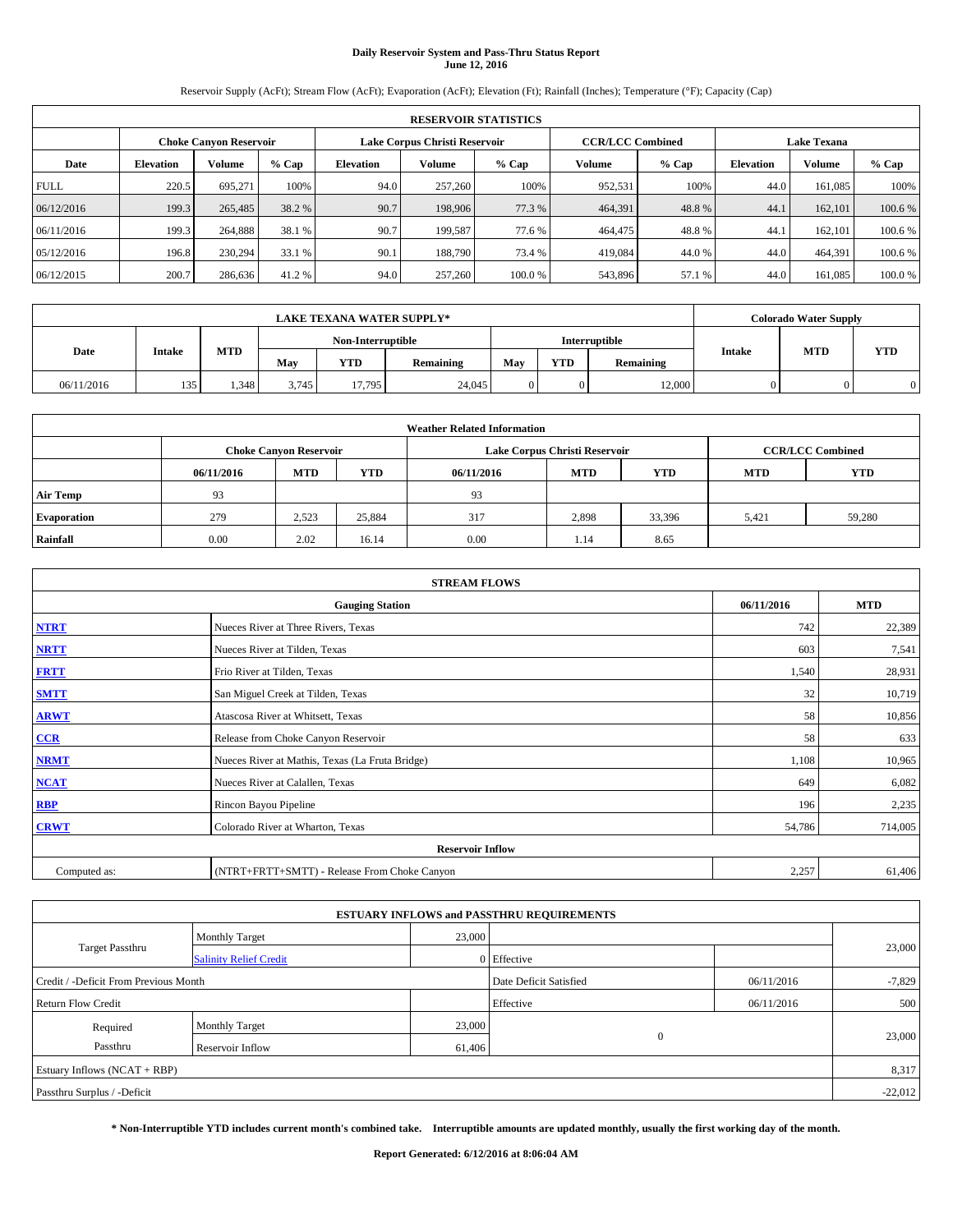# **Daily Reservoir System and Pass-Thru Status Report June 13, 2016**

Reservoir Supply (AcFt); Stream Flow (AcFt); Evaporation (AcFt); Elevation (Ft); Rainfall (Inches); Temperature (°F); Capacity (Cap)

|             | <b>RESERVOIR STATISTICS</b> |                        |         |           |                                                                                |        |         |         |                  |               |        |
|-------------|-----------------------------|------------------------|---------|-----------|--------------------------------------------------------------------------------|--------|---------|---------|------------------|---------------|--------|
|             |                             | Choke Canvon Reservoir |         |           | <b>CCR/LCC Combined</b><br>Lake Corpus Christi Reservoir<br><b>Lake Texana</b> |        |         |         |                  |               |        |
| Date        | <b>Elevation</b>            | Volume                 | $%$ Cap | Elevation | Volume                                                                         | % Cap  | Volume  | $%$ Cap | <b>Elevation</b> | <b>Volume</b> | % Cap  |
| <b>FULL</b> | 220.5                       | 695,271                | 100%    | 94.0      | 257,260                                                                        | 100%   | 952,531 | 100%    | 44.0             | 161.085       | 100%   |
| 06/13/2016  | 199.4                       | 267,135                | 38.4 %  | 90.6      | 198,057                                                                        | 77.0 % | 465,192 | 48.8%   | 44.1             | 162,101       | 100.6% |
| 06/12/2016  | 199.3                       | 265,485                | 38.2 %  | 90.7      | 198,906                                                                        | 77.3 % | 464,391 | 48.8%   | 44.1             | 162,101       | 100.6% |
| 05/13/2016  | 196.9                       | 230,430                | 33.1 %  | 90.1      | 188,623                                                                        | 73.3 % | 419,053 | 44.0%   | 44.0             | 465,192       | 100.0% |
| 06/13/2015  | 200.7                       | 286,795                | 41.2 %  | 94.0      | 257,260                                                                        | 100.0% | 544,055 | 57.1 %  | 44.0             | 161,085       | 100.0% |

|            | <b>LAKE TEXANA WATER SUPPLY*</b> |       |                   |                         |        |               |            |           |               |            | <b>Colorado Water Supply</b> |  |  |
|------------|----------------------------------|-------|-------------------|-------------------------|--------|---------------|------------|-----------|---------------|------------|------------------------------|--|--|
|            |                                  |       | Non-Interruptible |                         |        | Interruptible |            |           |               |            |                              |  |  |
| Date       | <b>Intake</b>                    | MTD   | Mav               | <b>YTD</b><br>Remaining |        |               | <b>YTD</b> | Remaining | <b>Intake</b> | <b>MTD</b> | <b>YTD</b>                   |  |  |
| 06/12/2016 | 135                              | 1,483 | 3.745             | 17.930                  | 23,910 |               |            | 12,000    |               |            |                              |  |  |

| <b>Weather Related Information</b> |            |                               |            |            |                               |            |                          |        |  |  |  |
|------------------------------------|------------|-------------------------------|------------|------------|-------------------------------|------------|--------------------------|--------|--|--|--|
|                                    |            | <b>Choke Canyon Reservoir</b> |            |            | Lake Corpus Christi Reservoir |            | <b>CCR/LCC Combined</b>  |        |  |  |  |
|                                    | 06/12/2016 | <b>MTD</b>                    | <b>YTD</b> | 06/12/2016 | <b>MTD</b>                    | <b>YTD</b> | <b>YTD</b><br><b>MTD</b> |        |  |  |  |
| <b>Air Temp</b>                    | 94         |                               |            | 94         |                               |            |                          |        |  |  |  |
| <b>Evaporation</b>                 | 280        | 2,803                         | 26,164     | 326        | 3.224                         | 33,722     | 6,027                    | 59,886 |  |  |  |
| Rainfall                           | 0.00       | 2.02                          | 16.14      | 0.00       | 1.14                          | 8.65       |                          |        |  |  |  |

| <b>STREAM FLOWS</b> |                                                 |            |            |  |  |  |  |  |  |
|---------------------|-------------------------------------------------|------------|------------|--|--|--|--|--|--|
|                     | <b>Gauging Station</b>                          | 06/12/2016 | <b>MTD</b> |  |  |  |  |  |  |
| <b>NTRT</b>         | Nueces River at Three Rivers, Texas             | 742        | 23,131     |  |  |  |  |  |  |
| <b>NRTT</b>         | Nueces River at Tilden, Texas                   | 574        | 8,115      |  |  |  |  |  |  |
| <b>FRTT</b>         | Frio River at Tilden, Texas                     | 929        | 29,860     |  |  |  |  |  |  |
| <b>SMTT</b>         | San Miguel Creek at Tilden, Texas               | 24         | 10,743     |  |  |  |  |  |  |
| <b>ARWT</b>         | Atascosa River at Whitsett, Texas               | 48         | 10,904     |  |  |  |  |  |  |
| $CCR$               | Release from Choke Canyon Reservoir             | 58         | 691        |  |  |  |  |  |  |
| <b>NRMT</b>         | Nueces River at Mathis, Texas (La Fruta Bridge) | 1,106      | 12,071     |  |  |  |  |  |  |
| <b>NCAT</b>         | Nueces River at Calallen, Texas                 | 663        | 6,745      |  |  |  |  |  |  |
| RBP                 | Rincon Bayou Pipeline                           | 202        | 2,440      |  |  |  |  |  |  |
| <b>CRWT</b>         | Colorado River at Wharton, Texas                | 53,000     | 767,004    |  |  |  |  |  |  |
|                     | <b>Reservoir Inflow</b>                         |            |            |  |  |  |  |  |  |
| Computed as:        | (NTRT+FRTT+SMTT) - Release From Choke Canyon    |            |            |  |  |  |  |  |  |

| <b>ESTUARY INFLOWS and PASSTHRU REQUIREMENTS</b> |                               |                        |             |            |        |  |  |  |  |  |
|--------------------------------------------------|-------------------------------|------------------------|-------------|------------|--------|--|--|--|--|--|
|                                                  | <b>Monthly Target</b>         | 23,000                 |             |            |        |  |  |  |  |  |
| <b>Target Passthru</b>                           | <b>Salinity Relief Credit</b> |                        | 0 Effective |            | 23,000 |  |  |  |  |  |
| Credit / -Deficit From Previous Month            |                               | Date Deficit Satisfied | 06/11/2016  | $-7,829$   |        |  |  |  |  |  |
| <b>Return Flow Credit</b>                        |                               |                        | Effective   | 06/11/2016 | 500    |  |  |  |  |  |
| Required                                         | <b>Monthly Target</b>         | 23,000                 |             |            |        |  |  |  |  |  |
| Passthru                                         | Reservoir Inflow              | 63,044                 | $\Omega$    |            | 23,000 |  |  |  |  |  |
| Estuary Inflows $(NCAT + RBP)$                   |                               |                        |             |            |        |  |  |  |  |  |
| Passthru Surplus / -Deficit                      |                               |                        |             |            |        |  |  |  |  |  |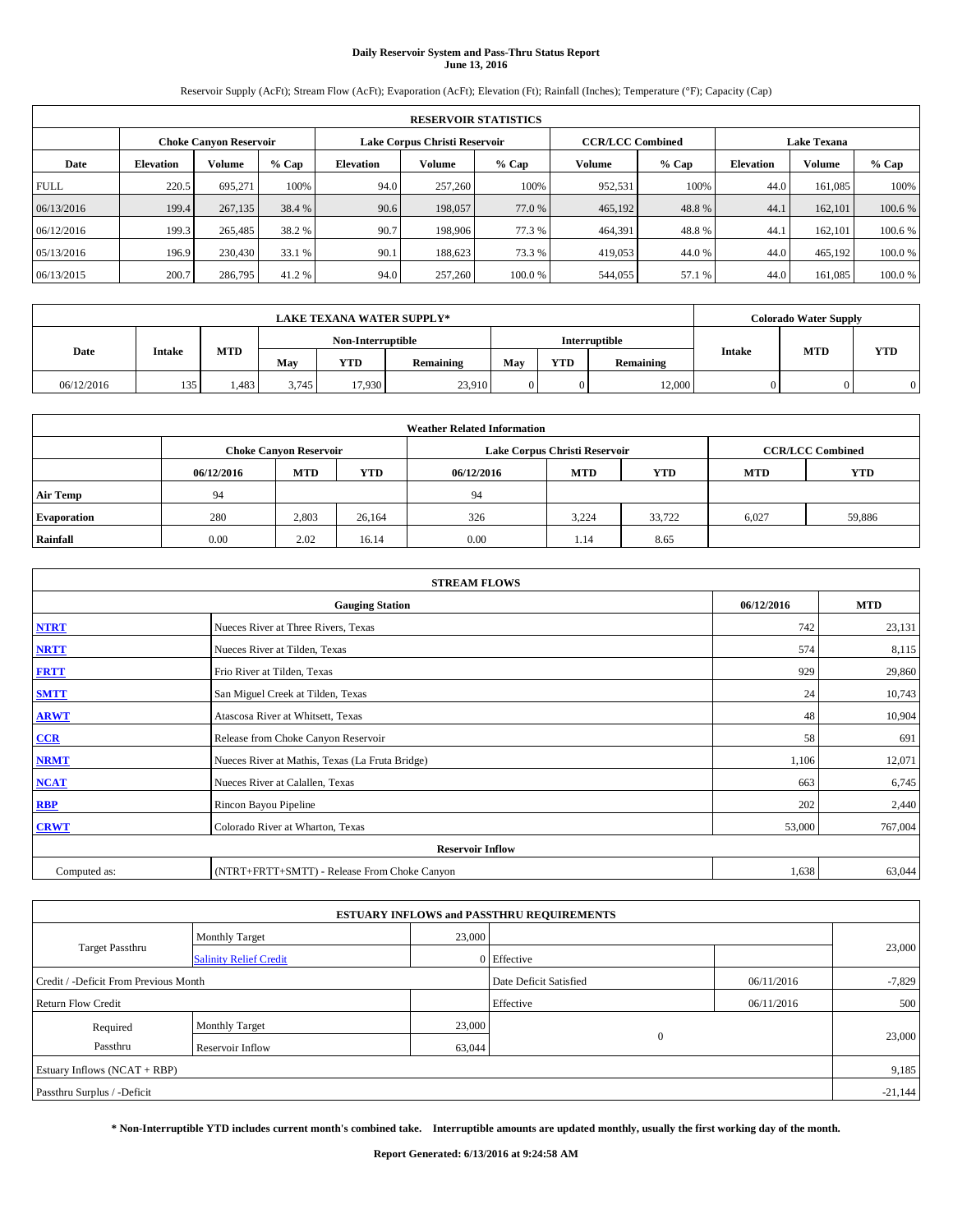# **Daily Reservoir System and Pass-Thru Status Report June 14, 2016**

Reservoir Supply (AcFt); Stream Flow (AcFt); Evaporation (AcFt); Elevation (Ft); Rainfall (Inches); Temperature (°F); Capacity (Cap)

|             | <b>RESERVOIR STATISTICS</b> |                               |         |                              |                                                          |        |         |         |                  |               |                    |  |  |
|-------------|-----------------------------|-------------------------------|---------|------------------------------|----------------------------------------------------------|--------|---------|---------|------------------|---------------|--------------------|--|--|
|             |                             | <b>Choke Canyon Reservoir</b> |         |                              | <b>CCR/LCC Combined</b><br>Lake Corpus Christi Reservoir |        |         |         |                  |               | <b>Lake Texana</b> |  |  |
| Date        | <b>Elevation</b>            | Volume                        | $%$ Cap | % Cap<br>Volume<br>Elevation |                                                          |        | Volume  | $%$ Cap | <b>Elevation</b> | <b>Volume</b> | % Cap              |  |  |
| <b>FULL</b> | 220.5                       | 695,271                       | 100%    | 94.0                         | 257,260                                                  | 100%   | 952,531 | 100%    | 44.0             | 161.085       | 100%               |  |  |
| 06/14/2016  | 199.4                       | 265,932                       | 38.2 %  | 90.6                         | 196,870                                                  | 76.5 % | 462,802 | 48.6 %  | 44.1             | 163.121       | 101.3%             |  |  |
| 06/13/2016  | 199.4                       | 267,135                       | 38.4 %  | 90.6                         | 198,057                                                  | 77.0%  | 465,192 | 48.8%   | 44.1             | 162,101       | 100.6%             |  |  |
| 05/14/2016  | 196.8                       | 229,220                       | 33.0 %  | 90.0                         | 187,787                                                  | 73.0 % | 417,007 | 43.8%   | 43.9             | 462,802       | 99.4 %             |  |  |
| 06/14/2015  | 200.7                       | 285,698                       | 41.1 %  | 94.0                         | 257,260                                                  | 100.0% | 542,958 | 57.0 %  | 44.0             | 161,085       | 100.0%             |  |  |

|            | <b>LAKE TEXANA WATER SUPPLY*</b> |       |       |                         |        |  |            |               |               |            | <b>Colorado Water Supply</b> |
|------------|----------------------------------|-------|-------|-------------------------|--------|--|------------|---------------|---------------|------------|------------------------------|
|            |                                  |       |       | Non-Interruptible       |        |  |            | Interruptible |               |            |                              |
| Date       | <b>Intake</b>                    | MTD   | Mav   | <b>YTD</b><br>Remaining |        |  | <b>YTD</b> | Remaining     | <b>Intake</b> | <b>MTD</b> | <b>YTD</b>                   |
| 06/13/2016 | 135                              | 1.618 | 3.745 | 18,066                  | 23,774 |  |            | 12,000        |               |            |                              |

| <b>Weather Related Information</b> |            |                               |            |            |                               |                         |            |            |  |  |  |
|------------------------------------|------------|-------------------------------|------------|------------|-------------------------------|-------------------------|------------|------------|--|--|--|
|                                    |            | <b>Choke Canyon Reservoir</b> |            |            | Lake Corpus Christi Reservoir | <b>CCR/LCC Combined</b> |            |            |  |  |  |
|                                    | 06/13/2016 | <b>MTD</b>                    | <b>YTD</b> | 06/13/2016 | <b>MTD</b>                    | <b>YTD</b>              | <b>MTD</b> | <b>YTD</b> |  |  |  |
| <b>Air Temp</b>                    | 95         |                               |            | 95         |                               |                         |            |            |  |  |  |
| <b>Evaporation</b>                 | 322        | 3,125                         | 26,486     | 345        | 3,569                         | 34,067                  | 6,694      | 60,553     |  |  |  |
| Rainfall                           | 0.00       | 2.02                          | 16.14      | 0.00       | 1.14                          | 8.65                    |            |            |  |  |  |

| <b>STREAM FLOWS</b> |                                                 |            |            |  |  |  |  |  |  |
|---------------------|-------------------------------------------------|------------|------------|--|--|--|--|--|--|
|                     | <b>Gauging Station</b>                          | 06/13/2016 | <b>MTD</b> |  |  |  |  |  |  |
| <b>NTRT</b>         | Nueces River at Three Rivers, Texas             | 705        | 23,836     |  |  |  |  |  |  |
| <b>NRTT</b>         | Nueces River at Tilden, Texas                   | 512        | 8,627      |  |  |  |  |  |  |
| <b>FRTT</b>         | Frio River at Tilden, Texas                     | 510        | 30,371     |  |  |  |  |  |  |
| <b>SMTT</b>         | San Miguel Creek at Tilden, Texas               | 20         | 10,763     |  |  |  |  |  |  |
| <b>ARWT</b>         | Atascosa River at Whitsett, Texas               | 40         | 10,943     |  |  |  |  |  |  |
| $CCR$               | Release from Choke Canyon Reservoir             | 58         | 748        |  |  |  |  |  |  |
| <b>NRMT</b>         | Nueces River at Mathis, Texas (La Fruta Bridge) | 1,106      | 13,176     |  |  |  |  |  |  |
| <b>NCAT</b>         | Nueces River at Calallen, Texas                 | 661        | 7,406      |  |  |  |  |  |  |
| RBP                 | Rincon Bayou Pipeline                           | 194        | 2,634      |  |  |  |  |  |  |
| <b>CRWT</b>         | Colorado River at Wharton, Texas                | 51,809     | 818,813    |  |  |  |  |  |  |
|                     | <b>Reservoir Inflow</b>                         |            |            |  |  |  |  |  |  |
| Computed as:        | (NTRT+FRTT+SMTT) - Release From Choke Canyon    | 1,177      | 64,221     |  |  |  |  |  |  |

| <b>ESTUARY INFLOWS and PASSTHRU REQUIREMENTS</b> |                               |                        |             |          |        |  |  |  |  |  |
|--------------------------------------------------|-------------------------------|------------------------|-------------|----------|--------|--|--|--|--|--|
|                                                  | <b>Monthly Target</b>         | 23,000                 |             |          |        |  |  |  |  |  |
| <b>Target Passthru</b>                           | <b>Salinity Relief Credit</b> |                        | 0 Effective |          | 23,000 |  |  |  |  |  |
| Credit / -Deficit From Previous Month            |                               | Date Deficit Satisfied | 06/11/2016  | $-7,829$ |        |  |  |  |  |  |
| <b>Return Flow Credit</b>                        |                               | Effective              | 06/11/2016  | 500      |        |  |  |  |  |  |
| Required                                         | <b>Monthly Target</b>         | 23,000                 |             |          |        |  |  |  |  |  |
| Passthru                                         | Reservoir Inflow              | 64,221                 | $\Omega$    |          | 23,000 |  |  |  |  |  |
| Estuary Inflows (NCAT + RBP)                     |                               |                        |             |          |        |  |  |  |  |  |
| Passthru Surplus / -Deficit                      |                               |                        |             |          |        |  |  |  |  |  |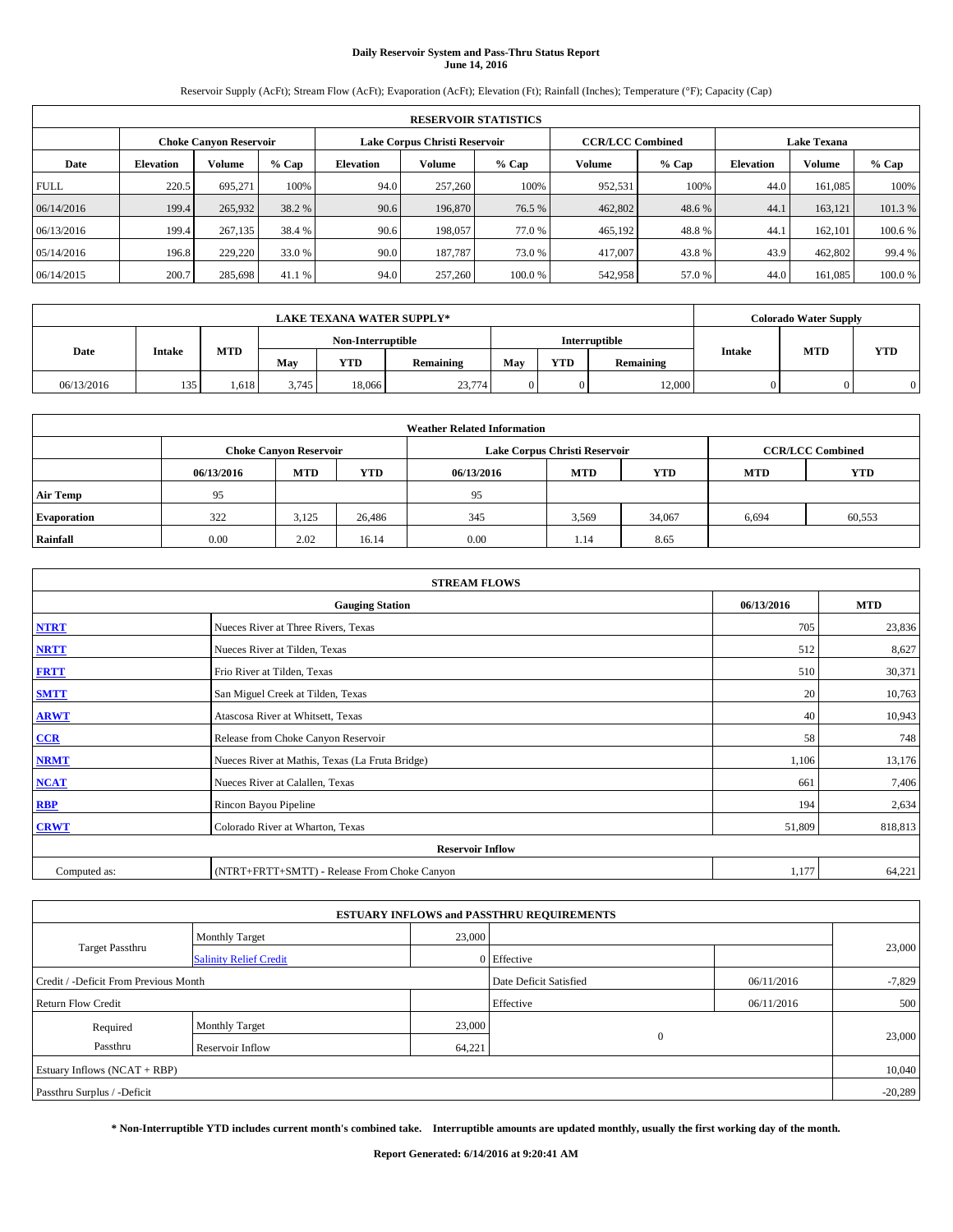# **Daily Reservoir System and Pass-Thru Status Report June 15, 2016**

Reservoir Supply (AcFt); Stream Flow (AcFt); Evaporation (AcFt); Elevation (Ft); Rainfall (Inches); Temperature (°F); Capacity (Cap)

|             | <b>RESERVOIR STATISTICS</b> |                               |         |                              |                               |        |                         |         |                  |                    |        |  |
|-------------|-----------------------------|-------------------------------|---------|------------------------------|-------------------------------|--------|-------------------------|---------|------------------|--------------------|--------|--|
|             |                             | <b>Choke Canyon Reservoir</b> |         |                              | Lake Corpus Christi Reservoir |        | <b>CCR/LCC Combined</b> |         |                  | <b>Lake Texana</b> |        |  |
| Date        | <b>Elevation</b>            | Volume                        | $%$ Cap | % Cap<br>Volume<br>Elevation |                               |        | Volume                  | $%$ Cap | <b>Elevation</b> | <b>Volume</b>      | % Cap  |  |
| <b>FULL</b> | 220.5                       | 695,271                       | 100%    | 94.0                         | 257,260                       | 100%   | 952,531                 | 100%    | 44.0             | 161.085            | 100%   |  |
| 06/15/2016  | 199.4                       | 265,932                       | 38.2 %  | 90.5                         | 196,193                       | 76.3 % | 462,125                 | 48.5 %  | 44.1             | 162,101            | 100.6% |  |
| 06/14/2016  | 199.4                       | 265,932                       | 38.2 %  | 90.6                         | 196,870                       | 76.5 % | 462,802                 | 48.6%   | 44.2             | 163.121            | 101.3% |  |
| 05/15/2016  | 196.8                       | 229,752                       | 33.0 %  | 90.1                         | 188.121                       | 73.1 % | 417,873                 | 43.9 %  | 43.9             | 462,125            | 99.4 % |  |
| 06/15/2015  | 200.7                       | 286,166                       | 41.2 %  | 94.0                         | 257,260                       | 100.0% | 543,426                 | 57.1 %  | 44.0             | 161,085            | 100.0% |  |

|            | <b>LAKE TEXANA WATER SUPPLY*</b> |       |       |                         |        |  |            |               |               |            | <b>Colorado Water Supply</b> |  |  |
|------------|----------------------------------|-------|-------|-------------------------|--------|--|------------|---------------|---------------|------------|------------------------------|--|--|
|            |                                  |       |       | Non-Interruptible       |        |  |            | Interruptible |               |            |                              |  |  |
| Date       | <b>Intake</b>                    | MTD   | Mav   | <b>YTD</b><br>Remaining |        |  | <b>YTD</b> | Remaining     | <b>Intake</b> | <b>MTD</b> | <b>YTD</b>                   |  |  |
| 06/14/2016 | 135                              | 1,754 | 3.745 | 18.201                  | 23,639 |  |            | 12,000        |               |            |                              |  |  |

| <b>Weather Related Information</b> |            |                               |            |            |                               |                         |            |            |  |
|------------------------------------|------------|-------------------------------|------------|------------|-------------------------------|-------------------------|------------|------------|--|
|                                    |            | <b>Choke Canyon Reservoir</b> |            |            | Lake Corpus Christi Reservoir | <b>CCR/LCC Combined</b> |            |            |  |
|                                    | 06/14/2016 | <b>MTD</b>                    | <b>YTD</b> | 06/14/2016 | <b>MTD</b>                    | <b>YTD</b>              | <b>MTD</b> | <b>YTD</b> |  |
| <b>Air Temp</b>                    | 95         |                               |            | 93         |                               |                         |            |            |  |
| <b>Evaporation</b>                 | 322        | 3,447                         | 26,808     | 394        | 3,963                         | 34,461                  | 7,410      | 61,269     |  |
| Rainfall                           | 0.00       | 2.02                          | 16.14      | 0.00       | 1.14                          | 8.65                    |            |            |  |

| <b>STREAM FLOWS</b> |                                                 |            |         |  |  |  |  |  |
|---------------------|-------------------------------------------------|------------|---------|--|--|--|--|--|
|                     | 06/14/2016                                      | <b>MTD</b> |         |  |  |  |  |  |
| <b>NTRT</b>         | Nueces River at Three Rivers, Texas             | 627        | 24,463  |  |  |  |  |  |
| <b>NRTT</b>         | Nueces River at Tilden, Texas                   | 461        | 9,087   |  |  |  |  |  |
| <b>FRTT</b>         | Frio River at Tilden, Texas                     | 335        | 30,706  |  |  |  |  |  |
| <b>SMTT</b>         | San Miguel Creek at Tilden, Texas               | 16         | 10,779  |  |  |  |  |  |
| <b>ARWT</b>         | Atascosa River at Whitsett, Texas               | 36         | 10,979  |  |  |  |  |  |
| $CCR$               | Release from Choke Canyon Reservoir             | 58         | 806     |  |  |  |  |  |
| <b>NRMT</b>         | Nueces River at Mathis, Texas (La Fruta Bridge) | 1,102      | 14,278  |  |  |  |  |  |
| <b>NCAT</b>         | Nueces River at Calallen, Texas                 | 625        | 8,031   |  |  |  |  |  |
| RBP                 | Rincon Bayou Pipeline                           | 206        | 2,840   |  |  |  |  |  |
| <b>CRWT</b>         | Colorado River at Wharton, Texas                | 50,419     | 869,232 |  |  |  |  |  |
|                     |                                                 |            |         |  |  |  |  |  |
| Computed as:        | (NTRT+FRTT+SMTT) - Release From Choke Canyon    | 921        | 65,142  |  |  |  |  |  |

|                                       |                               |        | <b>ESTUARY INFLOWS and PASSTHRU REQUIREMENTS</b> |            |           |
|---------------------------------------|-------------------------------|--------|--------------------------------------------------|------------|-----------|
|                                       | <b>Monthly Target</b>         | 23,000 |                                                  |            |           |
| <b>Target Passthru</b>                | <b>Salinity Relief Credit</b> |        | 0 Effective                                      |            | 23,000    |
| Credit / -Deficit From Previous Month |                               |        | Date Deficit Satisfied                           | 06/11/2016 | $-7,829$  |
| <b>Return Flow Credit</b>             |                               |        | Effective                                        | 06/11/2016 | 500       |
| Required                              | <b>Monthly Target</b>         | 23,000 |                                                  |            |           |
| Passthru                              | Reservoir Inflow              | 65,142 | $\Omega$                                         |            | 23,000    |
| Estuary Inflows $(NCAT + RBP)$        |                               |        |                                                  |            | 10,871    |
| Passthru Surplus / -Deficit           |                               |        |                                                  |            | $-19,458$ |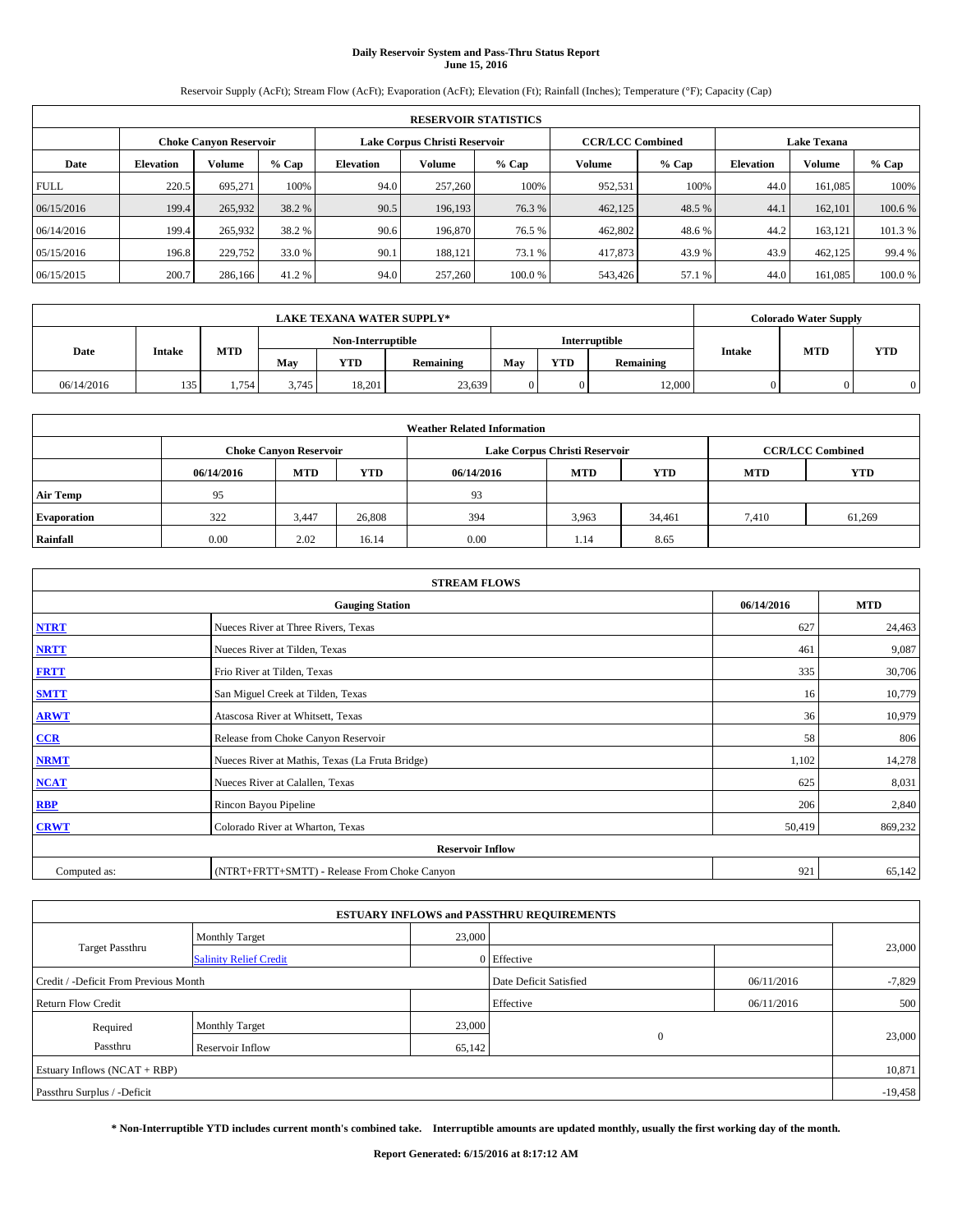# **Daily Reservoir System and Pass-Thru Status Report June 16, 2016**

Reservoir Supply (AcFt); Stream Flow (AcFt); Evaporation (AcFt); Elevation (Ft); Rainfall (Inches); Temperature (°F); Capacity (Cap)

|             | <b>RESERVOIR STATISTICS</b> |                               |         |                  |                               |        |                         |         |                  |                    |         |  |
|-------------|-----------------------------|-------------------------------|---------|------------------|-------------------------------|--------|-------------------------|---------|------------------|--------------------|---------|--|
|             |                             | <b>Choke Canyon Reservoir</b> |         |                  | Lake Corpus Christi Reservoir |        | <b>CCR/LCC Combined</b> |         |                  | <b>Lake Texana</b> |         |  |
| Date        | <b>Elevation</b>            | Volume                        | $%$ Cap | <b>Elevation</b> | Volume                        | % Cap  | Volume                  | $%$ Cap | <b>Elevation</b> | Volume             | % Cap   |  |
| <b>FULL</b> | 220.5                       | 695,271                       | 100%    | 94.0             | 257,260                       | 100%   | 952,531                 | 100%    | 44.0             | 161,085            | 100%    |  |
| 06/16/2016  | 199.4                       | 266,081                       | 38.3 %  | 90.5             | 195,347                       | 75.9 % | 461,428                 | 48.4 %  | 44.1             | 162,101            | 100.6 % |  |
| 06/15/2016  | 199.4                       | 265,932                       | 38.2 %  | 90.5             | 196.193                       | 76.3 % | 462,125                 | 48.5%   | 44.1             | 162,101            | 100.6 % |  |
| 05/16/2016  | 196.8                       | 230,294                       | 33.1 %  | 90.1             | 189,459                       | 73.6 % | 419,753                 | 44.1 %  | 43.9             | 461,428            | 99.4 %  |  |
| 06/16/2015  | 200.6                       | 285,073                       | 41.0 %  | 94.0             | 257,260                       | 100.0% | 542,333                 | 56.9%   | 44.1             | 161,101            | 100.0%  |  |

| <b>LAKE TEXANA WATER SUPPLY*</b> |               |       |       |                   |           |     |            |               |               | <b>Colorado Water Supply</b> |            |
|----------------------------------|---------------|-------|-------|-------------------|-----------|-----|------------|---------------|---------------|------------------------------|------------|
|                                  |               |       |       | Non-Interruptible |           |     |            | Interruptible |               |                              | <b>YTD</b> |
| Date                             | <b>Intake</b> | MTD   | Mav   | <b>YTD</b>        | Remaining | May | <b>YTD</b> | Remaining     | <b>Intake</b> | <b>MTD</b>                   |            |
| 06/15/2016                       | 135           | 1,889 | 3.745 | 18.336            | 23,504    |     |            | 12,000        |               |                              |            |

| <b>Weather Related Information</b> |            |                               |            |            |                               |                         |            |            |  |
|------------------------------------|------------|-------------------------------|------------|------------|-------------------------------|-------------------------|------------|------------|--|
|                                    |            | <b>Choke Canyon Reservoir</b> |            |            | Lake Corpus Christi Reservoir | <b>CCR/LCC Combined</b> |            |            |  |
|                                    | 06/15/2016 | <b>MTD</b>                    | <b>YTD</b> | 06/15/2016 | <b>MTD</b>                    | <b>YTD</b>              | <b>MTD</b> | <b>YTD</b> |  |
| <b>Air Temp</b>                    | 98         |                               |            | -98        |                               |                         |            |            |  |
| <b>Evaporation</b>                 | 392        | 3,839                         | 27,200     | 354        | 4,317                         | 34,815                  | 8,156      | 62,015     |  |
| Rainfall                           | 0.00       | 2.02                          | 16.14      | 0.00       | 1.14                          | 8.65                    |            |            |  |

| <b>STREAM FLOWS</b> |                                                 |            |         |  |  |  |  |  |
|---------------------|-------------------------------------------------|------------|---------|--|--|--|--|--|
|                     | 06/15/2016                                      | <b>MTD</b> |         |  |  |  |  |  |
| <b>NTRT</b>         | Nueces River at Three Rivers, Texas             | 560        | 25,023  |  |  |  |  |  |
| <b>NRTT</b>         | Nueces River at Tilden, Texas                   | 488        | 9,576   |  |  |  |  |  |
| <b>FRTT</b>         | Frio River at Tilden, Texas                     | 274        | 30,980  |  |  |  |  |  |
| <b>SMTT</b>         | San Miguel Creek at Tilden, Texas               | 14         | 10,793  |  |  |  |  |  |
| <b>ARWT</b>         | Atascosa River at Whitsett, Texas               | 32         | 11,011  |  |  |  |  |  |
| $CCR$               | Release from Choke Canyon Reservoir             | 58         | 863     |  |  |  |  |  |
| <b>NRMT</b>         | Nueces River at Mathis, Texas (La Fruta Bridge) | 1,100      | 15,378  |  |  |  |  |  |
| <b>NCAT</b>         | Nueces River at Calallen, Texas                 | 647        | 8,678   |  |  |  |  |  |
| RBP                 | Rincon Bayou Pipeline                           | 197        | 3,037   |  |  |  |  |  |
| <b>CRWT</b>         | Colorado River at Wharton, Texas                | 44,663     | 913,894 |  |  |  |  |  |
|                     |                                                 |            |         |  |  |  |  |  |
| Computed as:        | (NTRT+FRTT+SMTT) - Release From Choke Canyon    | 790        | 65,932  |  |  |  |  |  |

|                                       |                               |        | <b>ESTUARY INFLOWS and PASSTHRU REQUIREMENTS</b> |            |           |
|---------------------------------------|-------------------------------|--------|--------------------------------------------------|------------|-----------|
|                                       | <b>Monthly Target</b>         | 23,000 |                                                  |            |           |
| Target Passthru                       | <b>Salinity Relief Credit</b> |        | 0 Effective                                      |            | 23,000    |
| Credit / -Deficit From Previous Month |                               |        | Date Deficit Satisfied                           | 06/11/2016 | $-7,829$  |
| <b>Return Flow Credit</b>             |                               |        | Effective                                        | 06/11/2016 | 500       |
| Required                              | <b>Monthly Target</b>         | 23,000 |                                                  |            |           |
| Passthru                              | Reservoir Inflow              | 65,932 | $\mathbf{0}$                                     |            | 23,000    |
| Estuary Inflows (NCAT + RBP)          |                               |        |                                                  |            | 11,715    |
| Passthru Surplus / -Deficit           |                               |        |                                                  |            | $-18,614$ |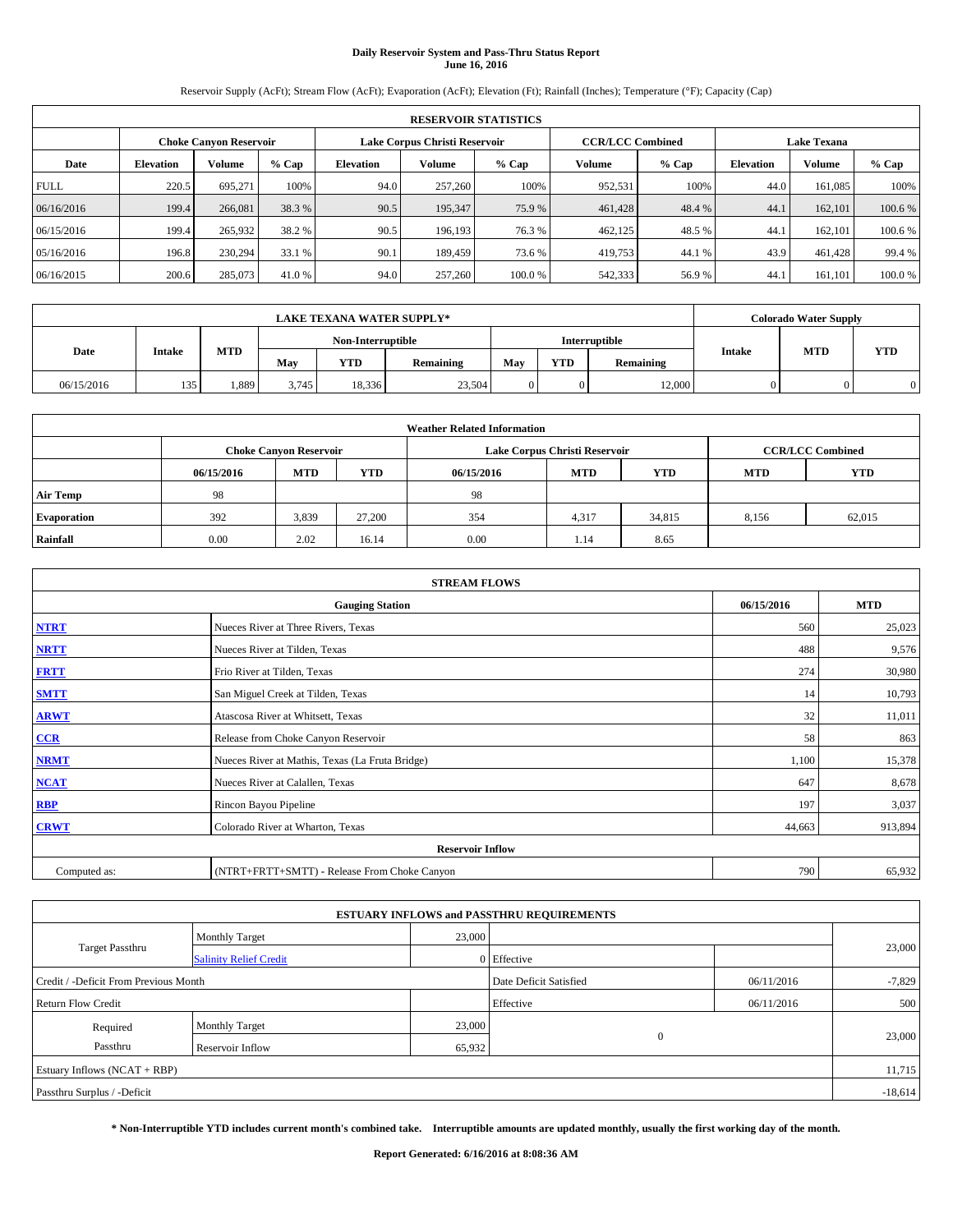# **Daily Reservoir System and Pass-Thru Status Report June 17, 2016**

Reservoir Supply (AcFt); Stream Flow (AcFt); Evaporation (AcFt); Elevation (Ft); Rainfall (Inches); Temperature (°F); Capacity (Cap)

|             | <b>RESERVOIR STATISTICS</b> |                               |         |                  |                               |        |                         |         |                  |                    |         |  |
|-------------|-----------------------------|-------------------------------|---------|------------------|-------------------------------|--------|-------------------------|---------|------------------|--------------------|---------|--|
|             |                             | <b>Choke Canyon Reservoir</b> |         |                  | Lake Corpus Christi Reservoir |        | <b>CCR/LCC Combined</b> |         |                  | <b>Lake Texana</b> |         |  |
| Date        | <b>Elevation</b>            | Volume                        | $%$ Cap | <b>Elevation</b> | Volume                        | % Cap  | Volume                  | $%$ Cap | <b>Elevation</b> | Volume             | % Cap   |  |
| <b>FULL</b> | 220.5                       | 695,271                       | 100%    | 94.0             | 257,260                       | 100%   | 952,531                 | 100%    | 44.0             | 161,085            | 100%    |  |
| 06/17/2016  | 199.4                       | 266,984                       | 38.4 %  | 90.5             | 195,178                       | 75.9 % | 462,162                 | 48.5 %  | 44.1             | 162,101            | 100.6 % |  |
| 06/16/2016  | 199.4                       | 266,081                       | 38.3 %  | 90.5             | 195,347                       | 75.9 % | 461,428                 | 48.4 %  | 44.1             | 162,101            | 100.6 % |  |
| 05/17/2016  | 196.7                       | 228,953                       | 32.9 %  | 90.1             | 188,957                       | 73.4 % | 417,910                 | 43.9%   | 44.1             | 462,162            | 100.6 % |  |
| 06/17/2015  | 200.6                       | 284,917                       | 41.0 %  | 94.0             | 257,260                       | 100.0% | 542,177                 | 56.9%   | 44.1             | 162,101            | 100.6 % |  |

| <b>LAKE TEXANA WATER SUPPLY*</b> |        |       |       |                   |           |     |            |               |               | <b>Colorado Water Supply</b> |            |
|----------------------------------|--------|-------|-------|-------------------|-----------|-----|------------|---------------|---------------|------------------------------|------------|
|                                  |        |       |       | Non-Interruptible |           |     |            | Interruptible |               |                              |            |
| Date                             | Intake | MTD   | Mav   | <b>YTD</b>        | Remaining | May | <b>YTD</b> | Remaining     | <b>Intake</b> | <b>MTD</b>                   | <b>YTD</b> |
| 06/16/2016                       | 136    | 2.025 | 3,745 | 18,472            | 23,368    |     |            | 12,000        |               |                              |            |

| <b>Weather Related Information</b> |            |                               |            |            |                               |                         |            |            |  |
|------------------------------------|------------|-------------------------------|------------|------------|-------------------------------|-------------------------|------------|------------|--|
|                                    |            | <b>Choke Canyon Reservoir</b> |            |            | Lake Corpus Christi Reservoir | <b>CCR/LCC Combined</b> |            |            |  |
|                                    | 06/16/2016 | <b>MTD</b>                    | <b>YTD</b> | 06/16/2016 | <b>MTD</b>                    | <b>YTD</b>              | <b>MTD</b> | <b>YTD</b> |  |
| <b>Air Temp</b>                    | 96         |                               |            | 95         |                               |                         |            |            |  |
| <b>Evaporation</b>                 | 385        | 4.224                         | 27.585     | 492        | 4,809                         | 35,307                  | 9,033      | 62,892     |  |
| Rainfall                           | 0.00       | 2.02                          | 16.14      | 0.00       | 1.14                          | 8.65                    |            |            |  |

| <b>STREAM FLOWS</b> |                                                 |            |         |  |  |  |  |  |
|---------------------|-------------------------------------------------|------------|---------|--|--|--|--|--|
|                     | 06/16/2016                                      | <b>MTD</b> |         |  |  |  |  |  |
| <b>NTRT</b>         | Nueces River at Three Rivers, Texas             | 601        | 25,624  |  |  |  |  |  |
| <b>NRTT</b>         | Nueces River at Tilden, Texas                   | 453        | 10,028  |  |  |  |  |  |
| <b>FRTT</b>         | Frio River at Tilden, Texas                     | 208        | 31,188  |  |  |  |  |  |
| <b>SMTT</b>         | San Miguel Creek at Tilden, Texas               | 16         | 10,809  |  |  |  |  |  |
| <b>ARWT</b>         | Atascosa River at Whitsett, Texas               | 30         | 11,041  |  |  |  |  |  |
| $CCR$               | Release from Choke Canyon Reservoir             | 58         | 921     |  |  |  |  |  |
| <b>NRMT</b>         | Nueces River at Mathis, Texas (La Fruta Bridge) | 1,100      | 16,477  |  |  |  |  |  |
| <b>NCAT</b>         | Nueces River at Calallen, Texas                 | 673        | 9,351   |  |  |  |  |  |
| RBP                 | Rincon Bayou Pipeline                           | 199        | 3,236   |  |  |  |  |  |
| <b>CRWT</b>         | Colorado River at Wharton, Texas                | 37,318     | 951,212 |  |  |  |  |  |
|                     |                                                 |            |         |  |  |  |  |  |
| Computed as:        | 768                                             | 66,700     |         |  |  |  |  |  |

| <b>ESTUARY INFLOWS and PASSTHRU REQUIREMENTS</b> |                               |        |                        |            |          |  |  |  |  |  |
|--------------------------------------------------|-------------------------------|--------|------------------------|------------|----------|--|--|--|--|--|
|                                                  | <b>Monthly Target</b>         | 23,000 |                        |            |          |  |  |  |  |  |
| <b>Target Passthru</b>                           | <b>Salinity Relief Credit</b> |        | 0 Effective            |            | 23,000   |  |  |  |  |  |
| Credit / -Deficit From Previous Month            |                               |        | Date Deficit Satisfied | 06/11/2016 | $-7,829$ |  |  |  |  |  |
| <b>Return Flow Credit</b>                        |                               |        | Effective              | 06/11/2016 | 500      |  |  |  |  |  |
| Required                                         | <b>Monthly Target</b>         | 23,000 |                        |            |          |  |  |  |  |  |
| Passthru                                         | Reservoir Inflow              | 66,700 | $\Omega$               |            | 23,000   |  |  |  |  |  |
| Estuary Inflows $(NCAT + RBP)$                   |                               |        |                        |            |          |  |  |  |  |  |
| Passthru Surplus / -Deficit                      |                               |        |                        |            |          |  |  |  |  |  |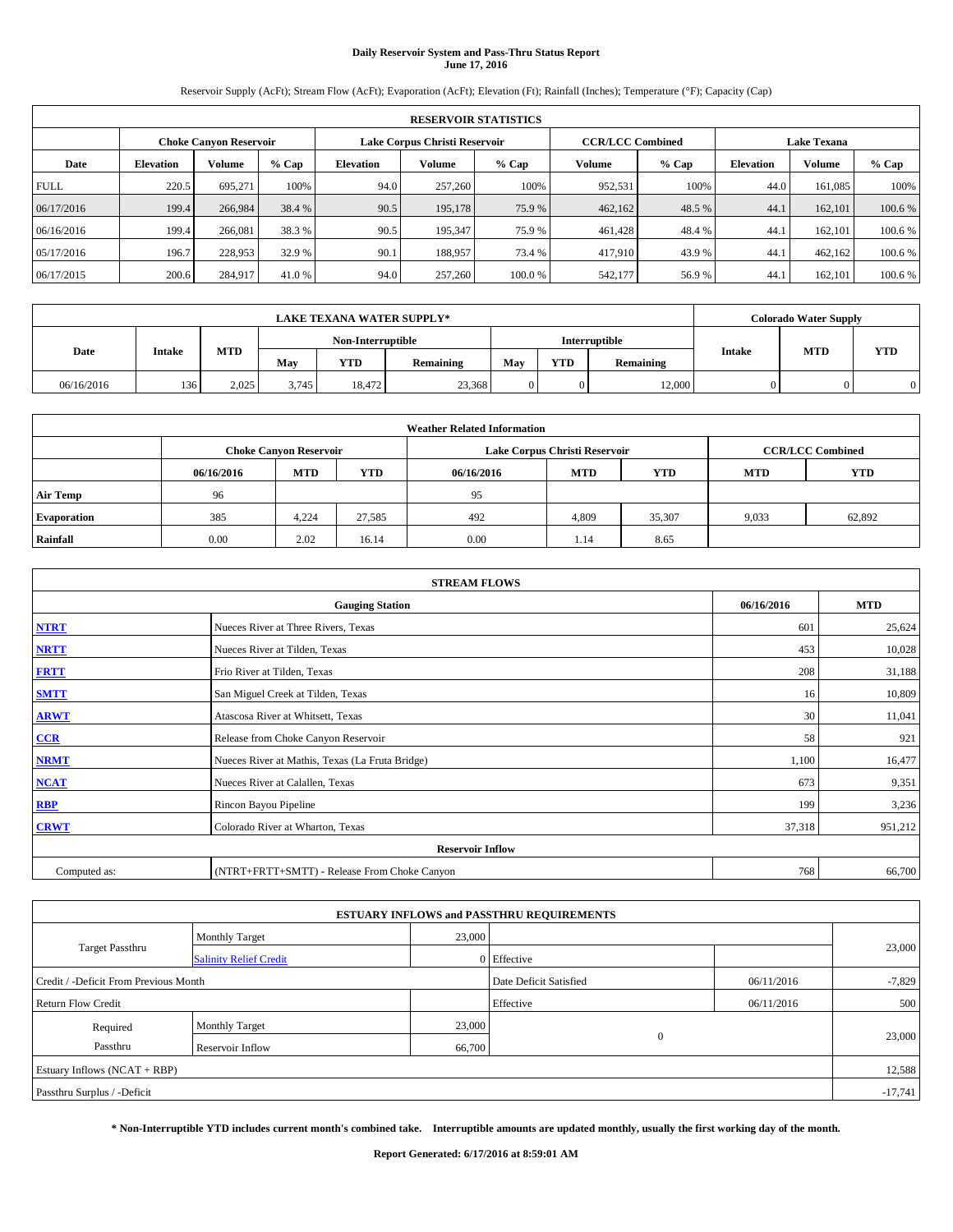# **Daily Reservoir System and Pass-Thru Status Report June 18, 2016**

Reservoir Supply (AcFt); Stream Flow (AcFt); Evaporation (AcFt); Elevation (Ft); Rainfall (Inches); Temperature (°F); Capacity (Cap)

|                                                                | <b>RESERVOIR STATISTICS</b> |         |         |                  |         |        |                         |         |                  |                    |         |  |
|----------------------------------------------------------------|-----------------------------|---------|---------|------------------|---------|--------|-------------------------|---------|------------------|--------------------|---------|--|
| Lake Corpus Christi Reservoir<br><b>Choke Canyon Reservoir</b> |                             |         |         |                  |         |        | <b>CCR/LCC Combined</b> |         |                  | <b>Lake Texana</b> |         |  |
| Date                                                           | <b>Elevation</b>            | Volume  | $%$ Cap | <b>Elevation</b> | Volume  | % Cap  | Volume                  | $%$ Cap | <b>Elevation</b> | Volume             | % Cap   |  |
| <b>FULL</b>                                                    | 220.5                       | 695,271 | 100%    | 94.0             | 257,260 | 100%   | 952,531                 | 100%    | 44.0             | 161,085            | 100%    |  |
| 06/18/2016                                                     | 199.4                       | 266,380 | 38.3 %  | 90.4             | 193,997 | 75.4 % | 460,377                 | 48.3%   | 44.1             | 162,101            | 100.6 % |  |
| 06/17/2016                                                     | 199.4                       | 266,984 | 38.4 %  | 90.5             | 195,178 | 75.9 % | 462,162                 | 48.5 %  | 44.1             | 162,101            | 100.6 % |  |
| 05/18/2016                                                     | 196.7                       | 228,953 | 32.9 %  | 90.1             | 188,790 | 73.4 % | 417,743                 | 43.9%   | 44.1             | 460,377            | 100.6 % |  |
| 06/18/2015                                                     | 200.7                       | 285,854 | 41.1 %  | 94.0             | 257,260 | 100.0% | 543,114                 | 57.0 %  | 44.1             | 162,101            | 100.6 % |  |

|            | <b>LAKE TEXANA WATER SUPPLY*</b> |       |                                    |            |           |     |            |           |               | <b>Colorado Water Supply</b> |            |
|------------|----------------------------------|-------|------------------------------------|------------|-----------|-----|------------|-----------|---------------|------------------------------|------------|
|            |                                  |       | Non-Interruptible<br>Interruptible |            |           |     |            |           |               |                              |            |
| Date       | <b>Intake</b>                    | MTD   | Mav                                | <b>YTD</b> | Remaining | May | <b>YTD</b> | Remaining | <b>Intake</b> | <b>MTD</b>                   | <b>YTD</b> |
| 06/17/2016 | 136                              | 2.160 | 3.745                              | 18.607     | 23,233    |     |            | 12,000    |               |                              |            |

| <b>Weather Related Information</b> |            |                                                                                  |        |      |                               |        |                         |        |  |  |
|------------------------------------|------------|----------------------------------------------------------------------------------|--------|------|-------------------------------|--------|-------------------------|--------|--|--|
|                                    |            | <b>Choke Canyon Reservoir</b>                                                    |        |      | Lake Corpus Christi Reservoir |        | <b>CCR/LCC Combined</b> |        |  |  |
|                                    | 06/17/2016 | <b>YTD</b><br><b>MTD</b><br><b>MTD</b><br><b>YTD</b><br>06/17/2016<br><b>MTD</b> |        |      |                               |        |                         |        |  |  |
| <b>Air Temp</b>                    | 97         |                                                                                  |        | 97   |                               |        |                         |        |  |  |
| <b>Evaporation</b>                 | 384        | 4,608                                                                            | 27,969 | 354  | 5,163                         | 35,661 | 9,771                   | 63,630 |  |  |
| Rainfall                           | 0.00       | 2.02                                                                             | 16.14  | 0.00 | 1.14                          | 8.65   |                         |        |  |  |

|              | <b>STREAM FLOWS</b>                             |            |            |  |  |  |  |  |  |  |
|--------------|-------------------------------------------------|------------|------------|--|--|--|--|--|--|--|
|              | <b>Gauging Station</b>                          | 06/17/2016 | <b>MTD</b> |  |  |  |  |  |  |  |
| <b>NTRT</b>  | Nueces River at Three Rivers, Texas             | 556        | 26,180     |  |  |  |  |  |  |  |
| <b>NRTT</b>  | Nueces River at Tilden, Texas                   | 417        | 10,445     |  |  |  |  |  |  |  |
| <b>FRTT</b>  | Frio River at Tilden, Texas                     | 167        | 31,355     |  |  |  |  |  |  |  |
| <b>SMTT</b>  | San Miguel Creek at Tilden, Texas               | 14         | 10,822     |  |  |  |  |  |  |  |
| <b>ARWT</b>  | Atascosa River at Whitsett, Texas               | 28         | 11,068     |  |  |  |  |  |  |  |
| $CCR$        | Release from Choke Canyon Reservoir             | 58         | 979        |  |  |  |  |  |  |  |
| <b>NRMT</b>  | Nueces River at Mathis, Texas (La Fruta Bridge) | 1,098      | 17,575     |  |  |  |  |  |  |  |
| <b>NCAT</b>  | Nueces River at Calallen, Texas                 | 594        | 9,945      |  |  |  |  |  |  |  |
| RBP          | Rincon Bayou Pipeline                           | 202        | 3,438      |  |  |  |  |  |  |  |
| <b>CRWT</b>  | Colorado River at Wharton, Texas                | 32,356     | 983,568    |  |  |  |  |  |  |  |
|              | <b>Reservoir Inflow</b>                         |            |            |  |  |  |  |  |  |  |
| Computed as: | (NTRT+FRTT+SMTT) - Release From Choke Canyon    | 679        | 67,379     |  |  |  |  |  |  |  |

| <b>ESTUARY INFLOWS and PASSTHRU REQUIREMENTS</b> |                               |        |                        |            |          |  |  |  |  |  |
|--------------------------------------------------|-------------------------------|--------|------------------------|------------|----------|--|--|--|--|--|
|                                                  | <b>Monthly Target</b>         | 23,000 |                        |            |          |  |  |  |  |  |
| <b>Target Passthru</b>                           | <b>Salinity Relief Credit</b> |        | 0 Effective            |            | 23,000   |  |  |  |  |  |
| Credit / -Deficit From Previous Month            |                               |        | Date Deficit Satisfied | 06/11/2016 | $-7,829$ |  |  |  |  |  |
| <b>Return Flow Credit</b>                        |                               |        | Effective              | 06/11/2016 | 500      |  |  |  |  |  |
| Required                                         | <b>Monthly Target</b>         | 23,000 |                        |            |          |  |  |  |  |  |
| Passthru                                         | Reservoir Inflow              | 67,379 | $\Omega$               |            | 23,000   |  |  |  |  |  |
| Estuary Inflows $(NCAT + RBP)$                   |                               |        |                        |            |          |  |  |  |  |  |
| Passthru Surplus / -Deficit                      |                               |        |                        |            |          |  |  |  |  |  |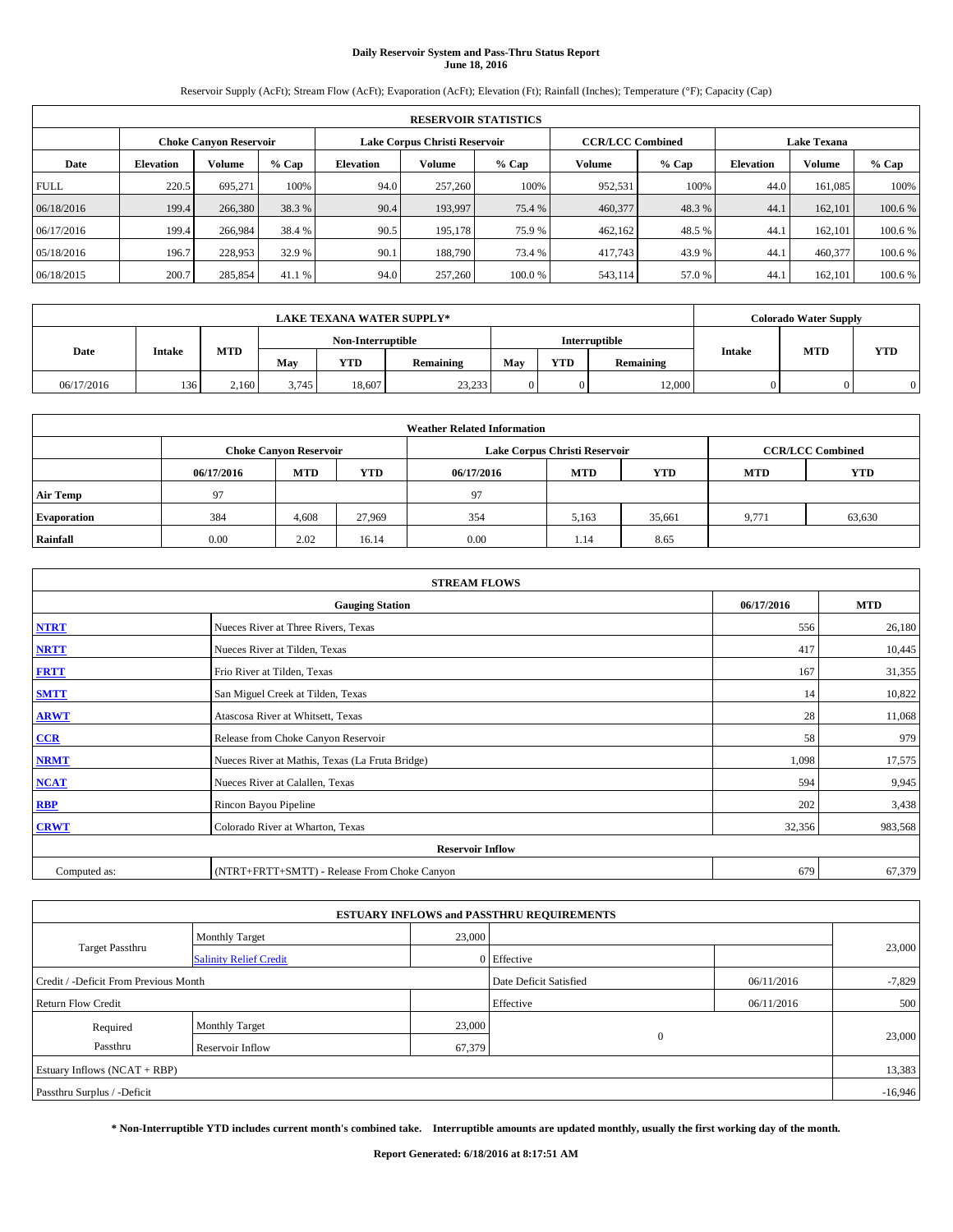# **Daily Reservoir System and Pass-Thru Status Report June 19, 2016**

Reservoir Supply (AcFt); Stream Flow (AcFt); Evaporation (AcFt); Elevation (Ft); Rainfall (Inches); Temperature (°F); Capacity (Cap)

|                                                                | <b>RESERVOIR STATISTICS</b> |         |         |                  |         |        |         |                                                                                                                                                                                |      |         |         |  |
|----------------------------------------------------------------|-----------------------------|---------|---------|------------------|---------|--------|---------|--------------------------------------------------------------------------------------------------------------------------------------------------------------------------------|------|---------|---------|--|
| Lake Corpus Christi Reservoir<br><b>Choke Canyon Reservoir</b> |                             |         |         |                  |         |        |         | <b>CCR/LCC Combined</b><br><b>Lake Texana</b><br>Volume<br>Volume<br>$%$ Cap<br><b>Elevation</b><br>952,531<br>100%<br>44.0<br>161,085<br>462,045<br>48.5 %<br>162,101<br>44.1 |      |         |         |  |
| Date                                                           | <b>Elevation</b>            | Volume  | $%$ Cap | <b>Elevation</b> | Volume  | % Cap  |         |                                                                                                                                                                                |      |         | % Cap   |  |
| <b>FULL</b>                                                    | 220.5                       | 695,271 | 100%    | 94.0             | 257,260 | 100%   |         |                                                                                                                                                                                |      |         | 100%    |  |
| 06/19/2016                                                     | 199.4                       | 266,529 | 38.3 %  | 90.5             | 195,516 | 76.0 % |         |                                                                                                                                                                                |      |         | 100.6 % |  |
| 06/18/2016                                                     | 199.4                       | 266,380 | 38.3 %  | 90.4             | 193.997 | 75.4 % | 460,377 | 48.3%                                                                                                                                                                          | 44.1 | 162,101 | 100.6 % |  |
| 05/19/2016                                                     | 196.7                       | 228,554 | 32.9 %  | 90.1             | 188,957 | 73.4 % | 417,511 | 43.8%                                                                                                                                                                          | 44.2 | 462,045 | 101.3 % |  |
| 06/19/2015                                                     | 200.6                       | 284,293 | 40.9 %  | 94.0             | 257,260 | 100.0% | 541,553 | 56.9%                                                                                                                                                                          | 44.0 | 161,085 | 100.0%  |  |

|            | <b>LAKE TEXANA WATER SUPPLY*</b> |            |       |                   |           |               |            |           |               | <b>Colorado Water Supply</b> |            |
|------------|----------------------------------|------------|-------|-------------------|-----------|---------------|------------|-----------|---------------|------------------------------|------------|
|            |                                  |            |       | Non-Interruptible |           | Interruptible |            |           |               |                              | <b>YTD</b> |
| Date       | Intake                           | <b>MTD</b> | May   | <b>YTD</b>        | Remaining | May           | <b>YTD</b> | Remaining | <b>Intake</b> | <b>MTD</b>                   |            |
| 06/18/2016 | 136                              | 2.296      | 3,745 | 18,743            | 23,097    |               |            | 12,000    |               |                              | 0          |

| <b>Weather Related Information</b> |            |                               |            |                                                      |                               |        |                         |        |  |  |  |
|------------------------------------|------------|-------------------------------|------------|------------------------------------------------------|-------------------------------|--------|-------------------------|--------|--|--|--|
|                                    |            | <b>Choke Canyon Reservoir</b> |            |                                                      | Lake Corpus Christi Reservoir |        | <b>CCR/LCC Combined</b> |        |  |  |  |
|                                    | 06/18/2016 | <b>MTD</b>                    | <b>YTD</b> | <b>MTD</b><br><b>YTD</b><br><b>MTD</b><br>06/18/2016 |                               |        |                         |        |  |  |  |
| <b>Air Temp</b>                    | 98         |                               |            | 98                                                   |                               |        |                         |        |  |  |  |
| <b>Evaporation</b>                 | 402        | 5,010                         | 28,371     | 374                                                  | 5,537                         | 36,035 | 10,547                  | 64,406 |  |  |  |
| Rainfall                           | 0.00       | 2.02                          | 16.14      | 0.00                                                 | 1.14                          | 8.65   |                         |        |  |  |  |

|                         | <b>STREAM FLOWS</b>                             |            |            |  |  |  |  |  |  |  |
|-------------------------|-------------------------------------------------|------------|------------|--|--|--|--|--|--|--|
|                         | <b>Gauging Station</b>                          | 06/18/2016 | <b>MTD</b> |  |  |  |  |  |  |  |
| <b>NTRT</b>             | Nueces River at Three Rivers, Texas             | 510        | 26,690     |  |  |  |  |  |  |  |
| <b>NRTT</b>             | Nueces River at Tilden, Texas                   | 387        | 10,832     |  |  |  |  |  |  |  |
| <b>FRTT</b>             | Frio River at Tilden, Texas                     | 137        | 31,492     |  |  |  |  |  |  |  |
| <b>SMTT</b>             | San Miguel Creek at Tilden, Texas               | 12         | 10,835     |  |  |  |  |  |  |  |
| <b>ARWT</b>             | Atascosa River at Whitsett, Texas               | 26         | 11,094     |  |  |  |  |  |  |  |
| $CCR$                   | Release from Choke Canyon Reservoir             | 58         | 1,036      |  |  |  |  |  |  |  |
| <b>NRMT</b>             | Nueces River at Mathis, Texas (La Fruta Bridge) | 1,096      | 18,671     |  |  |  |  |  |  |  |
| <b>NCAT</b>             | Nueces River at Calallen, Texas                 | 633        | 10,578     |  |  |  |  |  |  |  |
| RBP                     | Rincon Bayou Pipeline                           | 199        | 3,637      |  |  |  |  |  |  |  |
| <b>CRWT</b>             | Colorado River at Wharton, Texas                | 26,798     | 1010,360   |  |  |  |  |  |  |  |
| <b>Reservoir Inflow</b> |                                                 |            |            |  |  |  |  |  |  |  |
| Computed as:            | (NTRT+FRTT+SMTT) - Release From Choke Canyon    | 602        | 67,981     |  |  |  |  |  |  |  |

| <b>ESTUARY INFLOWS and PASSTHRU REQUIREMENTS</b> |                               |        |                        |            |          |  |  |  |  |  |
|--------------------------------------------------|-------------------------------|--------|------------------------|------------|----------|--|--|--|--|--|
|                                                  | <b>Monthly Target</b>         | 23,000 |                        |            |          |  |  |  |  |  |
| <b>Target Passthru</b>                           | <b>Salinity Relief Credit</b> |        | 0 Effective            |            | 23,000   |  |  |  |  |  |
| Credit / -Deficit From Previous Month            |                               |        | Date Deficit Satisfied | 06/11/2016 | $-7,829$ |  |  |  |  |  |
| <b>Return Flow Credit</b>                        |                               |        | Effective              | 06/11/2016 | 500      |  |  |  |  |  |
| Required                                         | <b>Monthly Target</b>         | 23,000 |                        |            |          |  |  |  |  |  |
| Passthru                                         | Reservoir Inflow              | 67,981 | $\Omega$               |            | 23,000   |  |  |  |  |  |
| Estuary Inflows $(NCAT + RBP)$                   |                               |        |                        |            |          |  |  |  |  |  |
| Passthru Surplus / -Deficit                      |                               |        |                        |            |          |  |  |  |  |  |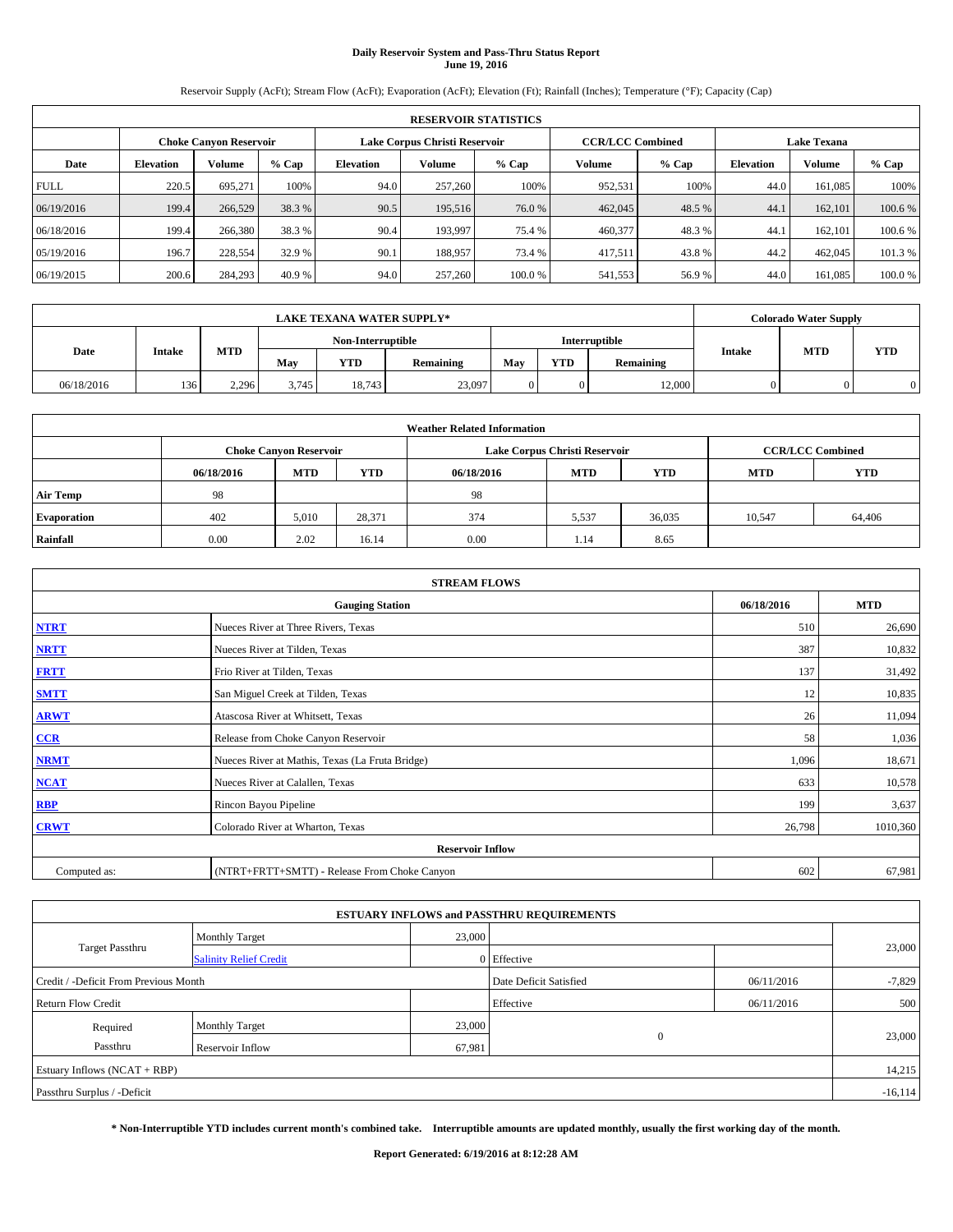# **Daily Reservoir System and Pass-Thru Status Report June 20, 2016**

Reservoir Supply (AcFt); Stream Flow (AcFt); Evaporation (AcFt); Elevation (Ft); Rainfall (Inches); Temperature (°F); Capacity (Cap)

|                                                                | <b>RESERVOIR STATISTICS</b> |         |         |                  |         |        |                         |         |                  |                    |         |  |
|----------------------------------------------------------------|-----------------------------|---------|---------|------------------|---------|--------|-------------------------|---------|------------------|--------------------|---------|--|
| Lake Corpus Christi Reservoir<br><b>Choke Canyon Reservoir</b> |                             |         |         |                  |         |        | <b>CCR/LCC Combined</b> |         |                  | <b>Lake Texana</b> |         |  |
| Date                                                           | <b>Elevation</b>            | Volume  | $%$ Cap | <b>Elevation</b> | Volume  | % Cap  | Volume                  | $%$ Cap | <b>Elevation</b> | Volume             | % Cap   |  |
| <b>FULL</b>                                                    | 220.5                       | 695.271 | 100%    | 94.0             | 257,260 | 100%   | 952,531                 | 100%    | 44.0             | 161,085            | 100%    |  |
| 06/20/2016                                                     | 199.4                       | 266,529 | 38.3 %  | 90.3             | 192,480 | 74.8%  | 459,009                 | 48.2 %  | 44.1             | 162,101            | 100.6 % |  |
| 06/19/2016                                                     | 199.4                       | 266,529 | 38.3 %  | 90.5             | 195,516 | 76.0 % | 462,045                 | 48.5%   | 44.1             | 162,101            | 100.6 % |  |
| 05/20/2016                                                     | 196.9                       | 230,701 | 33.2 %  | 90.2             | 189,962 | 73.8%  | 420,663                 | 44.2%   | 44.3             | 459,009            | 101.9%  |  |
| 06/20/2015                                                     | 200.6                       | 285,073 | 41.0 %  | 94.0             | 257,260 | 100.0% | 542,333                 | 56.9%   | 44.0             | 161,085            | 100.0%  |  |

|            | <b>LAKE TEXANA WATER SUPPLY*</b> |       |       |                   |           |     |            |               |               | <b>Colorado Water Supply</b> |            |
|------------|----------------------------------|-------|-------|-------------------|-----------|-----|------------|---------------|---------------|------------------------------|------------|
|            |                                  |       |       | Non-Interruptible |           |     |            | Interruptible |               | <b>MTD</b>                   |            |
| Date       | <b>Intake</b>                    | MTD   | Mav   | <b>YTD</b>        | Remaining | May | <b>YTD</b> | Remaining     | <b>Intake</b> |                              | <b>YTD</b> |
| 06/19/2016 | 136                              | 2.432 | 3.745 | 18.879            | 22,961    |     |            | 12,000        |               |                              |            |

|                    | <b>Weather Related Information</b> |                               |            |            |                               |                         |        |        |  |  |  |  |
|--------------------|------------------------------------|-------------------------------|------------|------------|-------------------------------|-------------------------|--------|--------|--|--|--|--|
|                    |                                    | <b>Choke Canyon Reservoir</b> |            |            | Lake Corpus Christi Reservoir | <b>CCR/LCC Combined</b> |        |        |  |  |  |  |
|                    | 06/19/2016                         | <b>MTD</b>                    | <b>MTD</b> | <b>YTD</b> |                               |                         |        |        |  |  |  |  |
| <b>Air Temp</b>    | 92                                 |                               |            | 90         |                               |                         |        |        |  |  |  |  |
| <b>Evaporation</b> | 314                                | 5,324                         | 28,685     | 137        | 5,674                         | 36.172                  | 10.998 | 64,857 |  |  |  |  |
| Rainfall           | 0.00                               | 2.02                          | 16.14      | 0.48       | 1.62                          | 9.13                    |        |        |  |  |  |  |

| <b>STREAM FLOWS</b> |                                                 |            |            |  |  |  |  |  |
|---------------------|-------------------------------------------------|------------|------------|--|--|--|--|--|
|                     | <b>Gauging Station</b>                          | 06/19/2016 | <b>MTD</b> |  |  |  |  |  |
| <b>NTRT</b>         | Nueces River at Three Rivers, Texas             | 474        | 27,165     |  |  |  |  |  |
| <b>NRTT</b>         | Nueces River at Tilden, Texas                   | 359        | 11,191     |  |  |  |  |  |
| <b>FRTT</b>         | Frio River at Tilden, Texas                     | 117        | 31,609     |  |  |  |  |  |
| <b>SMTT</b>         | San Miguel Creek at Tilden, Texas               | 10         | 10,845     |  |  |  |  |  |
| <b>ARWT</b>         | Atascosa River at Whitsett, Texas               | 24         | 11,118     |  |  |  |  |  |
| $CCR$               | Release from Choke Canyon Reservoir             | 58         | 1,094      |  |  |  |  |  |
| <b>NRMT</b>         | Nueces River at Mathis, Texas (La Fruta Bridge) | 1,096      | 19,767     |  |  |  |  |  |
| <b>NCAT</b>         | Nueces River at Calallen, Texas                 | 725        | 11,303     |  |  |  |  |  |
| RBP                 | Rincon Bayou Pipeline                           | 197        | 3,834      |  |  |  |  |  |
| <b>CRWT</b>         | Colorado River at Wharton, Texas                | 21,240     | 1031,600   |  |  |  |  |  |
|                     | <b>Reservoir Inflow</b>                         |            |            |  |  |  |  |  |
| Computed as:        | (NTRT+FRTT+SMTT) - Release From Choke Canyon    | 544        | 68,525     |  |  |  |  |  |

|                                       |                               |        | <b>ESTUARY INFLOWS and PASSTHRU REQUIREMENTS</b> |            |           |
|---------------------------------------|-------------------------------|--------|--------------------------------------------------|------------|-----------|
|                                       | <b>Monthly Target</b>         | 23,000 |                                                  |            |           |
| <b>Target Passthru</b>                | <b>Salinity Relief Credit</b> |        | 0 Effective                                      |            | 23,000    |
| Credit / -Deficit From Previous Month |                               |        | Date Deficit Satisfied                           | 06/11/2016 | $-7,829$  |
| <b>Return Flow Credit</b>             |                               |        | Effective                                        | 06/11/2016 | 500       |
| Required                              | <b>Monthly Target</b>         | 23,000 |                                                  |            |           |
| Passthru                              | Reservoir Inflow              | 68,525 | $\Omega$                                         |            | 23,000    |
| Estuary Inflows $(NCAT + RBP)$        |                               |        |                                                  |            | 15,137    |
| Passthru Surplus / -Deficit           |                               |        |                                                  |            | $-15,192$ |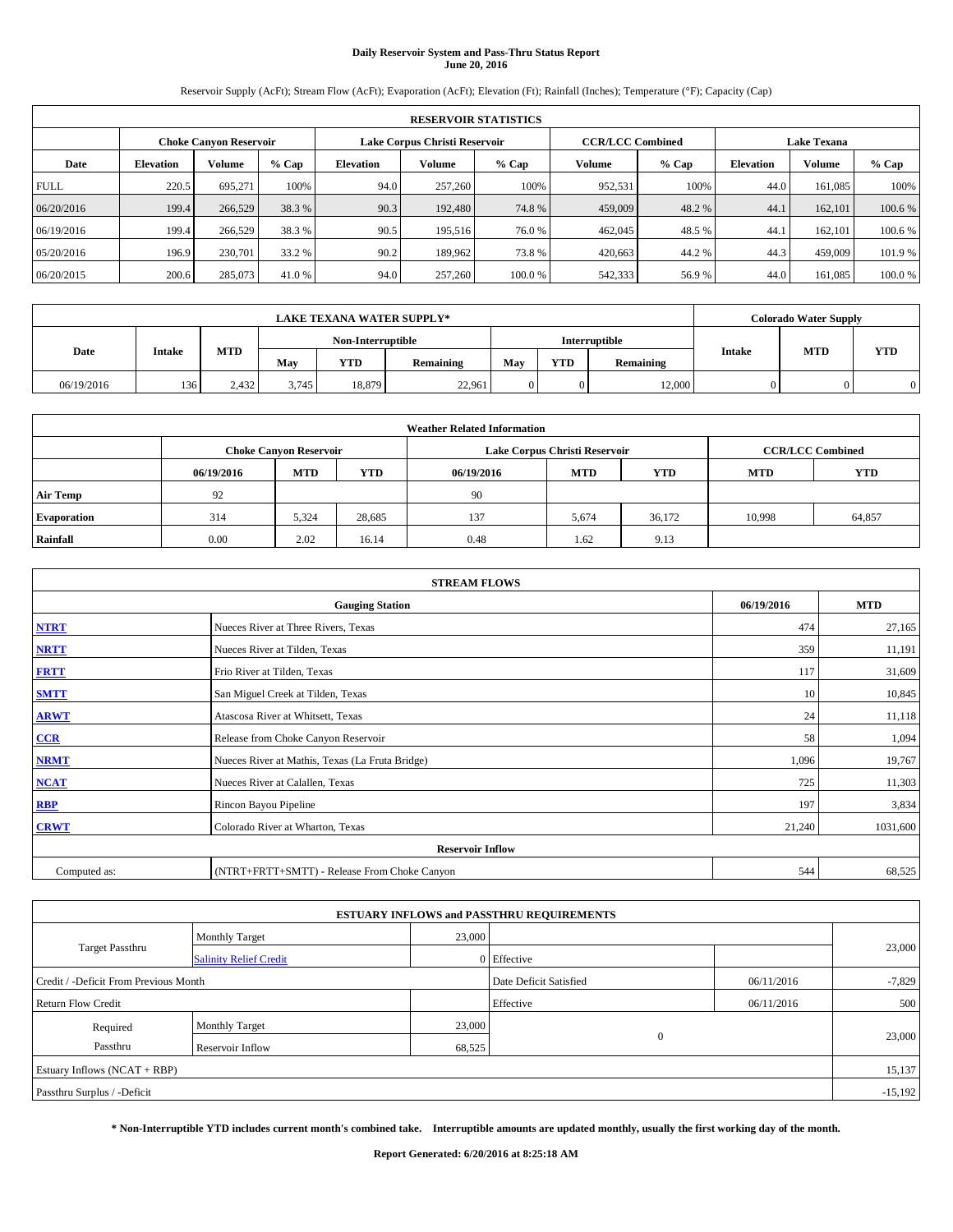# **Daily Reservoir System and Pass-Thru Status Report June 21, 2016**

Reservoir Supply (AcFt); Stream Flow (AcFt); Evaporation (AcFt); Elevation (Ft); Rainfall (Inches); Temperature (°F); Capacity (Cap)

|             | <b>RESERVOIR STATISTICS</b>                             |         |         |           |         |        |                         |         |                    |               |         |  |  |
|-------------|---------------------------------------------------------|---------|---------|-----------|---------|--------|-------------------------|---------|--------------------|---------------|---------|--|--|
|             | Lake Corpus Christi Reservoir<br>Choke Canvon Reservoir |         |         |           |         |        | <b>CCR/LCC Combined</b> |         | <b>Lake Texana</b> |               |         |  |  |
| Date        | <b>Elevation</b>                                        | Volume  | $%$ Cap | Elevation | Volume  | % Cap  | Volume                  | $%$ Cap | <b>Elevation</b>   | <b>Volume</b> | % Cap   |  |  |
| <b>FULL</b> | 220.5                                                   | 695,271 | 100%    | 94.0      | 257,260 | 100%   | 952,531                 | 100%    | 44.0               | 161.085       | 100%    |  |  |
| 06/21/2016  | 199.4                                                   | 266,231 | 38.3 %  | 90.3      | 191,976 | 74.6 % | 458,207                 | 48.1 %  | 44.1               | 162,101       | 100.6%  |  |  |
| 06/20/2016  | 199.4                                                   | 266,529 | 38.3 %  | 90.3      | 192,480 | 74.8%  | 459,009                 | 48.2 %  | 44.1               | 162,101       | 100.6%  |  |  |
| 05/21/2016  | 196.9                                                   | 230,972 | 33.2 %  | 90.2      | 189.962 | 73.8%  | 420,934                 | 44.2%   | 44.2               | 458,207       | 101.3 % |  |  |
| 06/21/2015  | 200.6                                                   | 284,137 | 40.9 %  | 94.0      | 257,260 | 100.0% | 541,397                 | 56.8%   | 44.0               | 161,085       | 100.0%  |  |  |

|            |               |       |       | <b>LAKE TEXANA WATER SUPPLY*</b> |           |     |            |               |               | <b>Colorado Water Supply</b> |            |
|------------|---------------|-------|-------|----------------------------------|-----------|-----|------------|---------------|---------------|------------------------------|------------|
|            |               |       |       | Non-Interruptible                |           |     |            | Interruptible |               | <b>MTD</b>                   |            |
| Date       | <b>Intake</b> | MTD   | Mav   | <b>YTD</b>                       | Remaining | May | <b>YTD</b> | Remaining     | <b>Intake</b> |                              | <b>YTD</b> |
| 06/20/2016 | 136           | 2.568 | 3.745 | 19.015                           | 22,825    |     |            | 12,000        |               |                              |            |

|                    | <b>Weather Related Information</b> |                                                                                  |        |      |                               |                         |        |        |  |  |  |  |
|--------------------|------------------------------------|----------------------------------------------------------------------------------|--------|------|-------------------------------|-------------------------|--------|--------|--|--|--|--|
|                    |                                    | <b>Choke Canyon Reservoir</b>                                                    |        |      | Lake Corpus Christi Reservoir | <b>CCR/LCC Combined</b> |        |        |  |  |  |  |
|                    | 06/20/2016                         | <b>YTD</b><br><b>MTD</b><br><b>MTD</b><br><b>YTD</b><br><b>MTD</b><br>06/20/2016 |        |      |                               |                         |        |        |  |  |  |  |
| <b>Air Temp</b>    | 91                                 |                                                                                  |        | 93   |                               |                         |        |        |  |  |  |  |
| <b>Evaporation</b> | 262                                | 5,586                                                                            | 28,947 | 323  | 5,997                         | 36,495                  | 11,583 | 65,442 |  |  |  |  |
| Rainfall           | 0.13                               | 2.15                                                                             | 16.27  | 0.00 | 1.62                          | 9.13                    |        |        |  |  |  |  |

| <b>STREAM FLOWS</b> |                                                 |            |            |  |  |  |  |  |
|---------------------|-------------------------------------------------|------------|------------|--|--|--|--|--|
|                     | <b>Gauging Station</b>                          | 06/20/2016 | <b>MTD</b> |  |  |  |  |  |
| <b>NTRT</b>         | Nueces River at Three Rivers, Texas             | 445        | 27,609     |  |  |  |  |  |
| <b>NRTT</b>         | Nueces River at Tilden, Texas                   | 333        | 11,525     |  |  |  |  |  |
| <b>FRTT</b>         | Frio River at Tilden, Texas                     | 99         | 31,708     |  |  |  |  |  |
| <b>SMTT</b>         | San Miguel Creek at Tilden, Texas               | 9          | 10,854     |  |  |  |  |  |
| <b>ARWT</b>         | Atascosa River at Whitsett, Texas               | 22         | 11,140     |  |  |  |  |  |
| $CCR$               | Release from Choke Canyon Reservoir             | 58         | 1,151      |  |  |  |  |  |
| <b>NRMT</b>         | Nueces River at Mathis, Texas (La Fruta Bridge) | 1,090      | 20,856     |  |  |  |  |  |
| <b>NCAT</b>         | Nueces River at Calallen, Texas                 | 641        | 11,944     |  |  |  |  |  |
| RBP                 | Rincon Bayou Pipeline                           | 201        | 4,035      |  |  |  |  |  |
| <b>CRWT</b>         | Colorado River at Wharton, Texas                | 18,520     | 1050,120   |  |  |  |  |  |
|                     | <b>Reservoir Inflow</b>                         |            |            |  |  |  |  |  |
| Computed as:        | (NTRT+FRTT+SMTT) - Release From Choke Canyon    | 495        | 69,020     |  |  |  |  |  |

|                                       |                               |        | <b>ESTUARY INFLOWS and PASSTHRU REQUIREMENTS</b> |            |           |  |
|---------------------------------------|-------------------------------|--------|--------------------------------------------------|------------|-----------|--|
|                                       | <b>Monthly Target</b>         | 23,000 |                                                  |            |           |  |
| <b>Target Passthru</b>                | <b>Salinity Relief Credit</b> |        | 0 Effective                                      |            | 23,000    |  |
| Credit / -Deficit From Previous Month |                               |        | Date Deficit Satisfied                           | 06/11/2016 | $-7,829$  |  |
| <b>Return Flow Credit</b>             |                               |        | Effective                                        | 06/11/2016 | 500       |  |
| Required                              | <b>Monthly Target</b>         | 23,000 |                                                  |            |           |  |
| Passthru                              | Reservoir Inflow              | 69,020 | $\Omega$                                         |            | 23,000    |  |
| Estuary Inflows $(NCAT + RBP)$        |                               |        |                                                  |            | 15,979    |  |
| Passthru Surplus / -Deficit           |                               |        |                                                  |            | $-14,350$ |  |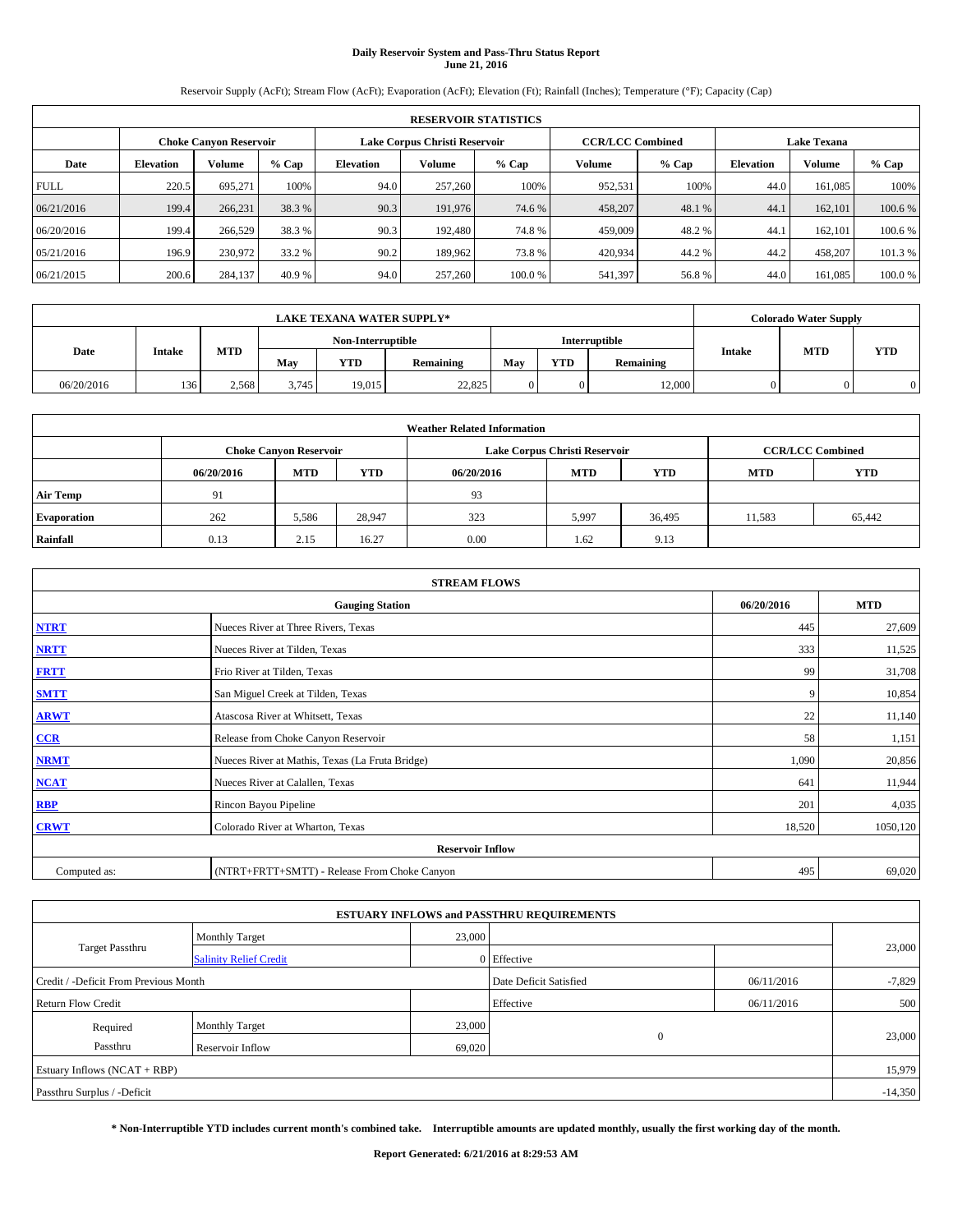# **Daily Reservoir System and Pass-Thru Status Report June 22, 2016**

Reservoir Supply (AcFt); Stream Flow (AcFt); Evaporation (AcFt); Elevation (Ft); Rainfall (Inches); Temperature (°F); Capacity (Cap)

|             | <b>RESERVOIR STATISTICS</b> |                               |         |                  |                               |        |                         |         |                    |         |         |  |  |
|-------------|-----------------------------|-------------------------------|---------|------------------|-------------------------------|--------|-------------------------|---------|--------------------|---------|---------|--|--|
|             |                             | <b>Choke Canyon Reservoir</b> |         |                  | Lake Corpus Christi Reservoir |        | <b>CCR/LCC Combined</b> |         | <b>Lake Texana</b> |         |         |  |  |
| Date        | <b>Elevation</b>            | Volume                        | $%$ Cap | <b>Elevation</b> | Volume                        | % Cap  | Volume                  | $%$ Cap | <b>Elevation</b>   | Volume  | % Cap   |  |  |
| <b>FULL</b> | 220.5                       | 695,271                       | 100%    | 94.0             | 257,260                       | 100%   | 952,531                 | 100%    | 44.0               | 161,085 | 100%    |  |  |
| 06/22/2016  | 199.3                       | 264,888                       | 38.1 %  | 90.2             | 190,465                       | 74.0 % | 455,353                 | 47.8%   | 44.1               | 162,101 | 100.6 % |  |  |
| 06/21/2016  | 199.4                       | 266,231                       | 38.3 %  | 90.3             | 191,976                       | 74.6 % | 458,207                 | 48.1%   | 44.1               | 162,101 | 100.6 % |  |  |
| 05/22/2016  | 196.9                       | 231,373                       | 33.3 %  | 90.2             | 190.465                       | 74.0 % | 421,838                 | 44.3%   | 44.2               | 455,353 | 101.3 % |  |  |
| 06/22/2015  | 200.6                       | 284,293                       | 40.9 %  | 94.0             | 257,260                       | 100.0% | 541,553                 | 56.9%   | 44.0               | 161,085 | 100.0%  |  |  |

|            | <b>LAKE TEXANA WATER SUPPLY*</b> |            |       |                   |           |     |            |               |               | <b>Colorado Water Supply</b> |            |
|------------|----------------------------------|------------|-------|-------------------|-----------|-----|------------|---------------|---------------|------------------------------|------------|
|            |                                  |            |       | Non-Interruptible |           |     |            | Interruptible |               | <b>MTD</b>                   |            |
| Date       | <b>Intake</b>                    | <b>MTD</b> | May   | <b>YTD</b>        | Remaining | May | <b>YTD</b> | Remaining     | <b>Intake</b> |                              | <b>YTD</b> |
| 06/21/2016 | 136                              | 2,705      | 3,745 | 19.152            | 22,688    | 0   |            | 12,000        |               |                              | 0          |

|                    | <b>Weather Related Information</b> |                               |            |            |                               |                         |        |        |  |  |  |  |
|--------------------|------------------------------------|-------------------------------|------------|------------|-------------------------------|-------------------------|--------|--------|--|--|--|--|
|                    |                                    | <b>Choke Canyon Reservoir</b> |            |            | Lake Corpus Christi Reservoir | <b>CCR/LCC Combined</b> |        |        |  |  |  |  |
|                    | 06/21/2016                         | <b>MTD</b>                    | <b>YTD</b> | <b>MTD</b> | <b>YTD</b>                    |                         |        |        |  |  |  |  |
| <b>Air Temp</b>    | 95                                 |                               |            | 94         |                               |                         |        |        |  |  |  |  |
| <b>Evaporation</b> | 339                                | 5,925                         | 29,286     | 322        | 6,319                         | 36,817                  | 12.244 | 66,103 |  |  |  |  |
| Rainfall           | 0.00                               | 2.15                          | 16.27      | 0.00       | 1.62                          | 9.13                    |        |        |  |  |  |  |

| <b>STREAM FLOWS</b> |                                                 |        |          |  |  |  |  |  |  |
|---------------------|-------------------------------------------------|--------|----------|--|--|--|--|--|--|
|                     | <b>Gauging Station</b>                          |        |          |  |  |  |  |  |  |
| <b>NTRT</b>         | Nueces River at Three Rivers, Texas             | 417    | 28,026   |  |  |  |  |  |  |
| <b>NRTT</b>         | Nueces River at Tilden, Texas                   | 330    | 11,854   |  |  |  |  |  |  |
| <b>FRTT</b>         | Frio River at Tilden, Texas                     | 83     | 31,792   |  |  |  |  |  |  |
| <b>SMTT</b>         | San Miguel Creek at Tilden, Texas               | 9      | 10,863   |  |  |  |  |  |  |
| <b>ARWT</b>         | Atascosa River at Whitsett, Texas               | 22     | 11,162   |  |  |  |  |  |  |
| $CCR$               | Release from Choke Canyon Reservoir             | 58     | 1,209    |  |  |  |  |  |  |
| <b>NRMT</b>         | Nueces River at Mathis, Texas (La Fruta Bridge) | 1,090  | 21,946   |  |  |  |  |  |  |
| <b>NCAT</b>         | Nueces River at Calallen, Texas                 | 631    | 12,575   |  |  |  |  |  |  |
| RBP                 | Rincon Bayou Pipeline                           | 197    | 4,232    |  |  |  |  |  |  |
| <b>CRWT</b>         | Colorado River at Wharton, Texas                | 16,396 | 1066,520 |  |  |  |  |  |  |
|                     | <b>Reservoir Inflow</b>                         |        |          |  |  |  |  |  |  |
| Computed as:        | (NTRT+FRTT+SMTT) - Release From Choke Canyon    | 451    | 69,472   |  |  |  |  |  |  |

|                                       |                               |        | <b>ESTUARY INFLOWS and PASSTHRU REQUIREMENTS</b> |            |           |  |
|---------------------------------------|-------------------------------|--------|--------------------------------------------------|------------|-----------|--|
|                                       | <b>Monthly Target</b>         | 23,000 |                                                  |            |           |  |
| <b>Target Passthru</b>                | <b>Salinity Relief Credit</b> |        | 0 Effective                                      |            | 23,000    |  |
| Credit / -Deficit From Previous Month |                               |        | Date Deficit Satisfied                           | 06/11/2016 | $-7,829$  |  |
| <b>Return Flow Credit</b>             |                               |        | Effective                                        | 06/11/2016 | 500       |  |
| Required                              | <b>Monthly Target</b>         | 23,000 |                                                  |            |           |  |
| Passthru                              | Reservoir Inflow              | 69,472 | $\Omega$                                         |            | 23,000    |  |
| Estuary Inflows $(NCAT + RBP)$        |                               |        |                                                  |            | 16,807    |  |
| Passthru Surplus / -Deficit           |                               |        |                                                  |            | $-13,522$ |  |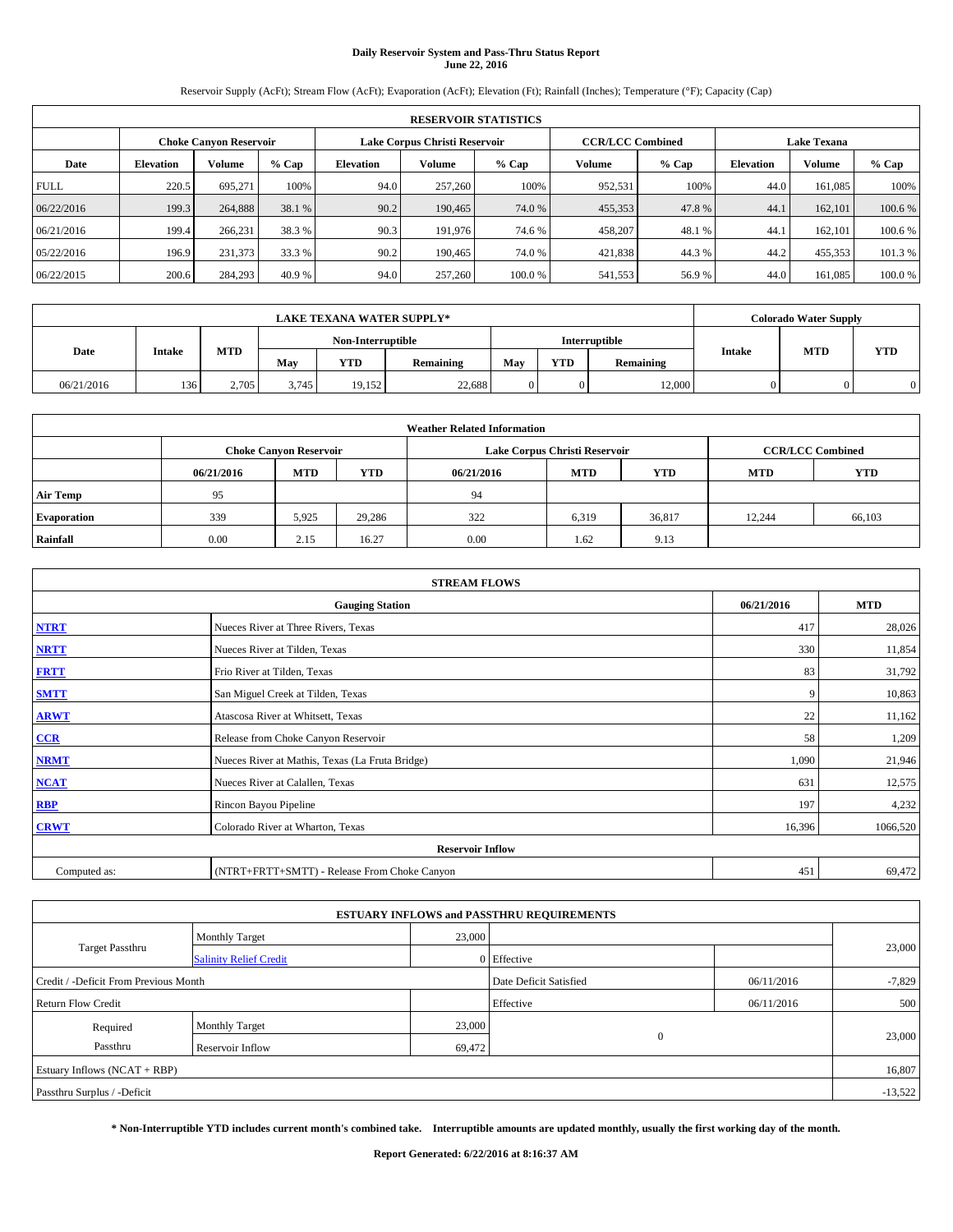# **Daily Reservoir System and Pass-Thru Status Report June 23, 2016**

Reservoir Supply (AcFt); Stream Flow (AcFt); Evaporation (AcFt); Elevation (Ft); Rainfall (Inches); Temperature (°F); Capacity (Cap)

|             | <b>RESERVOIR STATISTICS</b> |                               |         |                  |                               |        |                         |         |                  |                    |         |  |
|-------------|-----------------------------|-------------------------------|---------|------------------|-------------------------------|--------|-------------------------|---------|------------------|--------------------|---------|--|
|             |                             | <b>Choke Canyon Reservoir</b> |         |                  | Lake Corpus Christi Reservoir |        | <b>CCR/LCC Combined</b> |         |                  | <b>Lake Texana</b> |         |  |
| Date        | <b>Elevation</b>            | Volume                        | $%$ Cap | <b>Elevation</b> | Volume                        | % Cap  | Volume                  | $%$ Cap | <b>Elevation</b> | Volume             | % Cap   |  |
| <b>FULL</b> | 220.5                       | 695,271                       | 100%    | 94.0             | 257,260                       | 100%   | 952,531                 | 100%    | 44.0             | 161,085            | 100%    |  |
| 06/23/2016  | 199.3                       | 265,186                       | 38.1 %  | 90.2             | 190,129                       | 73.9 % | 455,315                 | 47.8%   | 44.1             | 162,101            | 100.6 % |  |
| 06/22/2016  | 199.3                       | 264,888                       | 38.1 %  | 90.2             | 190,465                       | 74.0 % | 455,353                 | 47.8%   | 44.1             | 162,101            | 100.6 % |  |
| 05/23/2016  | 196.9                       | 230,836                       | 33.2 %  | 90.2             | 190,968                       | 74.2 % | 421,804                 | 44.3%   | 44.2             | 455,315            | 101.3 % |  |
| 06/23/2015  | 200.6                       | 285,541                       | 41.1 %  | 94.0             | 257,260                       | 100.0% | 542,801                 | 57.0 %  | 44.0             | 161,085            | 100.0%  |  |

|            |               |       |       | <b>LAKE TEXANA WATER SUPPLY*</b> |        |            |           |               |            | <b>Colorado Water Supply</b> |               |            |            |
|------------|---------------|-------|-------|----------------------------------|--------|------------|-----------|---------------|------------|------------------------------|---------------|------------|------------|
|            |               |       |       | Non-Interruptible                |        |            |           | Interruptible |            |                              |               |            |            |
| Date       | <b>Intake</b> |       |       | MTD                              | Mav    | <b>YTD</b> | Remaining | May           | <b>YTD</b> | Remaining                    | <b>Intake</b> | <b>MTD</b> | <b>YTD</b> |
| 06/22/2016 | 137           | 2.841 | 3.745 | 19.288                           | 22,552 |            |           | 12,000        |            |                              |               |            |            |

| <b>Weather Related Information</b> |            |                               |            |            |                               |                         |            |            |  |  |  |
|------------------------------------|------------|-------------------------------|------------|------------|-------------------------------|-------------------------|------------|------------|--|--|--|
|                                    |            | <b>Choke Canyon Reservoir</b> |            |            | Lake Corpus Christi Reservoir | <b>CCR/LCC Combined</b> |            |            |  |  |  |
|                                    | 06/22/2016 | <b>MTD</b>                    | <b>YTD</b> | 06/22/2016 | <b>MTD</b>                    | <b>YTD</b>              | <b>MTD</b> | <b>YTD</b> |  |  |  |
| <b>Air Temp</b>                    | 95         |                               |            | 96         |                               |                         |            |            |  |  |  |
| <b>Evaporation</b>                 | 391        | 6,316                         | 29,677     | 391        | 6,710                         | 37,208                  | 13.026     | 66,885     |  |  |  |
| Rainfall                           | 0.00       | 2.15                          | 16.27      | 0.00       | 1.62                          | 9.13                    |            |            |  |  |  |

|              | <b>STREAM FLOWS</b>                             |            |            |  |  |  |  |  |  |
|--------------|-------------------------------------------------|------------|------------|--|--|--|--|--|--|
|              | <b>Gauging Station</b>                          | 06/22/2016 | <b>MTD</b> |  |  |  |  |  |  |
| <b>NTRT</b>  | Nueces River at Three Rivers, Texas             | 385        | 28,411     |  |  |  |  |  |  |
| <b>NRTT</b>  | Nueces River at Tilden, Texas                   | 298        | 12,152     |  |  |  |  |  |  |
| <b>FRTT</b>  | Frio River at Tilden, Texas                     | 67         | 31,859     |  |  |  |  |  |  |
| <b>SMTT</b>  | San Miguel Creek at Tilden, Texas               | 8          | 10,870     |  |  |  |  |  |  |
| <b>ARWT</b>  | Atascosa River at Whitsett, Texas               | 19         | 11,180     |  |  |  |  |  |  |
| $CCR$        | Release from Choke Canyon Reservoir             | 58         | 1,266      |  |  |  |  |  |  |
| <b>NRMT</b>  | Nueces River at Mathis, Texas (La Fruta Bridge) | 1,084      | 23,030     |  |  |  |  |  |  |
| <b>NCAT</b>  | Nueces River at Calallen, Texas                 | 645        | 13,220     |  |  |  |  |  |  |
| RBP          | Rincon Bayou Pipeline                           | 201        | 4,433      |  |  |  |  |  |  |
| <b>CRWT</b>  | Colorado River at Wharton, Texas                | 13,538     | 1080,060   |  |  |  |  |  |  |
|              | <b>Reservoir Inflow</b>                         |            |            |  |  |  |  |  |  |
| Computed as: | (NTRT+FRTT+SMTT) - Release From Choke Canyon    | 403        | 69,874     |  |  |  |  |  |  |

|                                       |                               |        | <b>ESTUARY INFLOWS and PASSTHRU REQUIREMENTS</b> |            |           |
|---------------------------------------|-------------------------------|--------|--------------------------------------------------|------------|-----------|
|                                       | <b>Monthly Target</b>         | 23,000 |                                                  |            |           |
| <b>Target Passthru</b>                | <b>Salinity Relief Credit</b> |        | 0 Effective                                      |            | 23,000    |
| Credit / -Deficit From Previous Month |                               |        | Date Deficit Satisfied                           | 06/11/2016 | $-7,829$  |
| <b>Return Flow Credit</b>             |                               |        | Effective                                        | 06/11/2016 | 500       |
| Required                              | <b>Monthly Target</b>         | 23,000 |                                                  |            |           |
| Passthru                              | Reservoir Inflow              | 69,874 | $\Omega$                                         |            | 23,000    |
| Estuary Inflows $(NCAT + RBP)$        |                               |        |                                                  |            | 17,653    |
| Passthru Surplus / -Deficit           |                               |        |                                                  |            | $-12,676$ |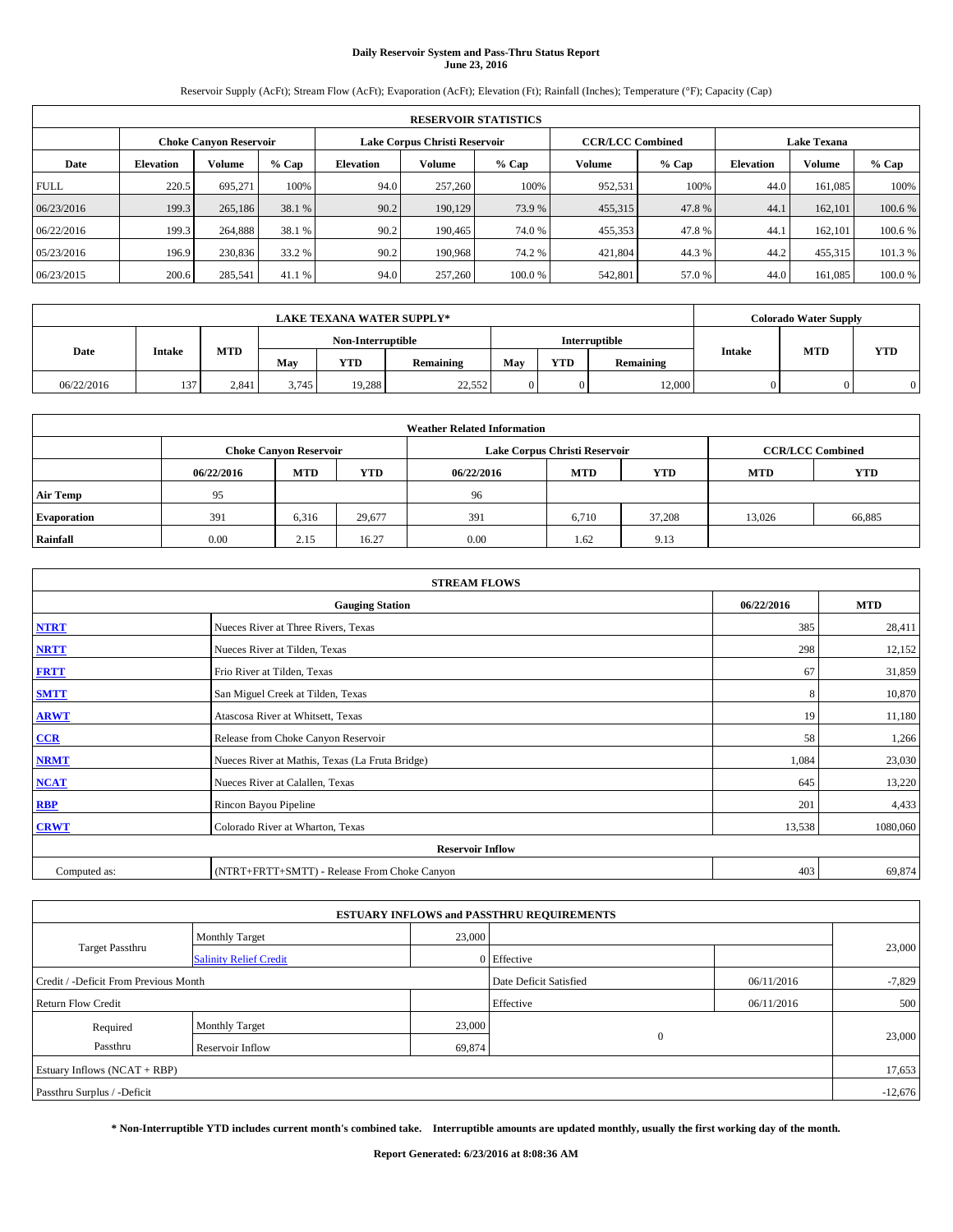# **Daily Reservoir System and Pass-Thru Status Report June 24, 2016**

Reservoir Supply (AcFt); Stream Flow (AcFt); Evaporation (AcFt); Elevation (Ft); Rainfall (Inches); Temperature (°F); Capacity (Cap)

|             | <b>RESERVOIR STATISTICS</b> |                               |         |           |                               |        |                         |         |                  |                    |         |  |
|-------------|-----------------------------|-------------------------------|---------|-----------|-------------------------------|--------|-------------------------|---------|------------------|--------------------|---------|--|
|             |                             | <b>Choke Canyon Reservoir</b> |         |           | Lake Corpus Christi Reservoir |        | <b>CCR/LCC Combined</b> |         |                  | <b>Lake Texana</b> |         |  |
| Date        | <b>Elevation</b>            | Volume                        | $%$ Cap | Elevation | Volume                        | % Cap  | Volume                  | $%$ Cap | <b>Elevation</b> | <b>Volume</b>      | % Cap   |  |
| <b>FULL</b> | 220.5                       | 695,271                       | 100%    | 94.0      | 257,260                       | 100%   | 952,531                 | 100%    | 44.0             | 161.085            | 100%    |  |
| 06/24/2016  | 199.3                       | 265,037                       | 38.1 %  | 90.1      | 189,125                       | 73.5 % | 454,162                 | 47.7 %  | 44.1             | 162,101            | 100.6%  |  |
| 06/23/2016  | 199.3                       | 265,186                       | 38.1 %  | 90.2      | 190.129                       | 73.9 % | 455,315                 | 47.8%   | 44.1             | 162,101            | 100.6%  |  |
| 05/24/2016  | 196.8                       | 230,159                       | 33.1 %  | 90.2      | 191,136                       | 74.3 % | 421,295                 | 44.2%   | 44.0             | 454,162            | 100.0%  |  |
| 06/24/2015  | 200.6                       | 285,229                       | 41.0 %  | 94.0      | 257,260                       | 100.0% | 542,489                 | 57.0 %  | 44.              | 162,101            | 100.6 % |  |

|            |               |       |       | <b>LAKE TEXANA WATER SUPPLY*</b> |        |            |           |               |            | <b>Colorado Water Supply</b> |               |            |            |
|------------|---------------|-------|-------|----------------------------------|--------|------------|-----------|---------------|------------|------------------------------|---------------|------------|------------|
|            |               |       |       | Non-Interruptible                |        |            |           | Interruptible |            |                              |               |            |            |
| Date       | <b>Intake</b> |       |       | MTD                              | Mav    | <b>YTD</b> | Remaining | May           | <b>YTD</b> | Remaining                    | <b>Intake</b> | <b>MTD</b> | <b>YTD</b> |
| 06/23/2016 | 137           | 2.978 | 3.745 | 19.425                           | 22,415 |            |           | 12,000        |            |                              |               |            |            |

| <b>Weather Related Information</b> |            |                               |            |            |                               |                         |            |            |  |  |  |
|------------------------------------|------------|-------------------------------|------------|------------|-------------------------------|-------------------------|------------|------------|--|--|--|
|                                    |            | <b>Choke Canyon Reservoir</b> |            |            | Lake Corpus Christi Reservoir | <b>CCR/LCC Combined</b> |            |            |  |  |  |
|                                    | 06/23/2016 | <b>MTD</b>                    | <b>YTD</b> | 06/23/2016 | <b>MTD</b>                    | <b>YTD</b>              | <b>MTD</b> | <b>YTD</b> |  |  |  |
| <b>Air Temp</b>                    | 94         |                               |            | 93         |                               |                         |            |            |  |  |  |
| <b>Evaporation</b>                 | 374        | 6,690                         | 30,051     | 400        | 7.110                         | 37.608                  | 13,800     | 67,659     |  |  |  |
| Rainfall                           | 0.00       | 2.15                          | 16.27      | 0.00       | 1.62                          | 9.13                    |            |            |  |  |  |

| <b>STREAM FLOWS</b> |                                                 |            |            |  |  |  |  |  |  |
|---------------------|-------------------------------------------------|------------|------------|--|--|--|--|--|--|
|                     | <b>Gauging Station</b>                          | 06/23/2016 | <b>MTD</b> |  |  |  |  |  |  |
| <b>NTRT</b>         | Nueces River at Three Rivers, Texas             | 351        | 28,763     |  |  |  |  |  |  |
| <b>NRTT</b>         | Nueces River at Tilden, Texas                   | 266        | 12,418     |  |  |  |  |  |  |
| <b>FRTT</b>         | Frio River at Tilden, Texas                     | 58         | 31,917     |  |  |  |  |  |  |
| <b>SMTT</b>         | San Miguel Creek at Tilden, Texas               |            | 10,877     |  |  |  |  |  |  |
| <b>ARWT</b>         | Atascosa River at Whitsett, Texas               | 15         | 11,195     |  |  |  |  |  |  |
| $CCR$               | Release from Choke Canyon Reservoir             | 58         | 1,324      |  |  |  |  |  |  |
| <b>NRMT</b>         | Nueces River at Mathis, Texas (La Fruta Bridge) | 1,076      | 24,106     |  |  |  |  |  |  |
| <b>NCAT</b>         | Nueces River at Calallen, Texas                 | 635        | 13,855     |  |  |  |  |  |  |
| RBP                 | Rincon Bayou Pipeline                           | 183        | 4,616      |  |  |  |  |  |  |
| <b>CRWT</b>         | Colorado River at Wharton, Texas                | 12,228     | 1092,290   |  |  |  |  |  |  |
|                     | <b>Reservoir Inflow</b>                         |            |            |  |  |  |  |  |  |
| Computed as:        | (NTRT+FRTT+SMTT) - Release From Choke Canyon    | 358        | 70,232     |  |  |  |  |  |  |

|                                       |                               |        | <b>ESTUARY INFLOWS and PASSTHRU REQUIREMENTS</b> |            |           |  |  |
|---------------------------------------|-------------------------------|--------|--------------------------------------------------|------------|-----------|--|--|
|                                       | <b>Monthly Target</b>         | 23,000 |                                                  |            |           |  |  |
| <b>Target Passthru</b>                | <b>Salinity Relief Credit</b> |        | 0 Effective                                      |            | 23,000    |  |  |
| Credit / -Deficit From Previous Month |                               |        | Date Deficit Satisfied                           | 06/11/2016 | $-7,829$  |  |  |
| <b>Return Flow Credit</b>             |                               |        | Effective                                        | 06/11/2016 | 500       |  |  |
| Required                              | <b>Monthly Target</b>         | 23,000 |                                                  |            |           |  |  |
| Passthru                              | Reservoir Inflow              | 70,232 | $\Omega$                                         |            | 23,000    |  |  |
| Estuary Inflows $(NCAT + RBP)$        |                               |        |                                                  |            |           |  |  |
| Passthru Surplus / -Deficit           |                               |        |                                                  |            | $-11,857$ |  |  |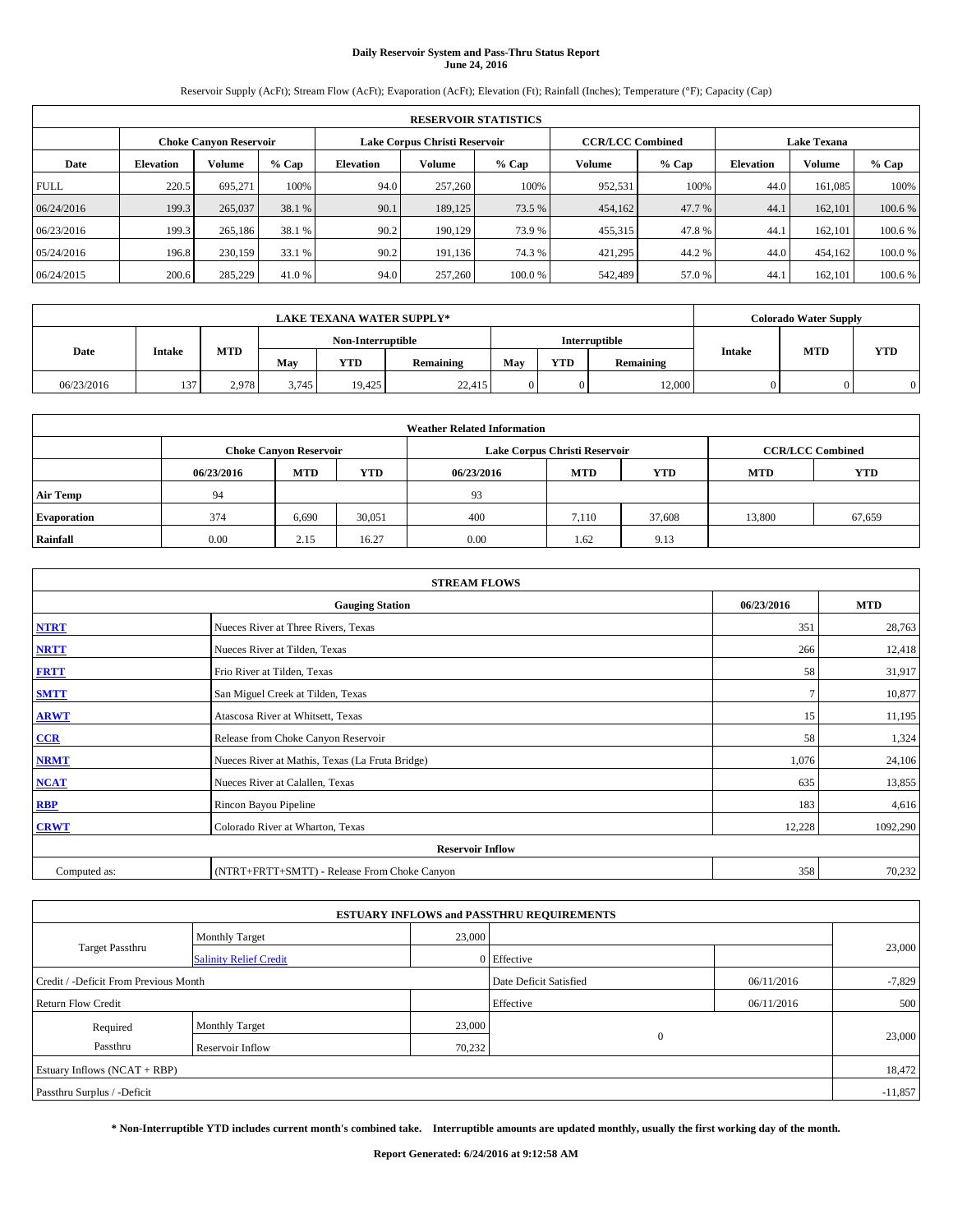# **Daily Reservoir System and Pass-Thru Status Report June 25, 2016**

Reservoir Supply (AcFt); Stream Flow (AcFt); Evaporation (AcFt); Elevation (Ft); Rainfall (Inches); Temperature (°F); Capacity (Cap)

|             | <b>RESERVOIR STATISTICS</b> |                               |         |                  |                                                          |        |         |         |                  |         |                    |  |  |
|-------------|-----------------------------|-------------------------------|---------|------------------|----------------------------------------------------------|--------|---------|---------|------------------|---------|--------------------|--|--|
|             |                             | <b>Choke Canyon Reservoir</b> |         |                  | Lake Corpus Christi Reservoir<br><b>CCR/LCC Combined</b> |        |         |         |                  |         | <b>Lake Texana</b> |  |  |
| Date        | <b>Elevation</b>            | Volume                        | $%$ Cap | <b>Elevation</b> | Volume                                                   | % Cap  | Volume  | $%$ Cap | <b>Elevation</b> | Volume  | % Cap              |  |  |
| <b>FULL</b> | 220.5                       | 695,271                       | 100%    | 94.0             | 257,260                                                  | 100%   | 952,531 | 100%    | 44.0             | 161,085 | 100%               |  |  |
| 06/25/2016  | 199.2                       | 263,545                       | 37.9 %  | 90.0             | 187,954                                                  | 73.1 % | 451,499 | 47.4 %  | 44.1             | 162,101 | 100.6 %            |  |  |
| 06/24/2016  | 199.3                       | 265,037                       | 38.1 %  | 90.1             | 189.125                                                  | 73.5 % | 454,162 | 47.7 %  | 44.1             | 162,101 | 100.6 %            |  |  |
| 05/25/2016  | 196.9                       | 231,506                       | 33.3 %  | 90.3             | 191,472                                                  | 74.4 % | 422,978 | 44.4 %  | 44.2             | 451.499 | 101.3 %            |  |  |
| 06/25/2015  | 200.6                       | 285,073                       | 41.0 %  | 94.0             | 257,260                                                  | 100.0% | 542,333 | 56.9%   | 44.2             | 163,121 | 101.3%             |  |  |

|            | <b>LAKE TEXANA WATER SUPPLY*</b> |       |       |                         |        |  |            |               |               |            | <b>Colorado Water Supply</b> |  |  |
|------------|----------------------------------|-------|-------|-------------------------|--------|--|------------|---------------|---------------|------------|------------------------------|--|--|
|            |                                  |       |       | Non-Interruptible       |        |  |            | Interruptible |               |            |                              |  |  |
| Date       | <b>Intake</b>                    | MTD   | Mav   | <b>YTD</b><br>Remaining |        |  | <b>YTD</b> | Remaining     | <b>Intake</b> | <b>MTD</b> | <b>YTD</b>                   |  |  |
| 06/24/2016 | 137                              | 3.114 | 3.745 | 19.562                  | 22,278 |  |            | 12,000        |               |            |                              |  |  |

| <b>Weather Related Information</b> |            |                               |            |            |                                                      |                         |        |        |  |  |
|------------------------------------|------------|-------------------------------|------------|------------|------------------------------------------------------|-------------------------|--------|--------|--|--|
|                                    |            | <b>Choke Canyon Reservoir</b> |            |            | Lake Corpus Christi Reservoir                        | <b>CCR/LCC Combined</b> |        |        |  |  |
|                                    | 06/24/2016 | <b>MTD</b>                    | <b>YTD</b> | 06/24/2016 | <b>YTD</b><br><b>MTD</b><br><b>YTD</b><br><b>MTD</b> |                         |        |        |  |  |
| <b>Air Temp</b>                    | 93         |                               |            | 93         |                                                      |                         |        |        |  |  |
| <b>Evaporation</b>                 | 390        | 7,080                         | 30,441     | 78         | 7,188                                                | 37.686                  | 14,268 | 68,127 |  |  |
| Rainfall                           | 0.00       | 2.15                          | 16.27      | 0.05       | 1.67                                                 | 9.18                    |        |        |  |  |

|              | <b>STREAM FLOWS</b>                             |            |            |  |  |  |  |  |  |  |
|--------------|-------------------------------------------------|------------|------------|--|--|--|--|--|--|--|
|              | <b>Gauging Station</b>                          | 06/24/2016 | <b>MTD</b> |  |  |  |  |  |  |  |
| <b>NTRT</b>  | Nueces River at Three Rivers, Texas             | 318        | 29,080     |  |  |  |  |  |  |  |
| <b>NRTT</b>  | Nueces River at Tilden, Texas                   | 240        | 12,658     |  |  |  |  |  |  |  |
| <b>FRTT</b>  | Frio River at Tilden, Texas                     | 48         | 31,964     |  |  |  |  |  |  |  |
| <b>SMTT</b>  | San Miguel Creek at Tilden, Texas               | 6          | 10,883     |  |  |  |  |  |  |  |
| <b>ARWT</b>  | Atascosa River at Whitsett, Texas               | 12         | 11,207     |  |  |  |  |  |  |  |
| $CCR$        | Release from Choke Canyon Reservoir             | 58         | 1,382      |  |  |  |  |  |  |  |
| <b>NRMT</b>  | Nueces River at Mathis, Texas (La Fruta Bridge) | 1,074      | 25,180     |  |  |  |  |  |  |  |
| <b>NCAT</b>  | Nueces River at Calallen, Texas                 | 629        | 14,485     |  |  |  |  |  |  |  |
| RBP          | Rincon Bayou Pipeline                           | 213        | 4,829      |  |  |  |  |  |  |  |
| <b>CRWT</b>  | Colorado River at Wharton, Texas                | 11,592     | 1103,880   |  |  |  |  |  |  |  |
|              | <b>Reservoir Inflow</b>                         |            |            |  |  |  |  |  |  |  |
| Computed as: | (NTRT+FRTT+SMTT) - Release From Choke Canyon    | 313        | 70,546     |  |  |  |  |  |  |  |

| <b>ESTUARY INFLOWS and PASSTHRU REQUIREMENTS</b> |                               |                        |             |            |        |  |  |  |  |  |
|--------------------------------------------------|-------------------------------|------------------------|-------------|------------|--------|--|--|--|--|--|
|                                                  | <b>Monthly Target</b>         | 23,000                 |             |            |        |  |  |  |  |  |
| <b>Target Passthru</b>                           | <b>Salinity Relief Credit</b> |                        | 0 Effective |            | 23,000 |  |  |  |  |  |
| Credit / -Deficit From Previous Month            |                               | Date Deficit Satisfied | 06/11/2016  | $-7,829$   |        |  |  |  |  |  |
| <b>Return Flow Credit</b>                        |                               |                        | Effective   | 06/11/2016 | 500    |  |  |  |  |  |
| Required                                         | <b>Monthly Target</b>         | 23,000                 |             |            |        |  |  |  |  |  |
| Passthru                                         | Reservoir Inflow              | 70,546                 | $\Omega$    |            | 23,000 |  |  |  |  |  |
| Estuary Inflows $(NCAT + RBP)$                   |                               |                        |             |            |        |  |  |  |  |  |
| Passthru Surplus / -Deficit                      |                               |                        |             |            |        |  |  |  |  |  |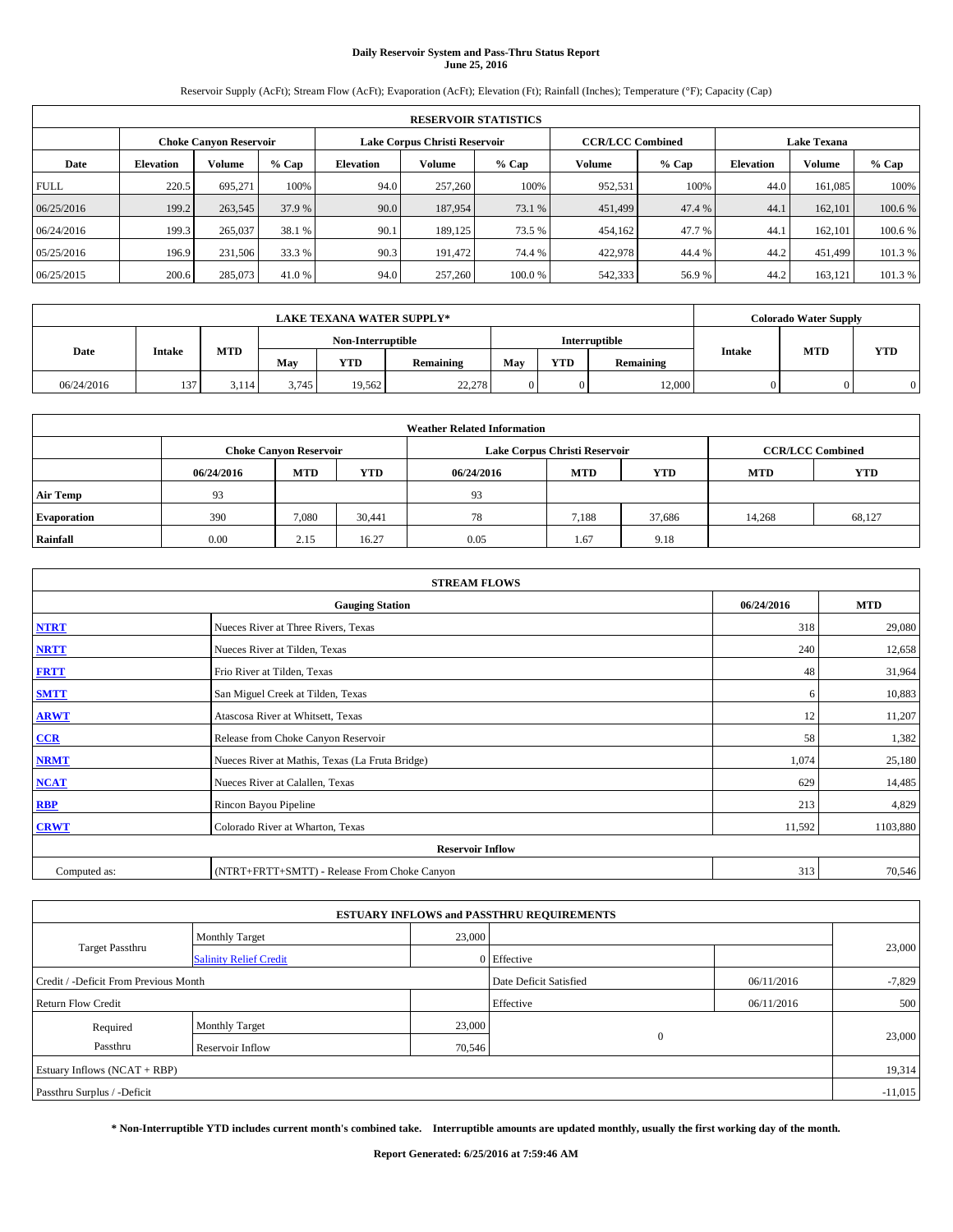# **Daily Reservoir System and Pass-Thru Status Report June 26, 2016**

Reservoir Supply (AcFt); Stream Flow (AcFt); Evaporation (AcFt); Elevation (Ft); Rainfall (Inches); Temperature (°F); Capacity (Cap)

|                                                                       | <b>RESERVOIR STATISTICS</b> |                               |         |                                     |                                                                                |        |         |         |                  |         |         |
|-----------------------------------------------------------------------|-----------------------------|-------------------------------|---------|-------------------------------------|--------------------------------------------------------------------------------|--------|---------|---------|------------------|---------|---------|
|                                                                       |                             | <b>Choke Canyon Reservoir</b> |         |                                     | Lake Corpus Christi Reservoir<br><b>CCR/LCC Combined</b><br><b>Lake Texana</b> |        |         |         |                  |         |         |
| Date                                                                  | <b>Elevation</b>            | Volume                        | $%$ Cap | Volume<br>% Cap<br><b>Elevation</b> |                                                                                |        | Volume  | $%$ Cap | <b>Elevation</b> | Volume  | % Cap   |
| <b>FULL</b>                                                           | 220.5                       | 695,271                       | 100%    | 94.0                                | 257,260                                                                        | 100%   | 952,531 | 100%    | 44.0             | 161,085 | 100%    |
| 06/26/2016                                                            | 199.2                       | 264,291                       | 38.0 %  | 90.0                                | 186,953                                                                        | 72.7 % | 451,244 | 47.4 %  | 44.1             | 162,101 | 100.6 % |
| 06/25/2016                                                            | 199.2                       | 263,545                       | 37.9 %  | 90.0                                | 187.954                                                                        | 73.1 % | 451,499 | 47.4 %  | 44.1             | 162,101 | 100.6 % |
| 05/26/2016                                                            | 196.8                       | 230,159                       | 33.1 %  | 90.2                                | 190,968                                                                        | 74.2 % | 421.127 | 44.2%   | 44.1             | 451.244 | 100.6 % |
| 40.8 %<br>94.0<br>200.5<br>283,668<br>257,260<br>06/26/2015<br>100.0% |                             |                               |         |                                     |                                                                                |        | 540,928 | 56.8%   | 44.1             | 162,101 | 100.6%  |

|            | <b>LAKE TEXANA WATER SUPPLY*</b> |       |       |                         |        |  |            |               |               |            | <b>Colorado Water Supply</b> |
|------------|----------------------------------|-------|-------|-------------------------|--------|--|------------|---------------|---------------|------------|------------------------------|
|            |                                  |       |       | Non-Interruptible       |        |  |            | Interruptible |               |            |                              |
| Date       | <b>Intake</b>                    | MTD   | Mav   | <b>YTD</b><br>Remaining |        |  | <b>YTD</b> | Remaining     | <b>Intake</b> | <b>MTD</b> | <b>YTD</b>                   |
| 06/25/2016 | 137                              | 3.251 | 3,745 | 19,698                  | 22,142 |  |            | 12,000        |               |            |                              |

| <b>Weather Related Information</b> |            |                               |            |                                                                    |                               |                         |        |        |  |  |
|------------------------------------|------------|-------------------------------|------------|--------------------------------------------------------------------|-------------------------------|-------------------------|--------|--------|--|--|
|                                    |            | <b>Choke Canyon Reservoir</b> |            |                                                                    | Lake Corpus Christi Reservoir | <b>CCR/LCC Combined</b> |        |        |  |  |
|                                    | 06/25/2016 | <b>MTD</b>                    | <b>YTD</b> | <b>YTD</b><br><b>MTD</b><br><b>YTD</b><br><b>MTD</b><br>06/25/2016 |                               |                         |        |        |  |  |
| <b>Air Temp</b>                    | 88         |                               |            | 92                                                                 |                               |                         |        |        |  |  |
| <b>Evaporation</b>                 | 165        | 7,245                         | 30,606     | 194                                                                | 7,382                         | 37,880                  | 14,627 | 68,486 |  |  |
| Rainfall                           | 0.13       | 2.28                          | 16.40      | 0.03                                                               | 1.70                          | 9.21                    |        |        |  |  |

| <b>STREAM FLOWS</b> |                                                 |            |            |  |  |  |  |  |  |
|---------------------|-------------------------------------------------|------------|------------|--|--|--|--|--|--|
|                     | <b>Gauging Station</b>                          | 06/25/2016 | <b>MTD</b> |  |  |  |  |  |  |
| <b>NTRT</b>         | Nueces River at Three Rivers, Texas             | 288        | 29,368     |  |  |  |  |  |  |
| <b>NRTT</b>         | Nueces River at Tilden, Texas                   | 216        | 12,875     |  |  |  |  |  |  |
| <b>FRTT</b>         | Frio River at Tilden, Texas                     | 40         | 32,004     |  |  |  |  |  |  |
| <b>SMTT</b>         | San Miguel Creek at Tilden, Texas               | 5          | 10,888     |  |  |  |  |  |  |
| <b>ARWT</b>         | Atascosa River at Whitsett, Texas               | 11         | 11,218     |  |  |  |  |  |  |
| $CCR$               | Release from Choke Canyon Reservoir             | 58         | 1,439      |  |  |  |  |  |  |
| <b>NRMT</b>         | Nueces River at Mathis, Texas (La Fruta Bridge) | 1,072      | 26,252     |  |  |  |  |  |  |
| <b>NCAT</b>         | Nueces River at Calallen, Texas                 | 607        | 15,092     |  |  |  |  |  |  |
| RBP                 | Rincon Bayou Pipeline                           | 198        | 5,027      |  |  |  |  |  |  |
| <b>CRWT</b>         | Colorado River at Wharton, Texas                | 11,195     | 1115,070   |  |  |  |  |  |  |
|                     | <b>Reservoir Inflow</b>                         |            |            |  |  |  |  |  |  |
| Computed as:        | (NTRT+FRTT+SMTT) - Release From Choke Canyon    | 275        | 70,821     |  |  |  |  |  |  |

| <b>ESTUARY INFLOWS and PASSTHRU REQUIREMENTS</b> |                               |        |                        |            |          |  |  |  |  |  |
|--------------------------------------------------|-------------------------------|--------|------------------------|------------|----------|--|--|--|--|--|
|                                                  | <b>Monthly Target</b>         | 23,000 |                        |            |          |  |  |  |  |  |
| Target Passthru                                  | <b>Salinity Relief Credit</b> |        | 0 Effective            |            | 23,000   |  |  |  |  |  |
| Credit / -Deficit From Previous Month            |                               |        | Date Deficit Satisfied | 06/11/2016 | $-7,829$ |  |  |  |  |  |
| <b>Return Flow Credit</b>                        |                               |        | Effective              | 06/11/2016 | 500      |  |  |  |  |  |
| Required                                         | Monthly Target                | 23,000 |                        |            |          |  |  |  |  |  |
| Passthru                                         | Reservoir Inflow              | 70,821 | $\Omega$               |            | 23,000   |  |  |  |  |  |
| Estuary Inflows (NCAT + RBP)                     |                               |        |                        |            |          |  |  |  |  |  |
| Passthru Surplus / -Deficit                      |                               |        |                        |            |          |  |  |  |  |  |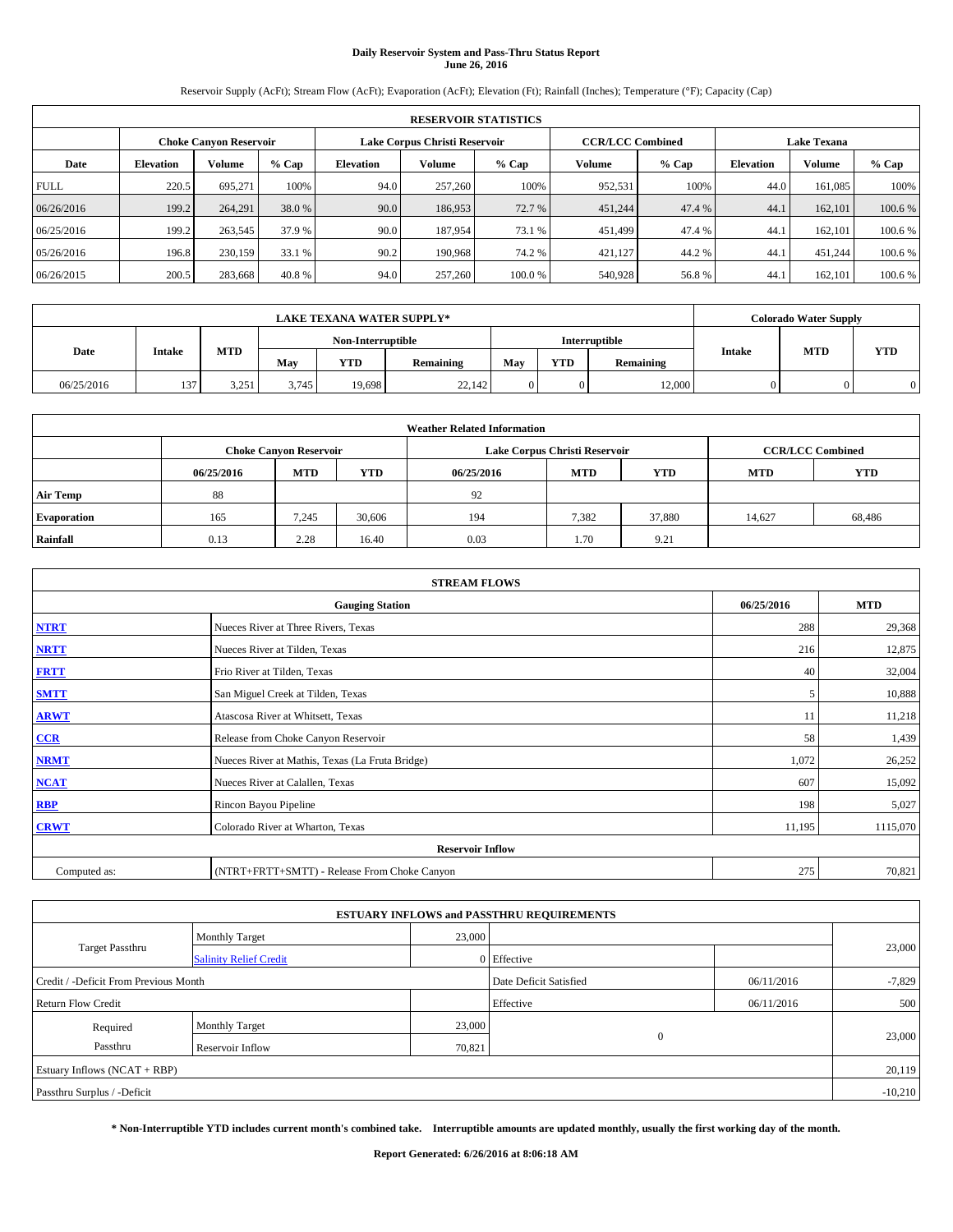# **Daily Reservoir System and Pass-Thru Status Report June 27, 2016**

Reservoir Supply (AcFt); Stream Flow (AcFt); Evaporation (AcFt); Elevation (Ft); Rainfall (Inches); Temperature (°F); Capacity (Cap)

|                                                                        | <b>RESERVOIR STATISTICS</b> |                               |         |                  |                               |         |                         |         |                  |                    |         |  |
|------------------------------------------------------------------------|-----------------------------|-------------------------------|---------|------------------|-------------------------------|---------|-------------------------|---------|------------------|--------------------|---------|--|
|                                                                        |                             | <b>Choke Canyon Reservoir</b> |         |                  | Lake Corpus Christi Reservoir |         | <b>CCR/LCC Combined</b> |         |                  | <b>Lake Texana</b> |         |  |
| Date                                                                   | <b>Elevation</b>            | Volume                        | $%$ Cap | <b>Elevation</b> | Volume                        | $%$ Cap | Volume                  | $%$ Cap | <b>Elevation</b> | Volume             | % Cap   |  |
| <b>FULL</b>                                                            | 220.5                       | 695.271                       | 100%    | 94.0             | 257,260                       | 100%    | 952,531                 | 100%    | 44.0             | 161,085            | 100%    |  |
| 06/27/2016                                                             | 199.2                       | 263,993                       | 38.0 %  | 89.9             | 186,120                       | 72.3 %  | 450,113                 | 47.3 %  | 44.1             | 162,101            | 100.6 % |  |
| 06/26/2016                                                             | 199.2                       | 264,291                       | 38.0%   | 90.0             | 186,953                       | 72.7 %  | 451,244                 | 47.4 %  | 44.1             | 162,101            | 100.6 % |  |
| 05/27/2016                                                             | 196.8                       | 229,888                       | 33.1 %  | 90.2             | 190,465                       | 74.0 %  | 420,353                 | 44.1%   | 44.2             | 450,113            | 101.3 % |  |
| 40.8 %<br>94.0<br>200.5<br>257,260<br>06/27/2015<br>283,356<br>100.0 % |                             |                               |         |                  |                               |         | 540,616                 | 56.8%   | 44.1             | 162.101            | 100.6 % |  |

|            | <b>LAKE TEXANA WATER SUPPLY*</b> |       |       |                         |        |  |            |               |               |            | <b>Colorado Water Supply</b> |  |  |
|------------|----------------------------------|-------|-------|-------------------------|--------|--|------------|---------------|---------------|------------|------------------------------|--|--|
|            |                                  |       |       | Non-Interruptible       |        |  |            | Interruptible |               |            |                              |  |  |
| Date       | <b>Intake</b>                    | MTD   | Mav   | <b>YTD</b><br>Remaining |        |  | <b>YTD</b> | Remaining     | <b>Intake</b> | <b>MTD</b> | <b>YTD</b>                   |  |  |
| 06/26/2016 | 137                              | 3.388 | 3.745 | 19.835                  | 22,005 |  |            | 12,000        |               |            |                              |  |  |

| <b>Weather Related Information</b> |            |                               |            |            |                               |                         |            |            |  |
|------------------------------------|------------|-------------------------------|------------|------------|-------------------------------|-------------------------|------------|------------|--|
|                                    |            | <b>Choke Canyon Reservoir</b> |            |            | Lake Corpus Christi Reservoir | <b>CCR/LCC Combined</b> |            |            |  |
|                                    | 06/26/2016 | <b>MTD</b>                    | <b>YTD</b> | 06/26/2016 | <b>MTD</b>                    | <b>YTD</b>              | <b>MTD</b> | <b>YTD</b> |  |
| <b>Air Temp</b>                    | 95         |                               |            | 95         |                               |                         |            |            |  |
| <b>Evaporation</b>                 | 364        | 7,609                         | 30,970     | 339        | 7.721                         | 38.219                  | 15,330     | 69,189     |  |
| Rainfall                           | 0.00       | 2.28                          | 16.40      | 0.00       | 1.70                          | 9.21                    |            |            |  |

| <b>STREAM FLOWS</b>     |                                                 |            |          |  |  |  |  |  |  |
|-------------------------|-------------------------------------------------|------------|----------|--|--|--|--|--|--|
|                         | 06/26/2016                                      | <b>MTD</b> |          |  |  |  |  |  |  |
| <b>NTRT</b>             | Nueces River at Three Rivers, Texas             | 268        | 29,636   |  |  |  |  |  |  |
| <b>NRTT</b>             | Nueces River at Tilden, Texas                   | 199        | 13,073   |  |  |  |  |  |  |
| <b>FRTT</b>             | Frio River at Tilden, Texas                     | 32         | 32,036   |  |  |  |  |  |  |
| <b>SMTT</b>             | San Miguel Creek at Tilden, Texas               | 5          | 10,892   |  |  |  |  |  |  |
| <b>ARWT</b>             | Atascosa River at Whitsett, Texas               | 10         | 11,228   |  |  |  |  |  |  |
| $CCR$                   | Release from Choke Canyon Reservoir             | 58         | 1,497    |  |  |  |  |  |  |
| <b>NRMT</b>             | Nueces River at Mathis, Texas (La Fruta Bridge) | 1,066      | 27,318   |  |  |  |  |  |  |
| <b>NCAT</b>             | Nueces River at Calallen, Texas                 | 655        | 15,747   |  |  |  |  |  |  |
| RBP                     | Rincon Bayou Pipeline                           | 196        | 5,224    |  |  |  |  |  |  |
| <b>CRWT</b>             | Colorado River at Wharton, Texas                | 10,898     | 1125,970 |  |  |  |  |  |  |
| <b>Reservoir Inflow</b> |                                                 |            |          |  |  |  |  |  |  |
| Computed as:            | (NTRT+FRTT+SMTT) - Release From Choke Canyon    | 247        | 71,068   |  |  |  |  |  |  |

|                                       |                               |        | <b>ESTUARY INFLOWS and PASSTHRU REQUIREMENTS</b> |            |          |  |  |  |
|---------------------------------------|-------------------------------|--------|--------------------------------------------------|------------|----------|--|--|--|
|                                       | <b>Monthly Target</b>         | 23,000 |                                                  |            |          |  |  |  |
| Target Passthru                       | <b>Salinity Relief Credit</b> |        | 0 Effective                                      |            | 23,000   |  |  |  |
| Credit / -Deficit From Previous Month |                               |        | Date Deficit Satisfied                           | 06/11/2016 | $-7,829$ |  |  |  |
| <b>Return Flow Credit</b>             |                               |        | Effective                                        | 06/11/2016 | 500      |  |  |  |
| Required                              | <b>Monthly Target</b>         | 23,000 |                                                  |            |          |  |  |  |
| Passthru                              | <b>Reservoir Inflow</b>       | 71,068 | $\Omega$                                         |            | 23,000   |  |  |  |
| Estuary Inflows $(NCAT + RBP)$        |                               |        |                                                  |            |          |  |  |  |
| Passthru Surplus / -Deficit           |                               |        |                                                  |            | $-9,358$ |  |  |  |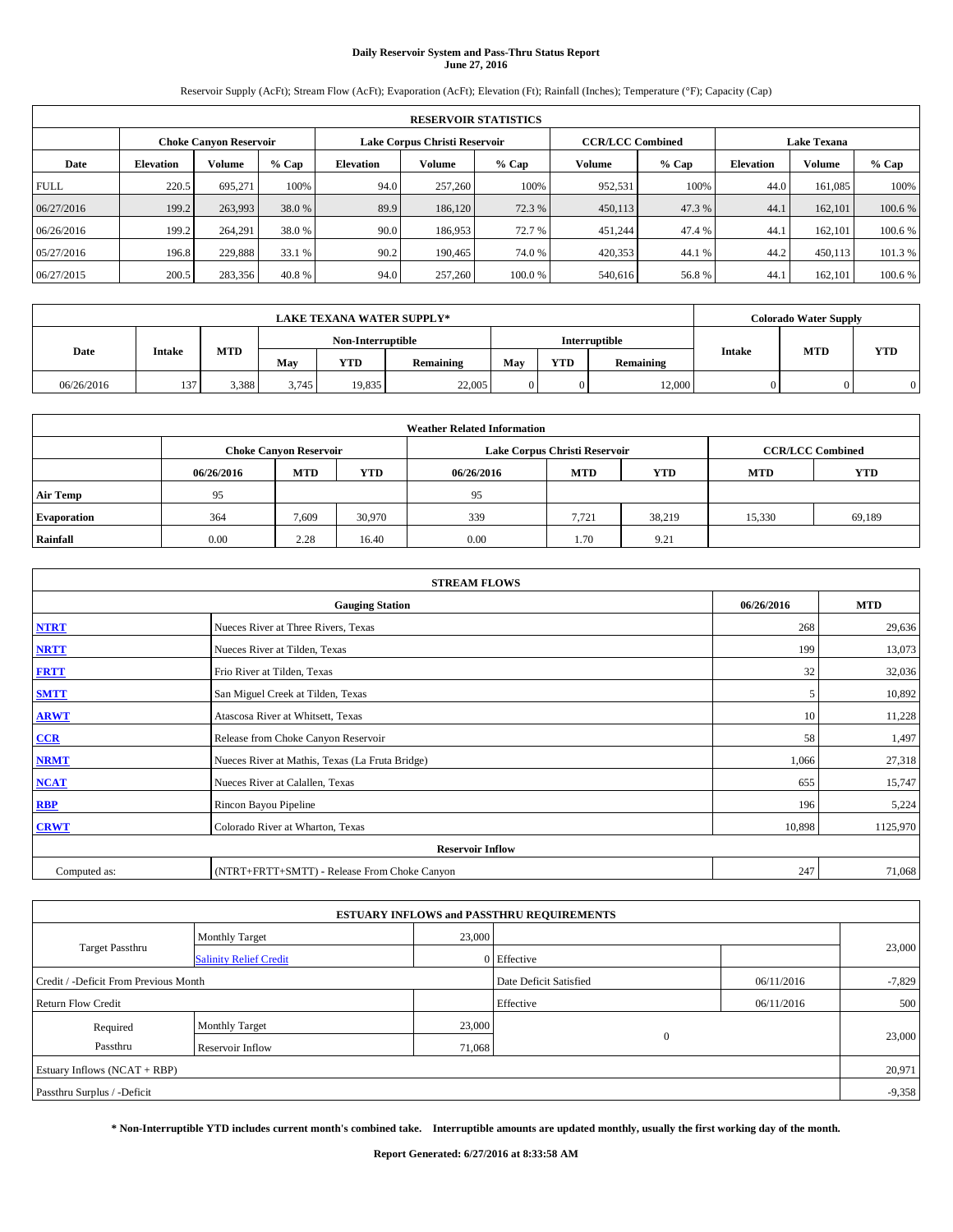# **Daily Reservoir System and Pass-Thru Status Report June 28, 2016**

Reservoir Supply (AcFt); Stream Flow (AcFt); Evaporation (AcFt); Elevation (Ft); Rainfall (Inches); Temperature (°F); Capacity (Cap)

|             | <b>RESERVOIR STATISTICS</b> |                               |         |                  |                               |        |                         |         |                  |                    |         |
|-------------|-----------------------------|-------------------------------|---------|------------------|-------------------------------|--------|-------------------------|---------|------------------|--------------------|---------|
|             |                             | <b>Choke Canyon Reservoir</b> |         |                  | Lake Corpus Christi Reservoir |        | <b>CCR/LCC Combined</b> |         |                  | <b>Lake Texana</b> |         |
| Date        | <b>Elevation</b>            | Volume                        | $%$ Cap | <b>Elevation</b> | Volume                        | % Cap  | Volume                  | $%$ Cap | <b>Elevation</b> | Volume             | % Cap   |
| <b>FULL</b> | 220.5                       | 695,271                       | 100%    | 94.0             | 257,260                       | 100%   | 952,531                 | 100%    | 44.0             | 161,085            | 100%    |
| 06/28/2016  | 199.2                       | 263,694                       | 37.9 %  | 89.8             | 184,790                       | 71.8%  | 448,484                 | 47.1 %  | 44.0             | 161,085            | 100.0%  |
| 06/27/2016  | 199.2                       | 263,993                       | 38.0%   | 89.9             | 186.120                       | 72.3 % | 450,113                 | 47.3 %  | 44.1             | 162,101            | 100.6 % |
| 05/28/2016  | 196.8                       | 230,023                       | 33.1 %  | 90.1             | 189.627                       | 73.7 % | 419,650                 | 44.1 %  | 44.2             | 448,484            | 101.3 % |
| 06/28/2015  | 200.5                       | 283,200                       | 40.7 %  | 94.0             | 257,260                       | 100.0% | 540,460                 | 56.7%   | 44.1             | 162,101            | 100.6%  |

|            | <b>LAKE TEXANA WATER SUPPLY*</b> |       |       |                   |           |     |            |               |               | <b>Colorado Water Supply</b> |            |
|------------|----------------------------------|-------|-------|-------------------|-----------|-----|------------|---------------|---------------|------------------------------|------------|
|            |                                  |       |       | Non-Interruptible |           |     |            | Interruptible |               |                              |            |
| Date       | <b>Intake</b>                    | MTD   | Mav   | <b>YTD</b>        | Remaining | May | <b>YTD</b> | Remaining     | <b>Intake</b> | <b>MTD</b>                   | <b>YTD</b> |
| 06/27/2016 | 137                              | 3.525 | 3.745 | 19.972            | 21,868    |     |            | 12,000        |               |                              |            |

| <b>Weather Related Information</b> |            |                               |            |            |                               |                         |            |            |  |
|------------------------------------|------------|-------------------------------|------------|------------|-------------------------------|-------------------------|------------|------------|--|
|                                    |            | <b>Choke Canyon Reservoir</b> |            |            | Lake Corpus Christi Reservoir | <b>CCR/LCC Combined</b> |            |            |  |
|                                    | 06/27/2016 | <b>MTD</b>                    | <b>YTD</b> | 06/27/2016 | <b>MTD</b>                    | <b>YTD</b>              | <b>MTD</b> | <b>YTD</b> |  |
| <b>Air Temp</b>                    | 96         |                               |            | 94         |                               |                         |            |            |  |
| <b>Evaporation</b>                 | 372        | 7,981                         | 31,342     | 319        | 8,040                         | 38,538                  | 16.021     | 69,880     |  |
| Rainfall                           | 0.00       | 2.28                          | 16.40      | 0.00       | 1.70                          | 9.21                    |            |            |  |

| <b>STREAM FLOWS</b> |                                                 |            |          |  |  |  |  |  |  |
|---------------------|-------------------------------------------------|------------|----------|--|--|--|--|--|--|
|                     | 06/27/2016                                      | <b>MTD</b> |          |  |  |  |  |  |  |
| <b>NTRT</b>         | Nueces River at Three Rivers, Texas             | 248        | 29,884   |  |  |  |  |  |  |
| <b>NRTT</b>         | Nueces River at Tilden, Texas                   | 177        | 13,250   |  |  |  |  |  |  |
| <b>FRTT</b>         | Frio River at Tilden, Texas                     | 26         | 32,062   |  |  |  |  |  |  |
| <b>SMTT</b>         | San Miguel Creek at Tilden, Texas               |            | 10,897   |  |  |  |  |  |  |
| <b>ARWT</b>         | Atascosa River at Whitsett, Texas               | 10         | 11,237   |  |  |  |  |  |  |
| $CCR$               | Release from Choke Canyon Reservoir             | 58         | 1,554    |  |  |  |  |  |  |
| <b>NRMT</b>         | Nueces River at Mathis, Texas (La Fruta Bridge) | 1,068      | 28,386   |  |  |  |  |  |  |
| <b>NCAT</b>         | Nueces River at Calallen, Texas                 | 605        | 16,352   |  |  |  |  |  |  |
| RBP                 | Rincon Bayou Pipeline                           | 198        | 5,422    |  |  |  |  |  |  |
| <b>CRWT</b>         | Colorado River at Wharton, Texas                | 10,679     | 1136,650 |  |  |  |  |  |  |
|                     |                                                 |            |          |  |  |  |  |  |  |
| Computed as:        | (NTRT+FRTT+SMTT) - Release From Choke Canyon    | 221        | 71,289   |  |  |  |  |  |  |

|                                       |                               |        | <b>ESTUARY INFLOWS and PASSTHRU REQUIREMENTS</b> |            |          |  |  |  |
|---------------------------------------|-------------------------------|--------|--------------------------------------------------|------------|----------|--|--|--|
|                                       | <b>Monthly Target</b>         | 23,000 |                                                  |            |          |  |  |  |
| Target Passthru                       | <b>Salinity Relief Credit</b> |        | 0 Effective                                      |            | 23,000   |  |  |  |
| Credit / -Deficit From Previous Month |                               |        | Date Deficit Satisfied                           | 06/11/2016 | $-7,829$ |  |  |  |
| <b>Return Flow Credit</b>             |                               |        | Effective                                        | 06/11/2016 | 500      |  |  |  |
| Required                              | Monthly Target                | 23,000 |                                                  |            |          |  |  |  |
| Passthru                              | <b>Reservoir Inflow</b>       | 71,289 | $\Omega$                                         |            | 23,000   |  |  |  |
| Estuary Inflows (NCAT + RBP)          |                               |        |                                                  |            |          |  |  |  |
| Passthru Surplus / -Deficit           |                               |        |                                                  |            |          |  |  |  |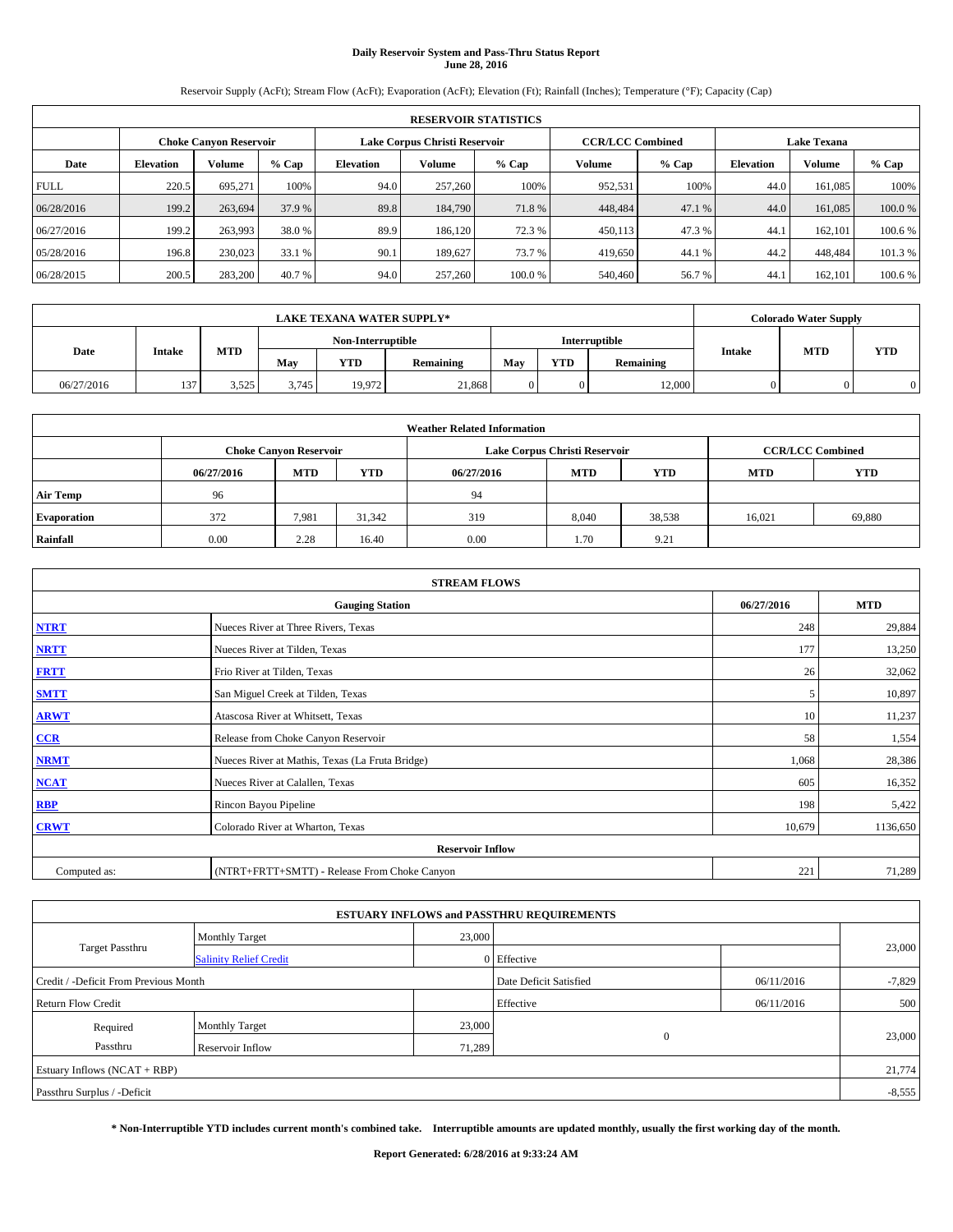# **Daily Reservoir System and Pass-Thru Status Report June 29, 2016**

Reservoir Supply (AcFt); Stream Flow (AcFt); Evaporation (AcFt); Elevation (Ft); Rainfall (Inches); Temperature (°F); Capacity (Cap)

|             | <b>RESERVOIR STATISTICS</b> |                               |         |                  |         |                                                          |         |         |                  |                    |         |  |
|-------------|-----------------------------|-------------------------------|---------|------------------|---------|----------------------------------------------------------|---------|---------|------------------|--------------------|---------|--|
|             |                             | <b>Choke Canyon Reservoir</b> |         |                  |         | <b>CCR/LCC Combined</b><br>Lake Corpus Christi Reservoir |         |         |                  | <b>Lake Texana</b> |         |  |
| Date        | <b>Elevation</b>            | Volume                        | $%$ Cap | <b>Elevation</b> | Volume  | $%$ Cap                                                  | Volume  | $%$ Cap | <b>Elevation</b> | Volume             | % Cap   |  |
| <b>FULL</b> | 220.5                       | 695.271                       | 100%    | 94.0             | 257,260 | 100%                                                     | 952,531 | 100%    | 44.0             | 161,085            | 100%    |  |
| 06/29/2016  | 199.1                       | 262,369                       | 37.7 %  | 89.8             | 184,291 | 71.6 %                                                   | 446,660 | 46.9%   | 44.0             | 161,085            | 100.0%  |  |
| 06/28/2016  | 199.2                       | 263,694                       | 37.9 %  | 89.8             | 184,790 | 71.8%                                                    | 448,484 | 47.1 %  | 44.0             | 161,085            | 100.0%  |  |
| 05/29/2016  | 196.9                       | 230,701                       | 33.2 %  | 90.2             | 189,794 | 73.8%                                                    | 420,495 | 44.1%   | 44.2             | 446,660            | 101.3 % |  |
| 06/29/2015  | 200.5                       | 282,576                       | 40.6 %  | 94.0             | 257,260 | 100.0%                                                   | 539,836 | 56.7%   | 44.1             | 162.101            | 100.6 % |  |

|            | <b>LAKE TEXANA WATER SUPPLY*</b> |                   |       |            |               |     |            |           |               | <b>Colorado Water Supply</b> |            |
|------------|----------------------------------|-------------------|-------|------------|---------------|-----|------------|-----------|---------------|------------------------------|------------|
|            |                                  | Non-Interruptible |       |            | Interruptible |     |            |           |               |                              |            |
| Date       | <b>Intake</b>                    | MTD               | Mav   | <b>YTD</b> | Remaining     | May | <b>YTD</b> | Remaining | <b>Intake</b> | <b>MTD</b>                   | <b>YTD</b> |
| 06/28/2016 | 137                              | 3.662             | 3.745 | 20,109     | 21.731        |     |            | 12,000    |               |                              |            |

| <b>Weather Related Information</b> |            |                               |            |            |                               |                         |            |        |  |
|------------------------------------|------------|-------------------------------|------------|------------|-------------------------------|-------------------------|------------|--------|--|
|                                    |            | <b>Choke Canvon Reservoir</b> |            |            | Lake Corpus Christi Reservoir | <b>CCR/LCC Combined</b> |            |        |  |
|                                    | 06/28/2016 | <b>MTD</b>                    | <b>YTD</b> | 06/28/2016 | <b>MTD</b>                    | <b>MTD</b>              | <b>YTD</b> |        |  |
| <b>Air Temp</b>                    | 98         |                               |            | 98         |                               |                         |            |        |  |
| <b>Evaporation</b>                 | 345        | 8.326                         | 31,687     | 396        | 8,436                         | 38,934                  | 16.762     | 70,621 |  |
| Rainfall                           | 0.00       | 2.28                          | 16.40      | 0.24       | 1.94                          | 9.45                    |            |        |  |

| <b>STREAM FLOWS</b> |                                                 |            |          |  |  |  |  |  |  |
|---------------------|-------------------------------------------------|------------|----------|--|--|--|--|--|--|
|                     | 06/28/2016                                      | <b>MTD</b> |          |  |  |  |  |  |  |
| <b>NTRT</b>         | Nueces River at Three Rivers, Texas             | 232        | 30,116   |  |  |  |  |  |  |
| <b>NRTT</b>         | Nueces River at Tilden, Texas                   | 159        | 13,409   |  |  |  |  |  |  |
| <b>FRTT</b>         | Frio River at Tilden, Texas                     | 20         | 32,082   |  |  |  |  |  |  |
| <b>SMTT</b>         | San Miguel Creek at Tilden, Texas               |            | 10,901   |  |  |  |  |  |  |
| <b>ARWT</b>         | Atascosa River at Whitsett, Texas               | 9          | 11,247   |  |  |  |  |  |  |
| $CCR$               | Release from Choke Canyon Reservoir             | 58         | 1,612    |  |  |  |  |  |  |
| <b>NRMT</b>         | Nueces River at Mathis, Texas (La Fruta Bridge) | 1,068      | 29,453   |  |  |  |  |  |  |
| <b>NCAT</b>         | Nueces River at Calallen, Texas                 | 631        | 16,984   |  |  |  |  |  |  |
| RBP                 | Rincon Bayou Pipeline                           | 200        | 5,622    |  |  |  |  |  |  |
| <b>CRWT</b>         | Colorado River at Wharton, Texas                | 9,468      | 1146,120 |  |  |  |  |  |  |
|                     |                                                 |            |          |  |  |  |  |  |  |
| Computed as:        | (NTRT+FRTT+SMTT) - Release From Choke Canyon    | 199        | 71,488   |  |  |  |  |  |  |

| <b>ESTUARY INFLOWS and PASSTHRU REQUIREMENTS</b> |                               |                        |             |            |        |  |  |  |
|--------------------------------------------------|-------------------------------|------------------------|-------------|------------|--------|--|--|--|
| Target Passthru                                  | <b>Monthly Target</b>         | 23,000                 |             |            | 23,000 |  |  |  |
|                                                  | <b>Salinity Relief Credit</b> |                        | 0 Effective |            |        |  |  |  |
| Credit / -Deficit From Previous Month            |                               | Date Deficit Satisfied | 06/11/2016  | $-7,829$   |        |  |  |  |
| <b>Return Flow Credit</b>                        |                               |                        | Effective   | 06/11/2016 | 500    |  |  |  |
| Required                                         | <b>Monthly Target</b>         | 23,000                 |             |            |        |  |  |  |
| Passthru                                         | <b>Reservoir Inflow</b>       | 71,488                 | $\Omega$    |            | 23,000 |  |  |  |
| Estuary Inflows $(NCAT + RBP)$                   |                               |                        |             |            |        |  |  |  |
| Passthru Surplus / -Deficit                      |                               |                        |             |            |        |  |  |  |